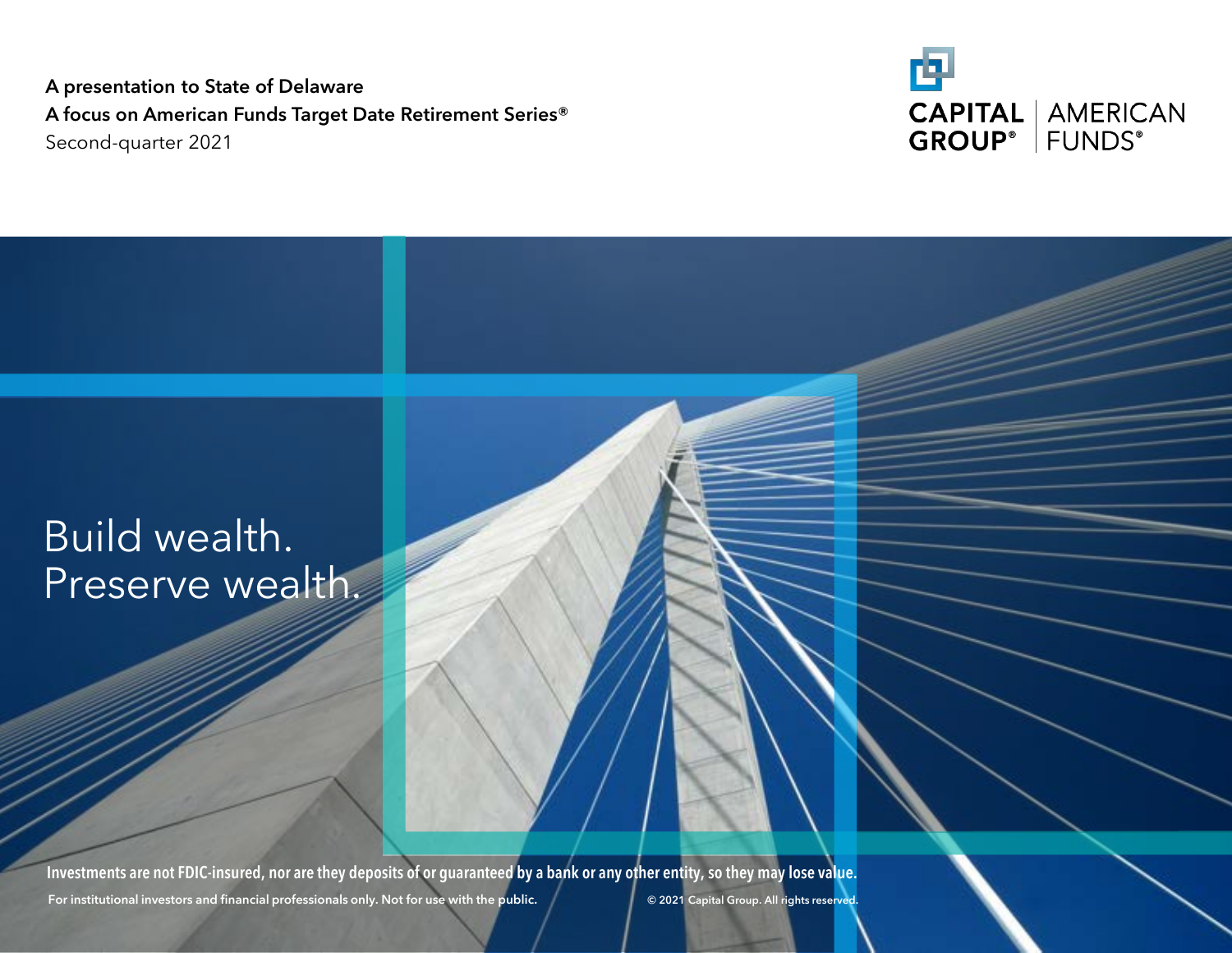### **Meeting participants**

#### **Your contacts**

Layne Finnerty Client Relationship Manager (617) 272-0187

Kevin Chen Client Relations Analyst (213) 615-3990

Gemma Di Salvo Institutional Sales Support Coordinator (212) 649-1523



**Layne Finnerty** is a client relationship manager at Capital Group. She has 16 years of industry experience and joined Capital Group in 2020. Prior to joining Capital, Layne served in a client advisory capacity at Acadian Asset Management and Bridgewater Associates. She also ran research and product development for SSGA's defined contribution business. Layne started her career as an equity research analyst at Lehman Brothers. She holds a bachelor's degree in environmental studies from Dartmouth College. Layne is based in Boston.



**John Doyle** is a senior retirement strategist at Capital Group, home of American Funds. He has 34 years of investment industry experience and has been with Capital Group for seven years. Prior to joining Capital, John was a senior consultant with The BridgePoint Group, where he developed retirement plan product and service strategies. He also was executive vice president and chief marketing officer for Hartford Investment Management Company. Before that, he worked as head of marketing and product at T. Rowe Price Retirement Plan Services and as a vice president of marketing at Fidelity Investments. He holds an MBA from the F.W. Olin Graduate School of Business at Babson College and a bachelor's degree in economics from Georgetown University. John is based in Baltimore.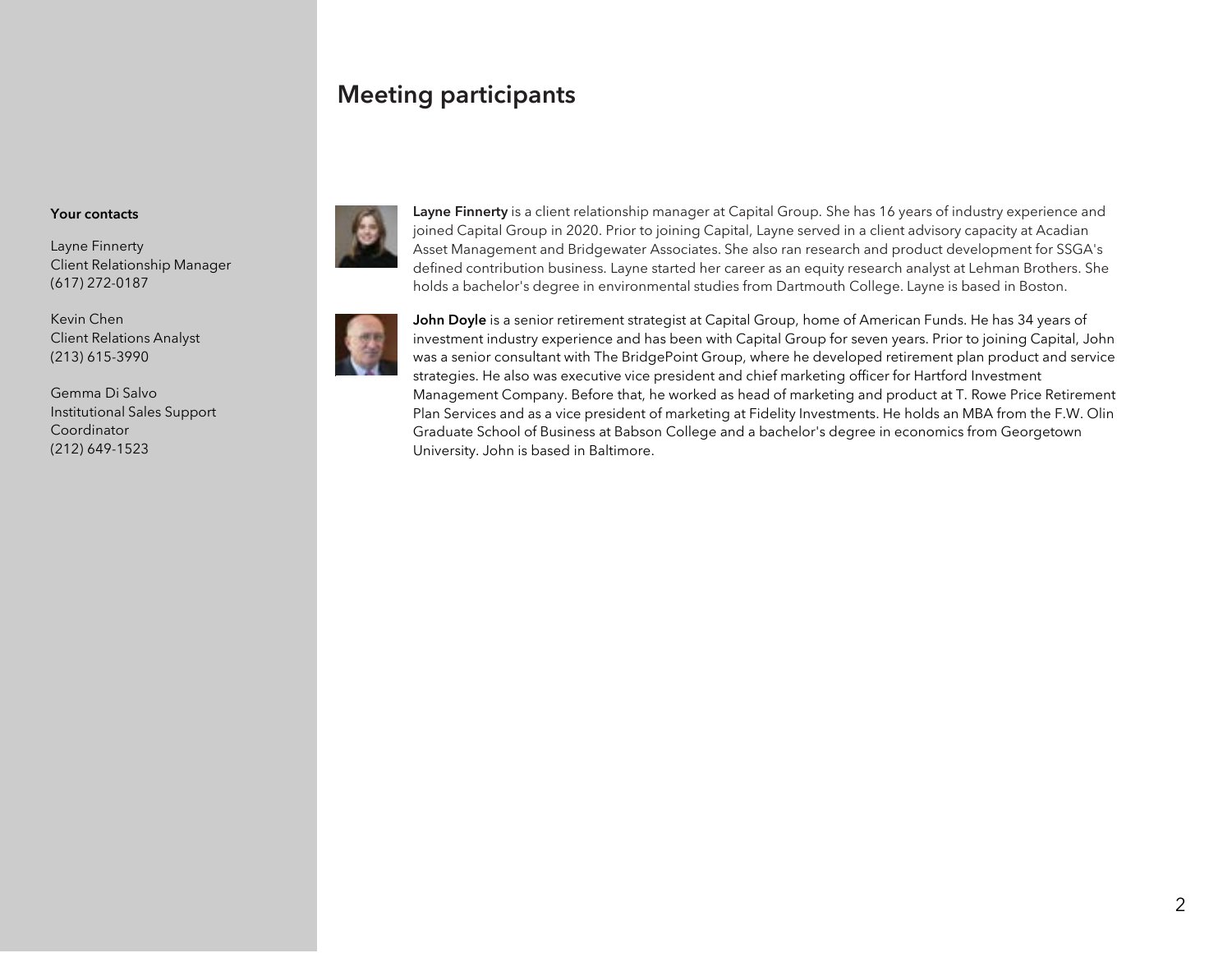## Why it matters

### Even a small increase in returns can dramatically improve outcomes

#### Demographic assumptions

| <b>Starting balance</b>         | \$0       |
|---------------------------------|-----------|
| <b>Starting age</b>             | 25        |
| <b>Starting salary</b>          | \$40,000  |
| Annual salary growth rate       | 3%        |
| <b>Annual contribution rate</b> | 10%       |
| Retirement age                  | 65        |
| Ending salary at 65             | \$130,482 |

#### Scenario assumptions

(Assumes equivalent annual retirement income)

|                                        | <b>Baseline</b> | $+50$ bps | $+100$ bps  |
|----------------------------------------|-----------------|-----------|-------------|
| Returns before 65                      | 5.5%            | 6.0%      | 6.5%        |
| Returns after 65                       | 3.5%            | 4.0%      | 4.5%        |
| Account balance at 65                  | \$886,415       | \$992,680 | \$1,114,177 |
| <b>Annual retirement</b><br>income*    | \$60,260        | \$60,260  | \$60,260    |
| <b>Years of retirement</b><br>spending | 20 years        | 25 years  | 36 years    |

#### Alternative annual withdrawal scenario

(Assumes entire account balance is spent over 20 years)

|                                        | <b>Baseline</b> | $+50$ bps | $+100$ bps |
|----------------------------------------|-----------------|-----------|------------|
| Annual income over<br>20-year drawdown | \$60,260        | \$70.234  | \$81,965   |
| <b>Years of retirement</b><br>spending | 20 years        | 20 years  | 20 years   |

#### Impact of 50 bps and 100 bps increases in return in a hypothetical savings and withdrawal scenario

USD, thousands



\*Withdrawal that produces 20 years of income in the baseline scenario, which equates to a 46% income replacement.

Source: Capital Group. The demographic assumptions, returns and ending balances are hypothetical and provided for illustrative purposes only, and are not intended to provide any assurance or promise of actual returns and outcomes. Returns will be affected by the management of the investments and any adjustments to the assumed contribution rates, salary or other participant demographic information. The additional years of retirement spending are intended to represent a conservative measure. Actual results may be higher or lower than those shown. Past results are not predictive of results in future periods. Based on an exhibit from Russell Investments.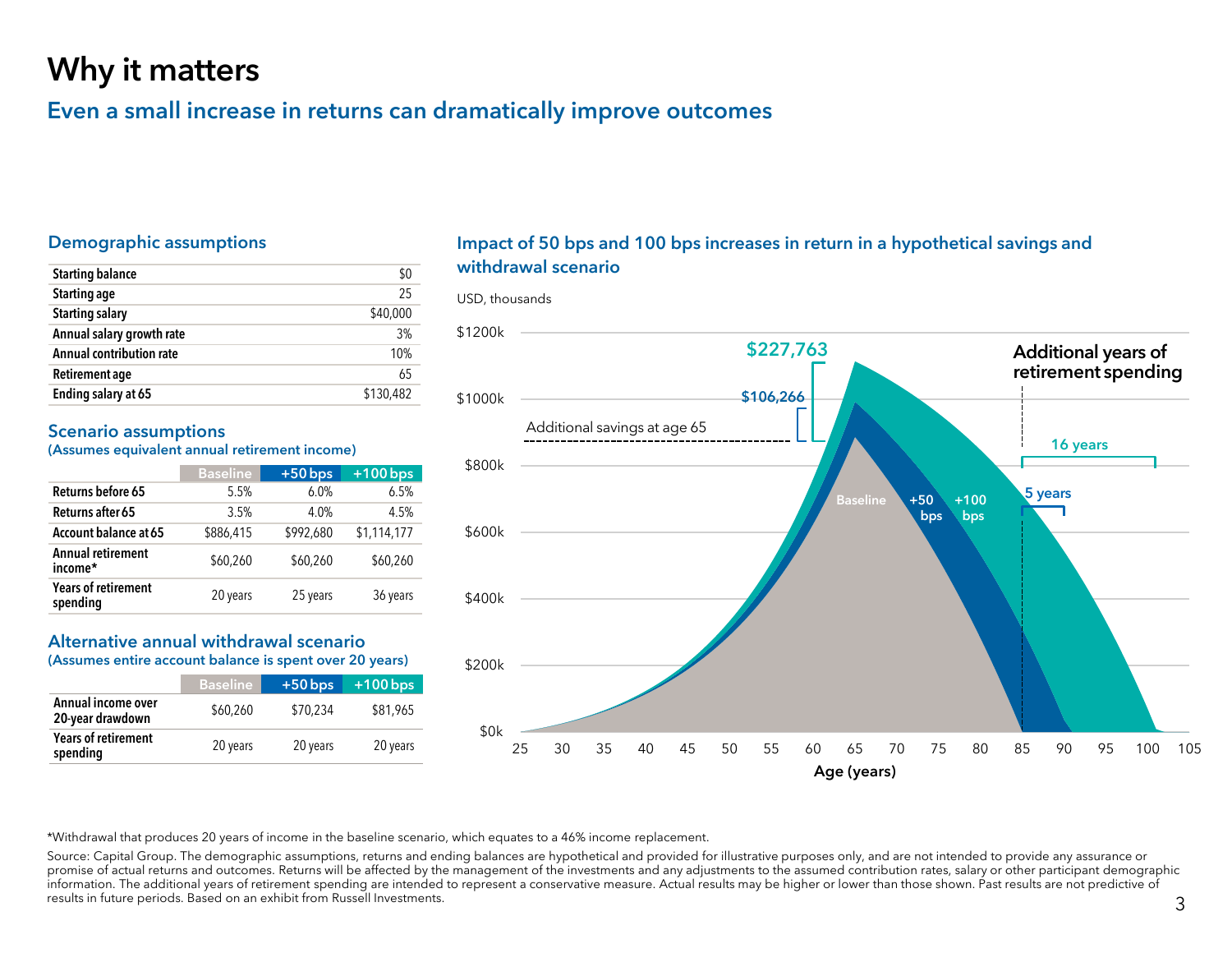## Sources of excess return: glide path, flexibility and security selection

Figures shown are past results for Class R-6 shares and are not predictive of results in future periods. Current and future results may be lower or higher than those shown. Prices and returns will vary, so investors may lose money. Investing for short periods makes losses more likely. Returns shown at net asset value (NAV) have all distributions reinvested. For current information and month–end results, visit capitalgroup.com.

#### Sources of excess return of American Funds 2030 Target Date Retirement Fund vs. S&P Target Date 2030 Index



Dec 2007 Dec 2008 Dec 2009 Dec 2010 Dec 2011 Dec 2012 Dec 2013 Dec 2014 Dec 2015 Dec 2016 Dec 2017 Dec 2018 Dec 2019 Dec 2020

Source: Capital Group. Returns are time-weighted (adjusted for cash flows). Results are over fund lifetime through December 31, 2020 (inception date: 2/1/07). Scenario assumptions: \$150,000 initial lump-sum investment. Investor has an initial annual salary of \$65,000 and contributes 10% annually (with 3% annual salary growth). Past results are not predictive of results in future periods. Glide path contribution is calculated as the difference in return between Custom Index Target Date 2030 and S&P Target Date 2030 Index. The custom index consists of an allocation to the S&P 500 Index, MSCI All Country ex USA Index and the Bloomberg Barclays U.S. Aggregate Indexes, weighted based on the long-run average asset allocation of the underlying funds. The flexibility contribution is the difference between the custom index's return and a return calculated using the funds' actual weights to the three component asset classes (represented by the S&P 500, MSCI ACWI ex USA, and Bloomberg Barclays U.S. Aggregate indexes). Security selection is the residual (remainder) of the fund's excess return after accounting for the previous calculations.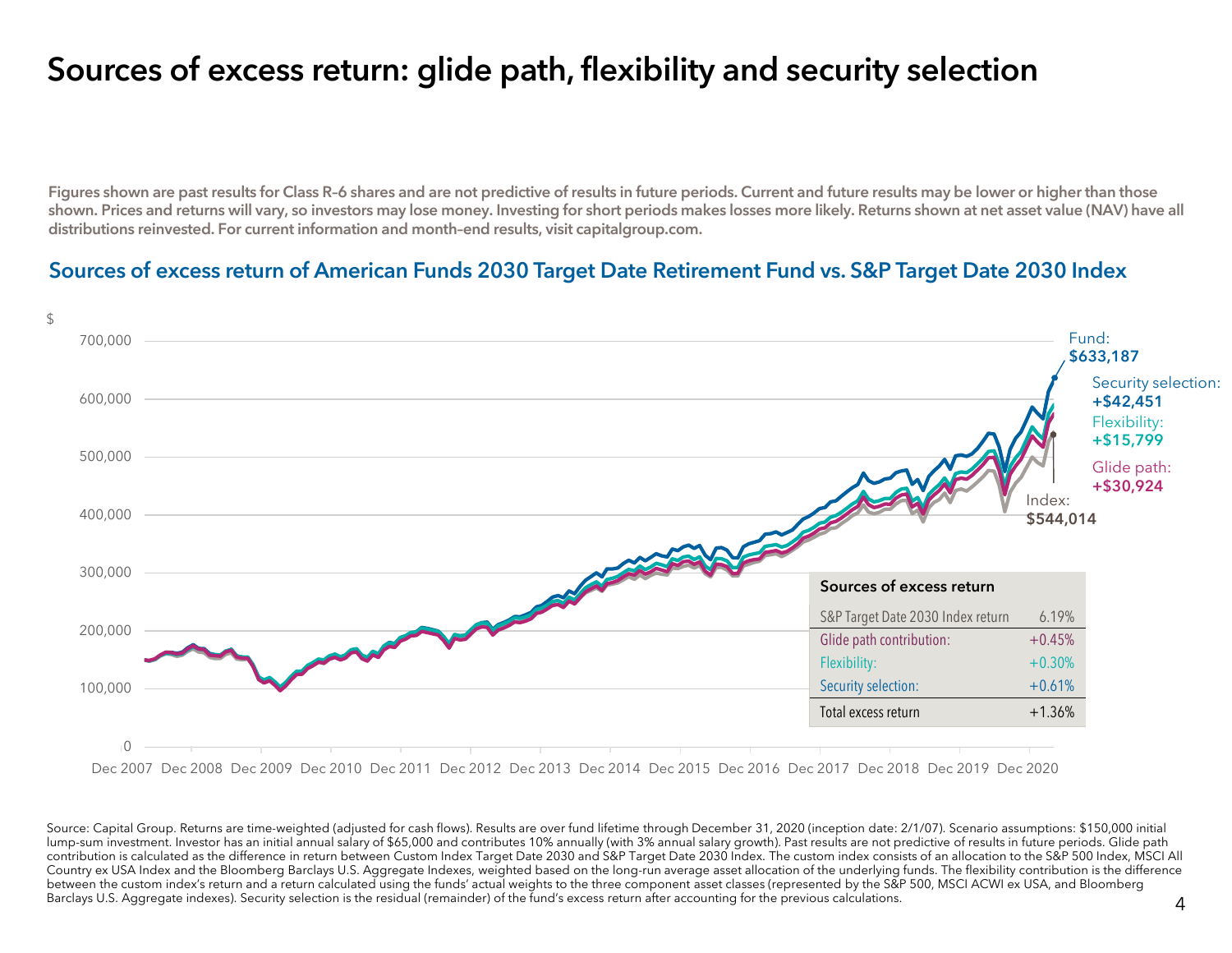## Why American Funds Target Date Retirement Series

#### Agenda



Investors should carefully consider investment objectives, risks, charges and expenses. This and other important information is contained in the fund prospectuses and summary prospectuses, which can be obtained from a financial professional and should be read carefully before investing. American Funds Distributors, Inc., member FINRA.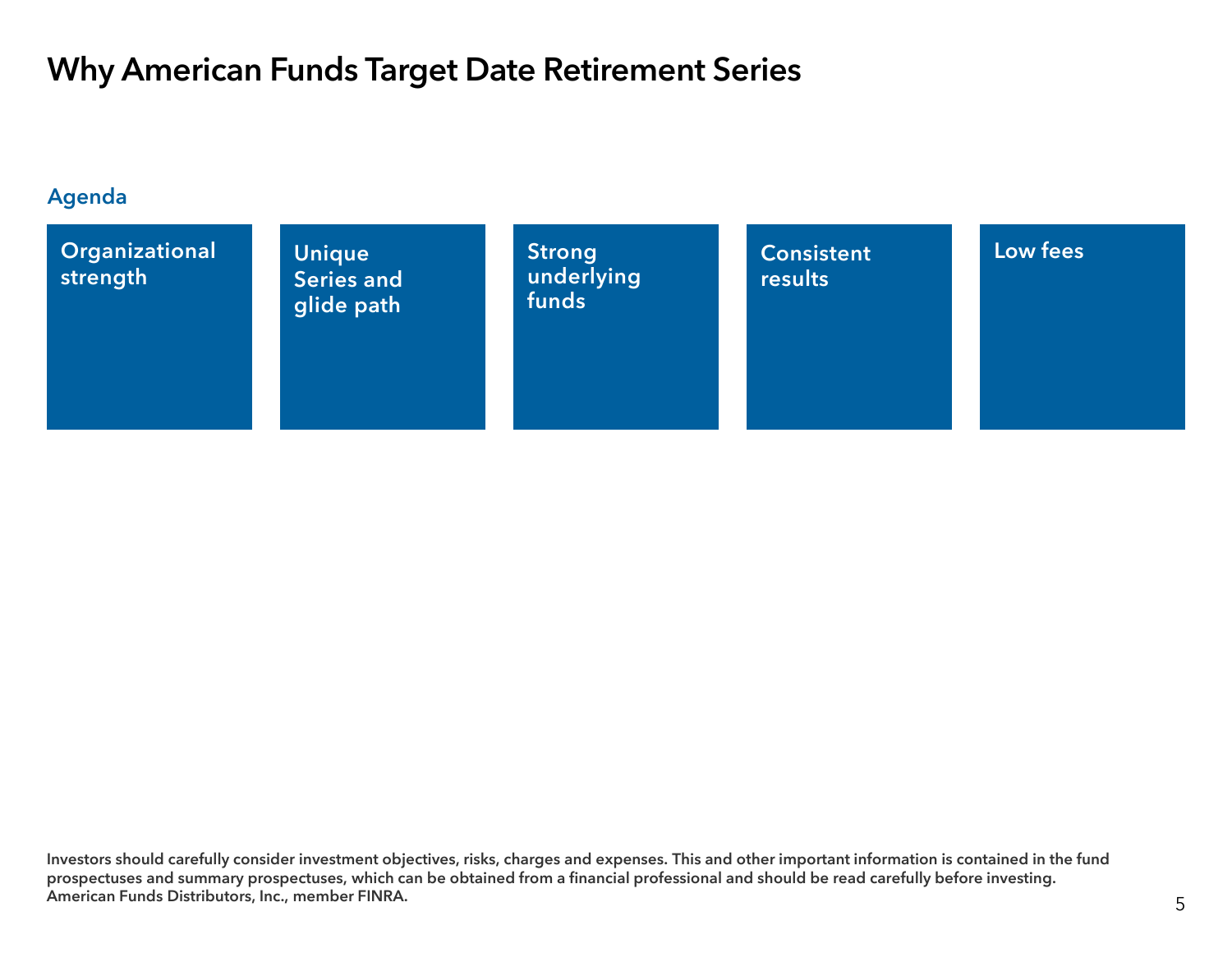# Organizational strength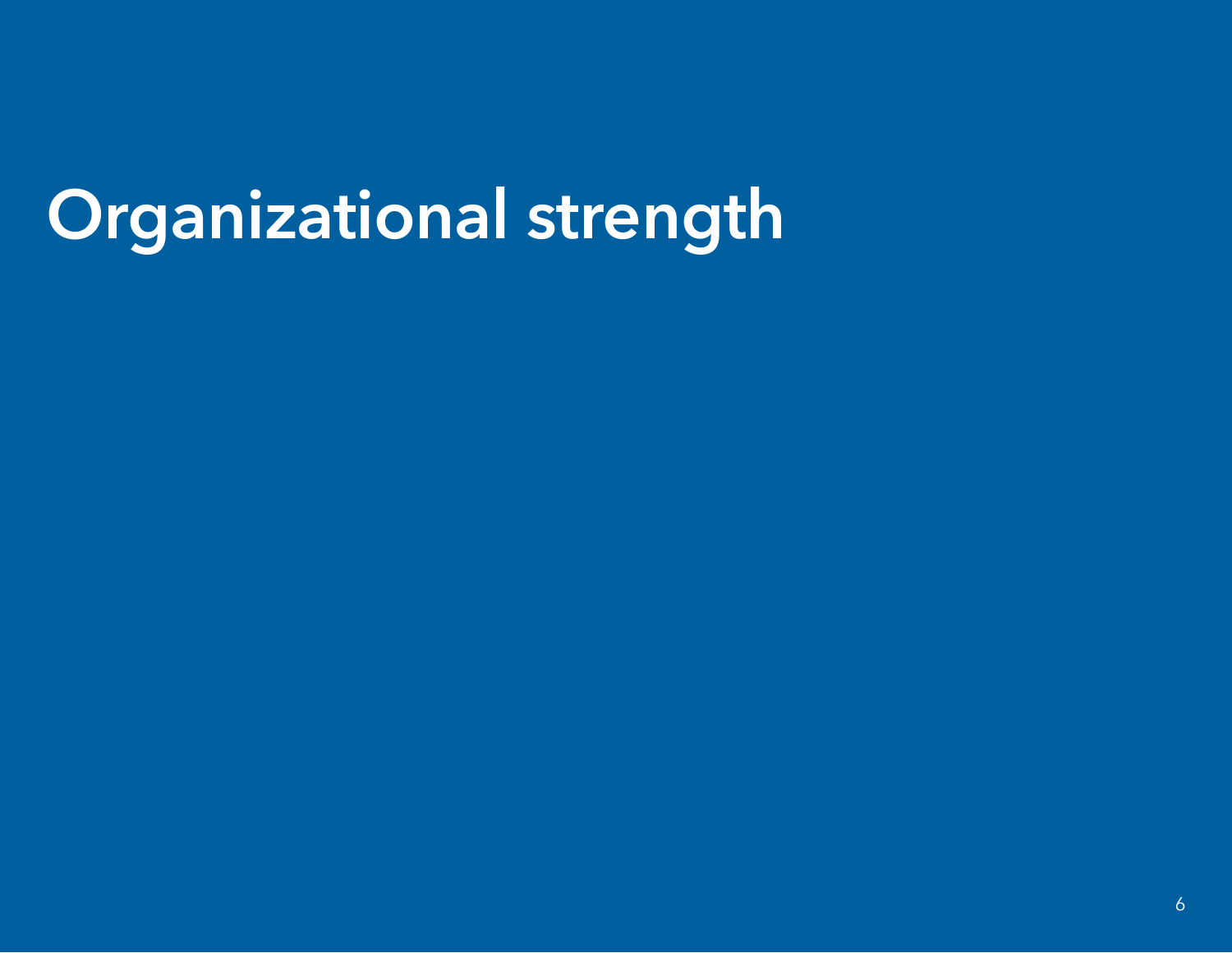## Pursuing superior outcomes for investors for over 85 years

### About Capital Group

- Founded in 1931
- Privately held
- \$2.6 trillion in assets under management
	- **\$506.0 billion** in multi-asset strategies

#### A leader in the defined contribution business

American Funds among the 10 most-used mutual funds in DC plans by asset category†

| <b>ASSET CATEGORY</b>            | <b>FUND</b>                                                                                                   | <b>YEAR LAUNCHED</b>         |
|----------------------------------|---------------------------------------------------------------------------------------------------------------|------------------------------|
| Domestic equity                  | The Growth Fund of America®<br>Washington Mutual Investors Fund <sup>SM</sup>                                 | 1973<br>1952                 |
| International/global equity      | EuroPacific Growth Fund®<br>Capital World Growth and Income Fund®<br>New Perspective Fund®<br>New World Fund® | 1984<br>1993<br>1973<br>1999 |
| <b>Balanced/asset allocation</b> | American Balanced Fund®<br>The Income Fund of America®                                                        | 1975<br>1973                 |
| Domestic fixed income            | The Bond Fund of America <sup>®</sup>                                                                         | 1974                         |
| <b>Target date</b>               | American Funds Target Date Retirement Series®                                                                 | 2007                         |

\*Equity and fixed income portfolio managers averaged 22 years and 16 years, respectively, at Capital, as of June 30, 2021.

†As of June 30, 2020. Source: *Pensions & Investments*. Funds listed in multiple share classes were consolidated into a single fund when determining American Funds' position on the respective lists. Capital Group manages equity assets through three investment groups. These groups make investment and proxy voting decisions independently. Fixed income investment professionals provide fixed income research and investment management across the Capital organization; however, for securities with equity characteristics, they act solely on behalf of one of the three equity investment groups. Assets under management figures as of June 30, 2021.

- Long-tenured portfolio managers\*
- **· Investment objectives** drive our funds
- The Capital System<sup>sM</sup> a consistent philosophy and process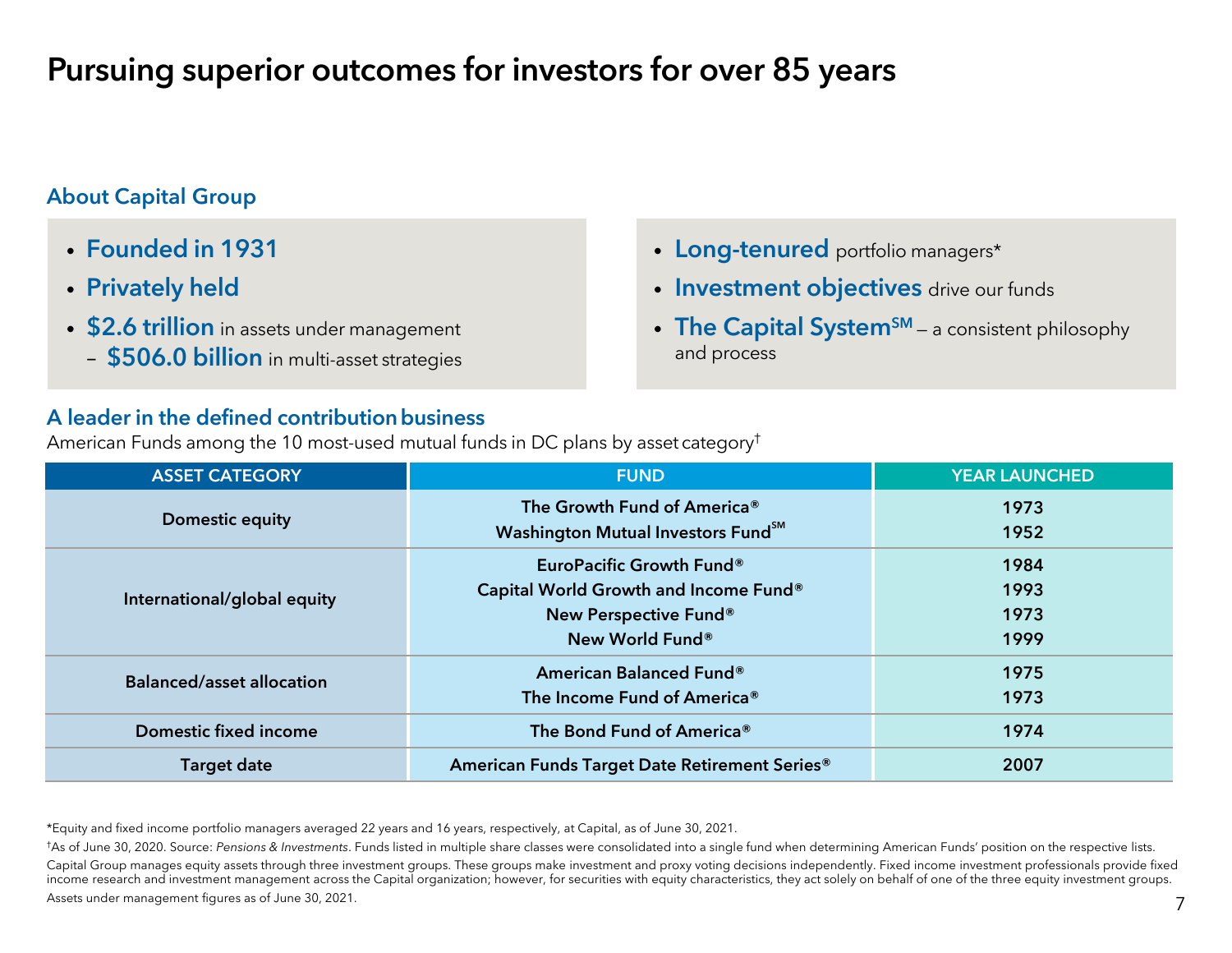## Firm overview

400+ investment professionals worldwide Created first international market indices (MSCI) Pioneer in emerging market investing 1962 opened first office outside the U.S. in Geneva



### Global research offices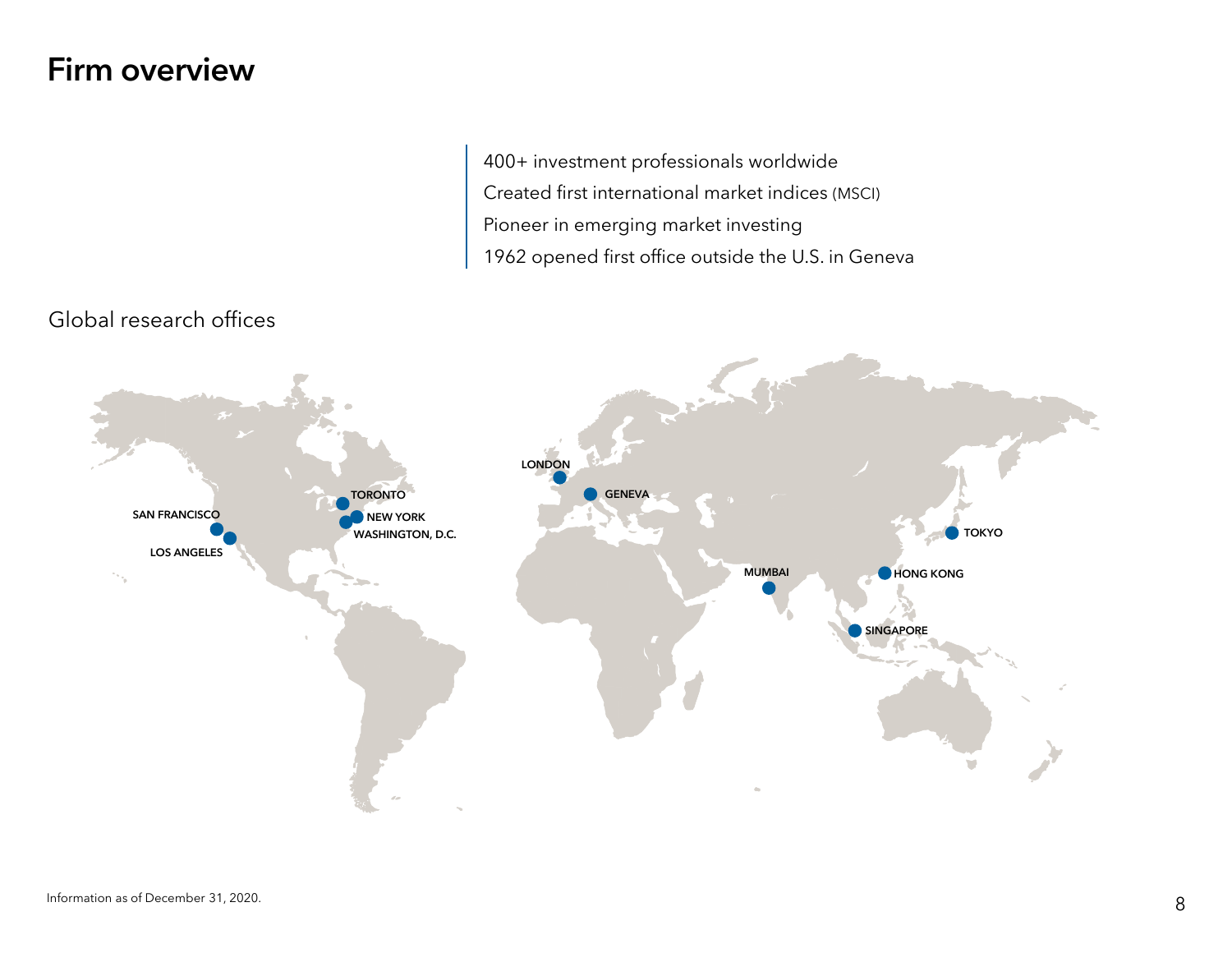# Unique Series and glide path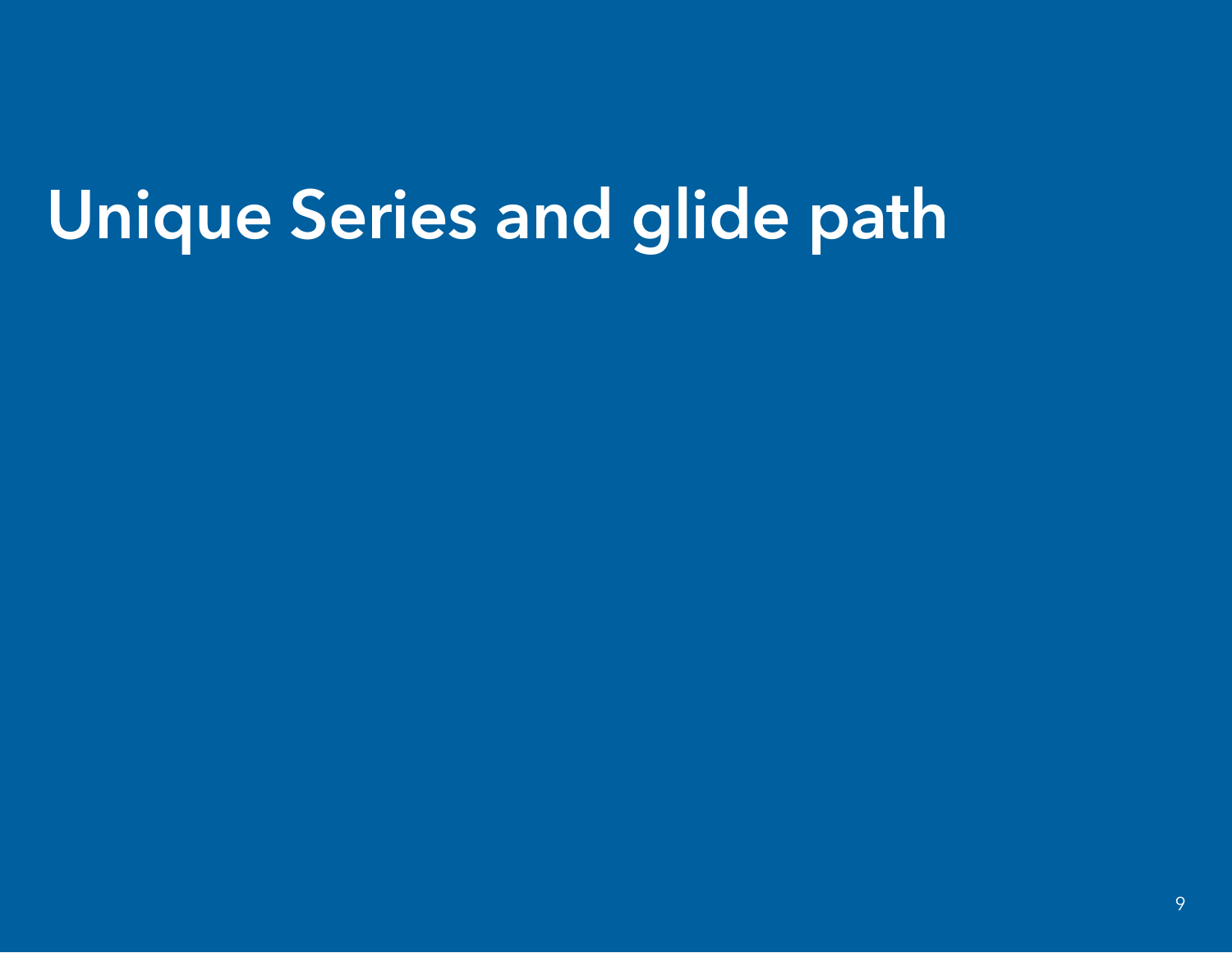## Structure and philosophy

### **Structure**

- Inception: February 1, 2007
- Assets: \$217.9 billion
- $\bullet$  Glide path: Managed approximately  $\bf{30}$   $\bf{years}$  past retirement date
- $\bullet$  Underlying funds:  $\bf 76\%$  of the underlying funds have a track record of  $\bf 25$   $\bf years$  or longer

### Philosophy

## Build wealth

- Meaningful equity exposure
- Global diversification
- Strong results vs. indexes

### Preserve wealth

- Strategic investments in historically less volatile, dividend-paying equities
- Diversified fixed income, with an attention to low equity correlation
- A focus on downside protection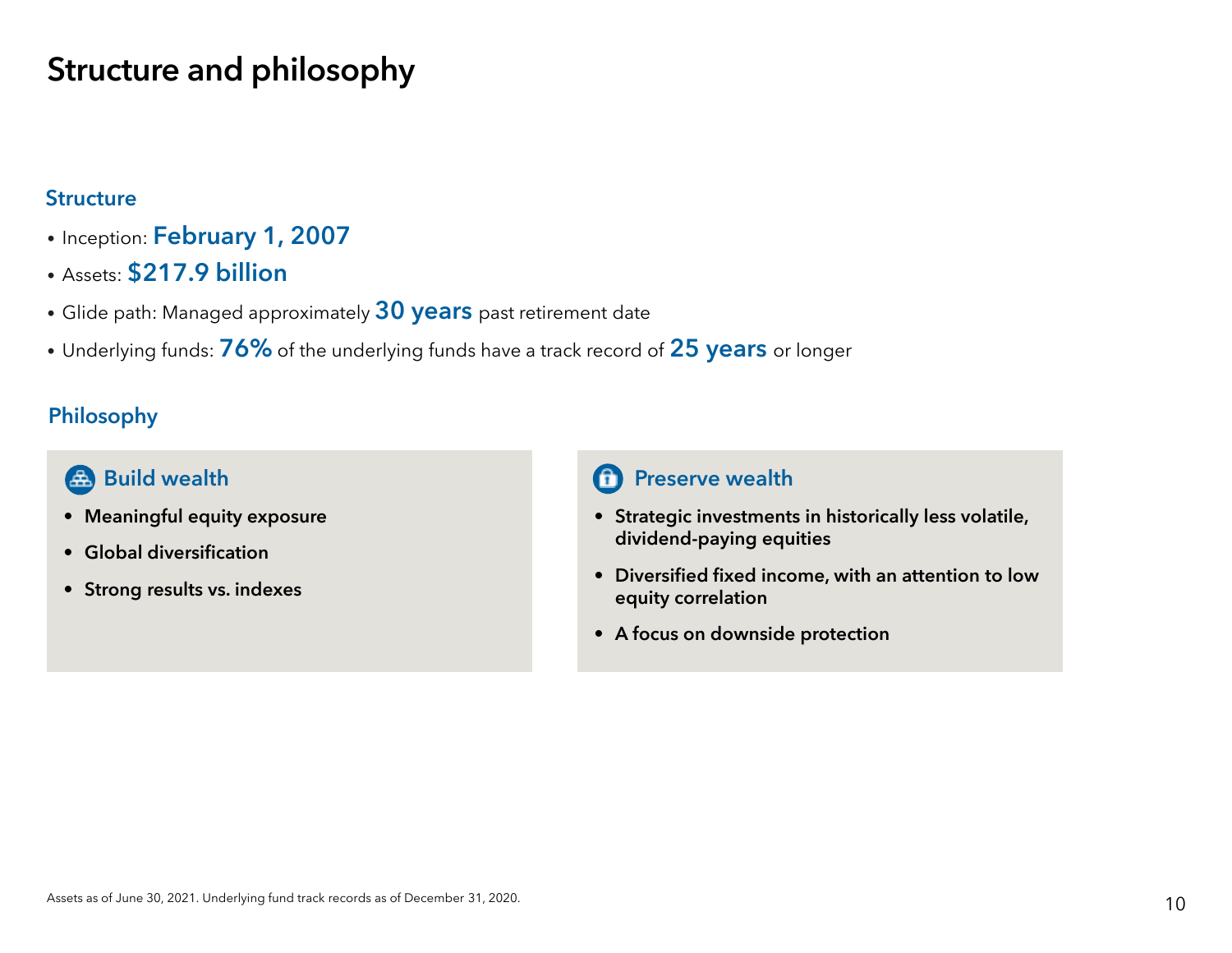## Target Date Solutions Committee



\*Also member of the Capital Solutions Group.

Years of experience and professional designations as of December 31, 2020.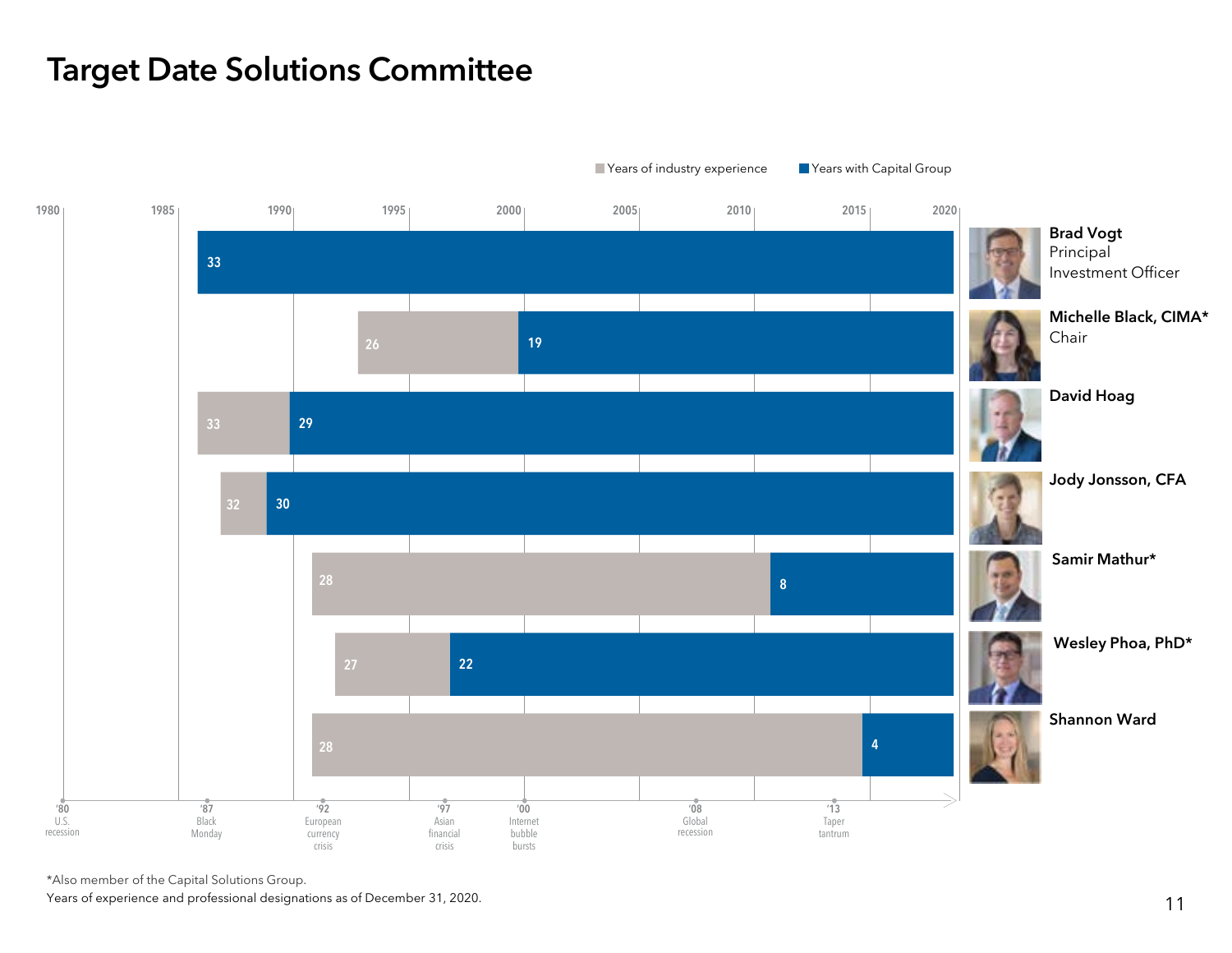## Capital Solutions Group (Research)



Capital Solutions Group



In industry: 16 years Raj Paramaguru, CFA



Bell 18 years



Black, CIMA 26 years

GlennCagan, CFA 11 years



SwatiChandra, CFA 15 years



ChimaNwadike 15 years



DenisChaves, PhD 13 years



Chen 5 years

20 years



In industry: 15 years KatieKilday, CFA



IliaLanski, PhD 21 years



SamirMathur 28 years

JeanellNovak14 years





**Wesley** Phoa, PhD 27 years



AndrewShannon 10 years

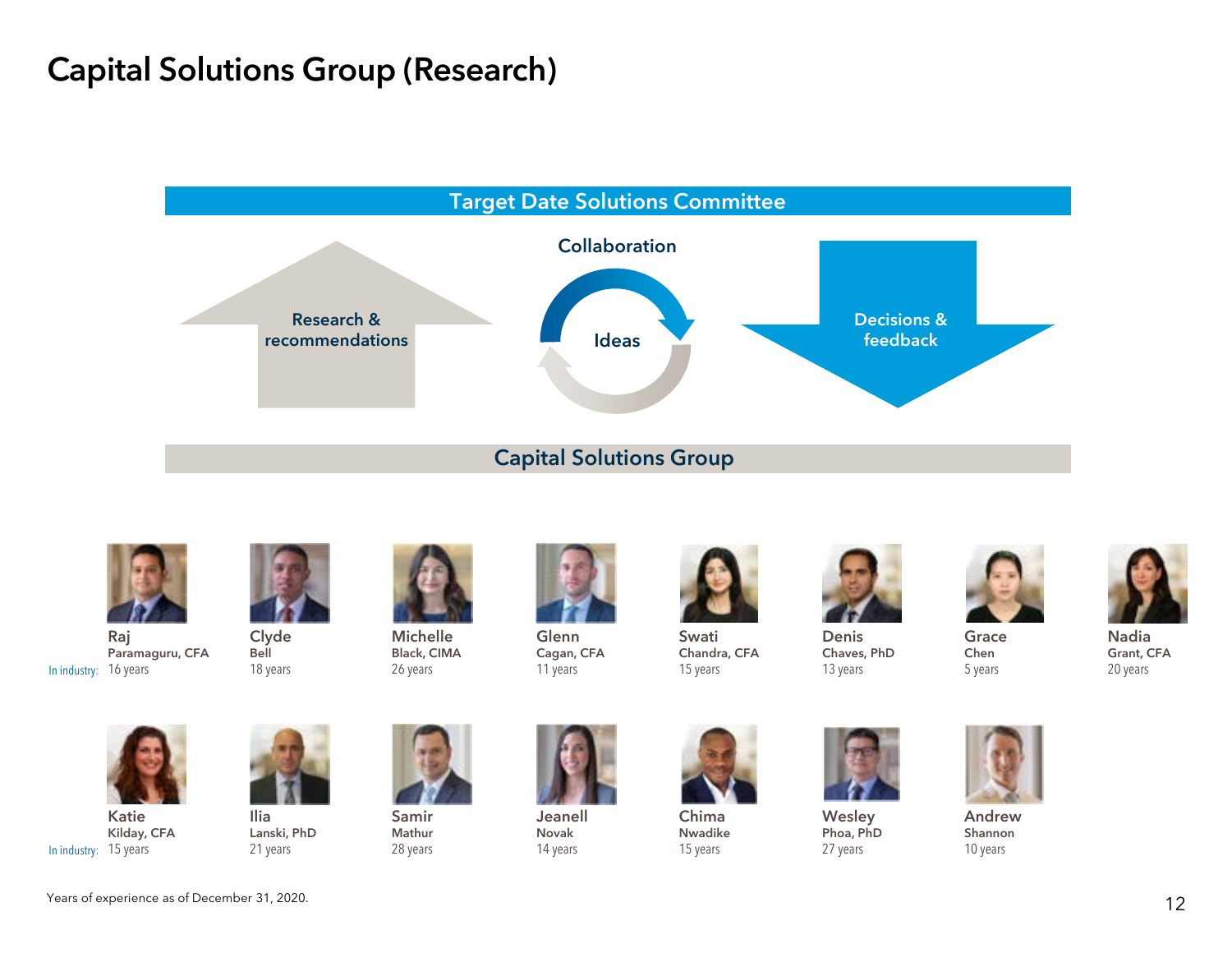## An objective-based glide path aligned to participant goals

American Funds Target Date Retirement Series glide path



The allocations shown are as of June 30, 2021, and are subject to the oversight committee's discretion. The investment adviser anticipates assets will be invested within a range that deviates no more than 10% above or below these allocations. Underlying funds may be added or removed during the year. Changes in the equity allocation within the underlying equity-income and balanced funds may affect the overall equity exposure in the target date portfolios. Visit capitalgroup.com for current allocations.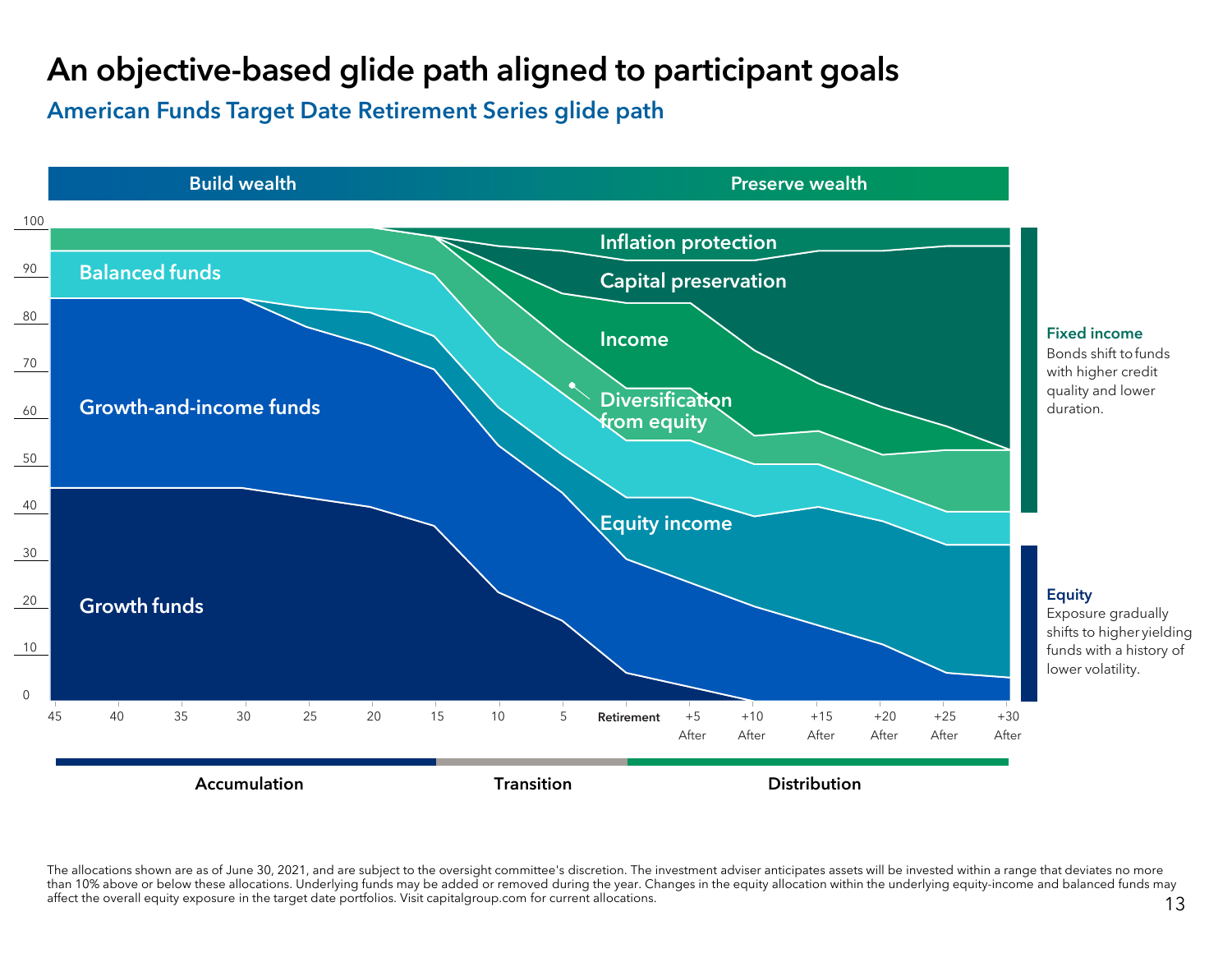## The Series emphasizes higher yielding securities near retirement

Top 10 largest equity holdings of the underlying funds in each vintage

Yield color scaling Below 1.5%  $\vert$  1.5% - 3%  $\vert$  Above 3%

#### 2055 Fund

| Company                       | Yield (%) |
|-------------------------------|-----------|
| Microsoft                     | 0.81      |
| Broadcom                      | 2.95      |
| Alphabet                      |           |
| Facebook                      |           |
| Comcast                       | 1.65      |
| Netflix                       |           |
| Amazon                        |           |
| UnitedHealth Group            | 1.30      |
| <b>TSMC</b>                   | 1.68      |
| ASML                          | 0.47      |
| Weighted avg. yield (%)       | 0.95      |
| Weight of top 10 holdings (%) | 17.15     |

# 2015 Fund

| Company                       | Yield (%) |
|-------------------------------|-----------|
| Microsoft                     | 0.81      |
| Broadcom                      | 2.95      |
| JPMorgan Chase                | 2.31      |
| Comcast                       | 1.65      |
| Philip Morris International   | 4.84      |
| <b>TSMC</b>                   | 1.68      |
| Gilead Sciences               | 4.04      |
| Home Depot                    | 1.98      |
| Crown Castle International    | 2.66      |
| UnitedHealth Group            | 1.30      |
| Weighted avg. yield (%)       | 2.33      |
| Weight of top 10 holdings (%) | 9.37      |

Top 10 largest equity holdings as of March 31, 2021. Weighted average yields as of June 30, 2021. The weighted average yield adjusts the yield of each stock by the stock's weight within the top-10 portfolio. The adjusted yields are then summed. When multiple share classes of a stock exist, the largest holding's yield is shown. Portfolios are managed, so holdings will change. Source: Capital Group.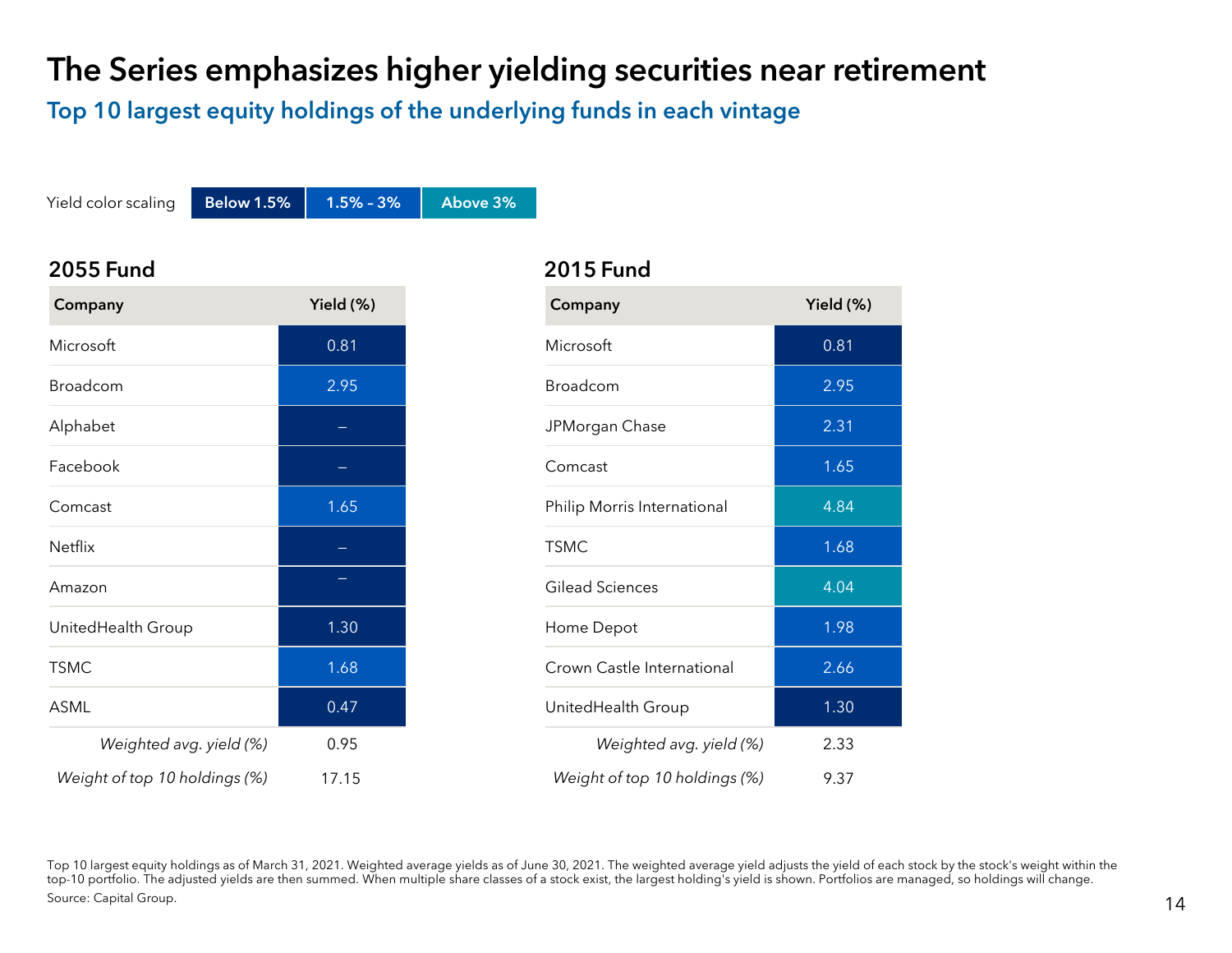## Our Series holds different types of equity in retirement

## Top 10 largest equity holdings of the underlying funds of the 2015 vintages of the four largest target date series

American Funds Target Date Retirement Series Series A\* Series B Series C Yield color scaling Below 1.5% 1.5% - 3% Above 3% Company Yield (%) Microsoft 0.81 Broadcom 2.95 JPMorgan Chase 2.31 Comcast 1.65 Philip Morris International 4.84 TSMC 1.68 Gilead Sciences 4.04 Home Depot 1.98 Crown Castle International 2.66 UnitedHealth Group 1.30 *Weighted Avg Yield* 2.33 Company Yield (%) Apple 0.61 Microsoft 0.81 Amazon—Alphabet Facebook—Tesla Inc—TSMC 1.68 JPMorgan Chase 2.31 Berkshire Hathaway Johnson & Johnson 2.48 *Weighted Avg Yield* 0.60 Company Yield (%) Microsoft 0.81 Alphabet —AmazonApple 0.61 Facebook—TSMC 1.68 Samsung Electronics 14.07 Visa 0.54Morgan Stanley 1.53 Alibaba Group —*Weighted Avg Yield* 0.70 Company Yield (%) TSMC 1.68 Samsung Electronics 14.07 Tencent 0.27Alibaba Group Microsoft 0.81 Alphabet —Apple 0.61 AmazonNVIDIA 0.08 Facebook—*Weighted Avg Yield* 0.93

\*Data reflect the series' income vintage.

Top 10 largest equity holdings as of March 31, 2020. Weighted average yields as of June 30, 2021. The weighted average yield adjusts the yield of each stock by the stock's weight within the top-10 portfolio. The adjusted yields are then summed. When multiple share classes of a stock exist, the largest holding's yield is shown. Portfolios are managed, so holdings will change.

The Morningstar category includes active, passive and hybrid target date funds, as well as those that are managed both "to" and "through" retirement. Approximately one-third of the funds within the 2000-2010 category have a target date of 2005. In an effort to manage the risk of investors outliving their savings while managing volatility, our approach to allocating between stocks and bonds puts more emphasis on stocks (particularly on dividend-paying stocks) than some other target date funds.

Sources: Capital Group, Morningstar.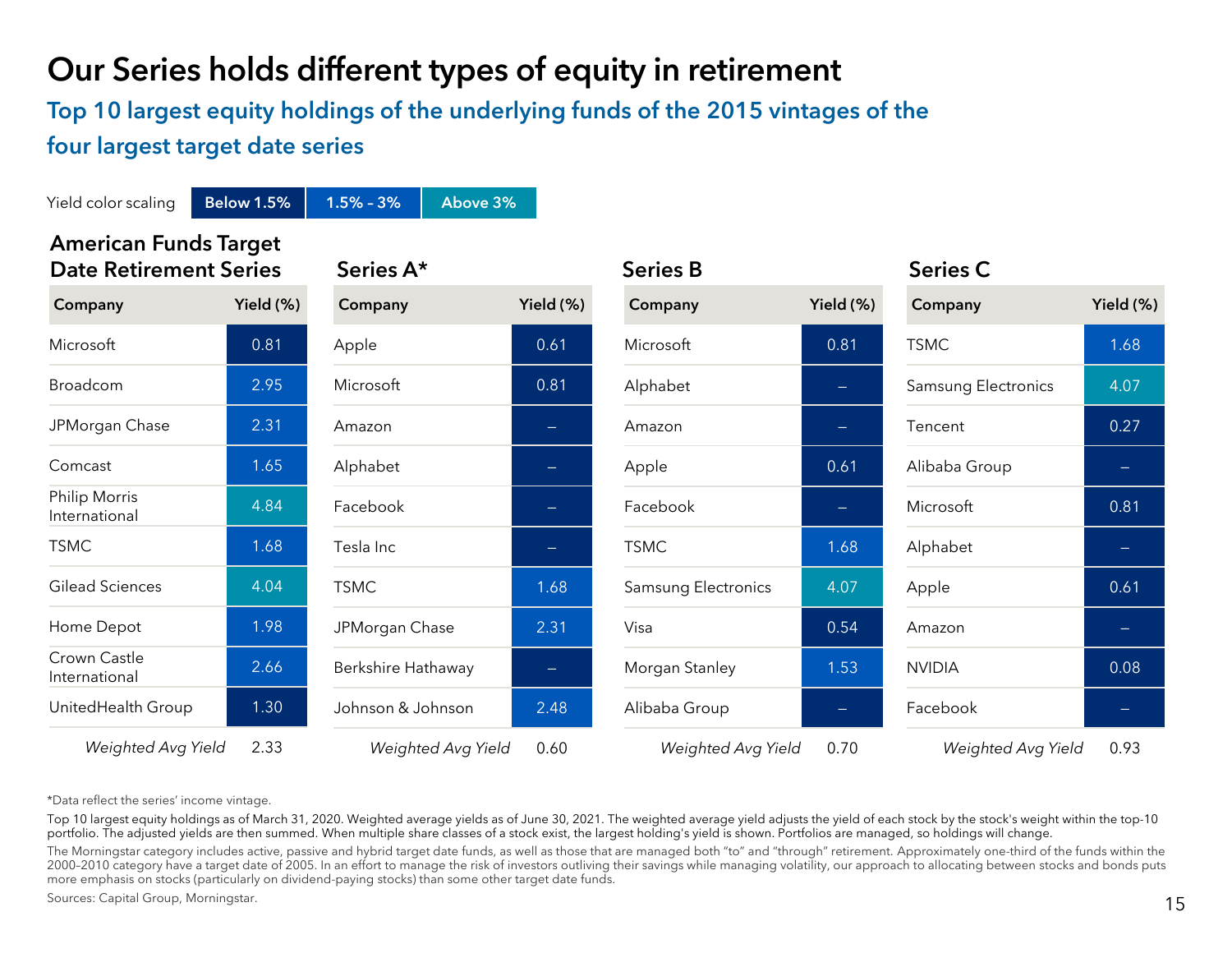## The fixed income glide path focuses on four goals

Figures shown are past results for Class R-6 shares and are not predictive of results in future periods. Current and future results may be lower or higher than those shown. Prices and returns will vary, so investors may lose money. Investing for short periods makes losses more likely. Results shown at net asset value (NAV) have all distributions reinvested. For current information and month-end results, visit capitalgroup.com.

| Results as of June 30, 2021           | Accumulation                                                |                |                                                                   |                |                |                |           | <b>Transition</b> |                |                |                |                | <b>Distribution</b> |                |                    |                | Five-year<br>correlation | 10-year<br>averagedown | 30-day<br>SEC yield* |        |
|---------------------------------------|-------------------------------------------------------------|----------------|-------------------------------------------------------------------|----------------|----------------|----------------|-----------|-------------------|----------------|----------------|----------------|----------------|---------------------|----------------|--------------------|----------------|--------------------------|------------------------|----------------------|--------|
| Years to and after retirement         |                                                             | 45             | 35<br>30<br>25<br>20<br>15<br>Retire<br>5<br>10<br>15<br>40<br>10 | 20             | 25             | 30             | to S&P500 | market return     |                |                |                |                |                     |                |                    |                |                          |                        |                      |        |
| Age                                   |                                                             |                |                                                                   | 30             | 35             | 40             | 45        | 50                | 55             | 60             | 65             | 70             | 75                  | 80             | 85                 | 90             | 95                       |                        |                      |        |
| <b>Diversification from</b><br>equity | U.S. Government Securities Fund®                            | 5 <sup>°</sup> | $\overline{5}$                                                    | 5 <sup>1</sup> | 5 <sub>1</sub> | 5 <sub>1</sub> | $-5$      | 8                 | $\overline{7}$ | $\overline{6}$ | 5              | $\overline{5}$ |                     |                |                    |                |                          | $-0.39$                | 1.85                 | $1.54$ |
|                                       | American Funds Mortgage Fund®                               |                |                                                                   |                |                |                |           |                   | 5 <sup>1</sup> | $-5$           | 6              | 6              | 6                   | $\overline{7}$ |                    | 7 13 13        |                          | $-0.31$                | 1.05                 | 0.75   |
| Inflation protection                  | <b>American Funds Inflation Linked</b><br><b>Bond Fund®</b> |                |                                                                   |                |                |                |           | 2 <sup>1</sup>    | $\overline{4}$ | 5 <sub>5</sub> | $\overline{7}$ | $\overline{z}$ | $\overline{ }$      | 5 <sup>5</sup> | 5 <sup>1</sup>     | $\overline{4}$ | $\overline{4}$           | 0.21                   | 0.08                 | 6.26   |
| Income                                | Capital World Bond Fund®                                    |                |                                                                   |                |                |                |           |                   | 5 <sup>1</sup> | $5\phantom{1}$ | 5              | 5 <sup>1</sup> | $5\phantom{.0}$     |                |                    |                |                          | 0.37                   | $-1.60$              | 1.76   |
|                                       | The Bond Fund of America®                                   |                |                                                                   |                |                |                |           |                   |                | 5 <sub>5</sub> | 8              | 8              | 8 <sup>°</sup>      |                | $\overline{10}$ 10 | $5\phantom{1}$ |                          | 0.07                   | 0.12                 | 1.52   |
|                                       | American High-Income Trust <sup>®</sup>                     |                |                                                                   |                |                |                |           |                   |                |                | 5              | 5 <sub>1</sub> | 5 <sub>5</sub>      |                |                    |                |                          | 0.78                   | $-8.68$              | 3.65   |
| Capital preservation                  | Intermediate Bond Fund of<br>America <sup>®</sup>           |                |                                                                   |                |                |                |           |                   | $\overline{4}$ | 9              | 9              | 9              | 14                  |                | 18 18 18 18        |                |                          | $-0.10$                | 0.55                 | 1.26   |
|                                       | Short-Term Bond Fund of America®                            |                |                                                                   |                |                |                |           |                   |                |                |                |                | 5 <sup>1</sup>      |                | 10 15 20 25        |                |                          | $-0.16$                | 0.33                 | 0.55   |
| <b>Total fixed income</b><br>funds    |                                                             | 5              | 5                                                                 | 5              | 5              | 5              | 5         | 10                | 25             | 35             | 45             | 45             | 50                  | 50             | 55                 | 60             | 60                       |                        |                      |        |

The extent to which a fund may contribute to a specified role depends on the portfolio's composition at any point in time.

Source: Capital Group, using data from Morningstar. Data for American Funds is Class R-6 shares. Down market is defined as a cumulative decline of S&P 500 Price Return Index of 10% or more peak to trough. There were six down market periods over the 10 years ending June 30, 2021. There have been periods when the bond funds have lagged the S&P 500 Index, such as in rising equity markets.

\*Calculated in accordance with the SEC formula.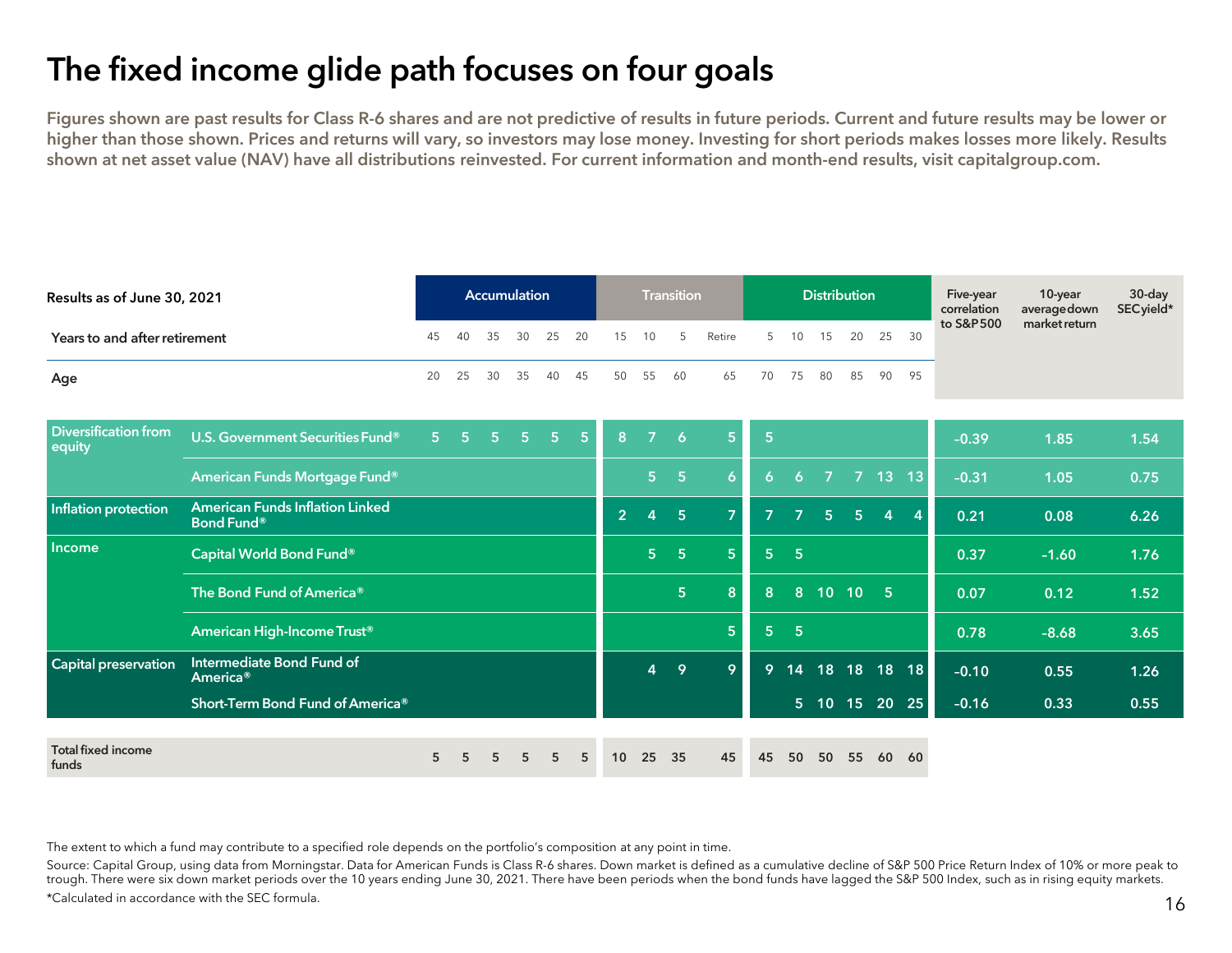## Detailed glide path

|                                            |                   |                |                | <b>Build wealth</b> |                 |                |                 | Preserve wealth |                   |                 |                 |                  |                  |                     |                |                  |                 |
|--------------------------------------------|-------------------|----------------|----------------|---------------------|-----------------|----------------|-----------------|-----------------|-------------------|-----------------|-----------------|------------------|------------------|---------------------|----------------|------------------|-----------------|
|                                            |                   |                |                | <b>Accumulation</b> |                 |                |                 |                 | <b>Transition</b> |                 |                 |                  |                  | <b>Distribution</b> |                |                  |                 |
|                                            | <b>Historic</b>   | Age 20         | 25             | 30                  | 35              | 40             | 45              | 50              | 55                | 60              | 65              | 70               | 75               | 80                  | 85             | 90               | <b>Age 95</b>   |
|                                            | <b>Volatility</b> | 45             | 40             | 35                  | 30              | 25             | 20              | 15              | 10                | 5               | Retire          | 5                | 10               | 15                  | 20             | 25               | 30              |
| Growth allocation (%)                      |                   | 45             | 45             | 45                  | 45              | 43             | 41              | 37              | 23                | 17              | 6 <sup>1</sup>  | $\overline{3}$   | ÷                | н                   | $\sim$         | -                | ÷               |
| SMALLCAP World Fund®                       |                   | 10             | 10             | 10                  | 9               | 8              | $7\overline{ }$ | 6               | $\overline{4}$    | $\overline{2}$  |                 |                  |                  |                     |                |                  |                 |
| New World Fund®                            |                   | $\overline{4}$ | 4              | $\overline{4}$      | $\overline{4}$  | 3              | 3               | $\overline{2}$  |                   |                 |                 |                  |                  |                     |                |                  |                 |
| The New Economy Fund®                      |                   | 5              | 5              | 5                   | 5               | $\overline{4}$ | $\overline{4}$  | $\overline{4}$  |                   |                 |                 |                  |                  |                     |                |                  |                 |
| EuroPacific Growth Fund®                   |                   | $\overline{2}$ | $\overline{2}$ | $\overline{2}$      | $\overline{2}$  | $\overline{2}$ | $\overline{2}$  |                 |                   |                 |                 |                  |                  |                     |                |                  |                 |
| The Growth Fund of America®                |                   | $\overline{7}$ | $\overline{7}$ | $7\overline{ }$     | $\overline{7}$  | $\overline{7}$ | $\overline{7}$  | $\overline{7}$  | $\boldsymbol{6}$  | $\overline{4}$  |                 |                  |                  |                     |                |                  |                 |
| New Perspective Fund®                      |                   | 10             | 10             | 10                  | 9               | 9              | $\overline{7}$  | $\overline{7}$  | $\mathfrak{Z}$    | $\overline{2}$  |                 |                  |                  |                     |                |                  |                 |
| AMCAP Fund®                                |                   | 7              | $\overline{7}$ | $\overline{7}$      | $\overline{7}$  | $\overline{7}$ | 7               | $\overline{7}$  | 6                 | 6               | 3               | $\overline{1}$   |                  |                     |                |                  |                 |
| American Funds Global Insight FundSM       |                   |                |                |                     | $\overline{2}$  | $\mathfrak{Z}$ | $\overline{4}$  | $\overline{4}$  | $\overline{4}$    | $\mathfrak{Z}$  | 3               | $\overline{2}$   |                  |                     |                |                  |                 |
| Growth-and-income allocation (%)           |                   | 40             | 40             | 40                  | 40              | 36             | 34              | 33              | 31                | 27              | 24              | 22               | 20 <sub>2</sub>  | 16                  | 12             | $\boldsymbol{6}$ | 5 <sup>1</sup>  |
| International Growth and Income FundSM     |                   |                |                |                     |                 |                |                 | $\overline{2}$  | $\overline{2}$    | $\overline{2}$  | $\mathbf{1}$    |                  |                  |                     |                |                  |                 |
| Fundamental Investors®                     |                   | 9              | 9              | 9                   | 9               | 8              | 8               | $\overline{7}$  | 6                 | $\mathfrak{Z}$  | 3               | $\mathfrak{Z}$   | $\overline{2}$   | 1                   |                |                  |                 |
| Capital World Growth and Income Fund®      |                   | 10             | 10             | 10                  | 10              | $8\,$          | 8               | $\overline{7}$  | $\overline{7}$    | $\overline{7}$  | 6               | 5                | 5                | $\mathfrak{Z}$      | $\overline{2}$ |                  |                 |
| The Investment Company of America®         |                   | 8              | 8              | 8                   | 7               | 5              | $\overline{4}$  | $\overline{4}$  | $\overline{4}$    | $\mathfrak{Z}$  | 3               | $\mathfrak{Z}$   | 3                | 3                   | $\overline{2}$ |                  |                 |
| Washington Mutual Investors FundSM         |                   | 8              | 8              | 8                   | 8               | $\,8\,$        | $7\overline{ }$ | 6               | 5                 | 5               | 5               | $5\phantom{.0}$  | $\overline{4}$   | 4                   | $\overline{4}$ | $\overline{2}$   | 1               |
| American Mutual Fund®                      |                   | 5              | 5              | 5                   | 6               | $\overline{7}$ | $\overline{7}$  | $7\overline{ }$ | $\overline{7}$    | $\overline{7}$  | 6               | $\overline{6}$   | 6                | 5                   | $\overline{4}$ | $\overline{4}$   | $\overline{4}$  |
| Equity-income allocation (%)               |                   |                |                |                     |                 | $\overline{4}$ | 7               | 7               | 8                 | 8 <sup>2</sup>  | 13              | 18               | 19               | 25                  | 26             | 27               | 28              |
| Capital Income Builder®                    |                   |                |                |                     |                 | $\overline{2}$ | $\mathfrak{Z}$  | 3               | $\overline{4}$    | $\overline{4}$  | 5               | $\boldsymbol{6}$ | $\boldsymbol{6}$ | $\overline{7}$      | $\overline{7}$ | $\overline{7}$   | $\overline{7}$  |
| The Income Fund of America®                |                   |                |                |                     |                 | $\overline{2}$ | $\overline{4}$  | $\overline{4}$  | $\overline{4}$    | $\overline{4}$  | 8               | 12               | 13               | 18                  | 19             | 20               | 21              |
| <b>Balanced allocation (%)</b>             |                   | 10             | 10             | 10                  | 10 <sub>1</sub> | 12             | 13              | 13              | 13                | 13              | 12 <sup>2</sup> | 12               | 11               | 9                   | $\overline{7}$ | $\overline{7}$   | $\overline{7}$  |
| American Funds Global Balanced FundSM      |                   | 5              | 5              | 5                   | 5               | 5              | 5               | 5               | 5                 | 5               | 4               | $\overline{4}$   | $\overline{4}$   | $\overline{2}$      |                |                  |                 |
| American Balanced Fund®                    |                   | 5              | 5              | 5                   | 5               | $\overline{7}$ | 8               | 8               | 8                 | 8               | 8               | 8                | 7                | $\overline{7}$      | $\overline{7}$ | 7                | $\overline{7}$  |
| Fixed income allocation (%)                |                   | 5 <sub>5</sub> | $\overline{5}$ | $\overline{5}$      | 5 <sup>1</sup>  | 5 <sup>1</sup> | 5 <sup>1</sup>  | 10              | 25                | 35 <sub>2</sub> | 45              | 45               | 50               | 50                  | 55             | 60               | 60 <sup>°</sup> |
| American High-Income Trust <sup>®</sup>    |                   |                |                |                     |                 |                |                 |                 |                   |                 | 5               | 5                | 5                |                     |                |                  |                 |
| Capital World Bond Fund®                   |                   |                |                |                     |                 |                |                 |                 | $\sqrt{5}$        | 5               | 5               | 5                | 5                |                     |                |                  |                 |
| American Funds Inflation Linked Bond Fund® |                   |                |                |                     |                 |                |                 | $\overline{2}$  | $\overline{4}$    | 5               | $\overline{7}$  | $\overline{7}$   | $\overline{7}$   | 5                   | 5              | $\overline{4}$   | 4               |
| The Bond Fund of America®                  |                   |                |                |                     |                 |                |                 |                 |                   | 5               | 8               | $\,8\,$          | 8                | 10                  | 10             | 5                |                 |
| U.S. Government Securities Fund®           |                   | 5              | 5              | 5                   | 5               | 5              | 5               | 8               | $\overline{7}$    | 6               | 5               | 5                |                  |                     |                |                  |                 |
| American Funds Mortgage Fund®              |                   |                |                |                     |                 |                |                 |                 | 5                 | 5               | 6               | $\overline{6}$   | 6                | $\overline{7}$      | $\overline{7}$ | 13               | 13              |
| Intermediate Bond Fund of America®         |                   |                |                |                     |                 |                |                 |                 | $\overline{4}$    | 9               | 9               | 9                | 14               | 18                  | 18             | 18               | 18              |
| Short-Term Bond Fund of America®           |                   |                |                |                     |                 |                |                 |                 |                   |                 |                 |                  | 5                | 10                  | 15             | 20               | 25              |

The allocations shown are as of June 30, 2021, and are subject to the oversight committee's discretion. The investment adviser anticipates assets will be invested within a range that deviates no more than 10% above or below these allocations. Underlying funds may be added or removed during the year. Changes in the equity allocation within the underlying equity-income and balanced funds may affect the overall equity exposure in the target date portfolios. Visit capitalgroup.com for current allocations.

Volatility reflects the Target Date Solutions Committee's assessment of each fund's volatility positioning within each category based on factors such as the funds' historical standard deviation, objective and other factors like exposure to non-U.S. and small-cap stocks and exposure to government bonds and duration in the case of bond funds. Visit capitalgroup.com for current allocations. 17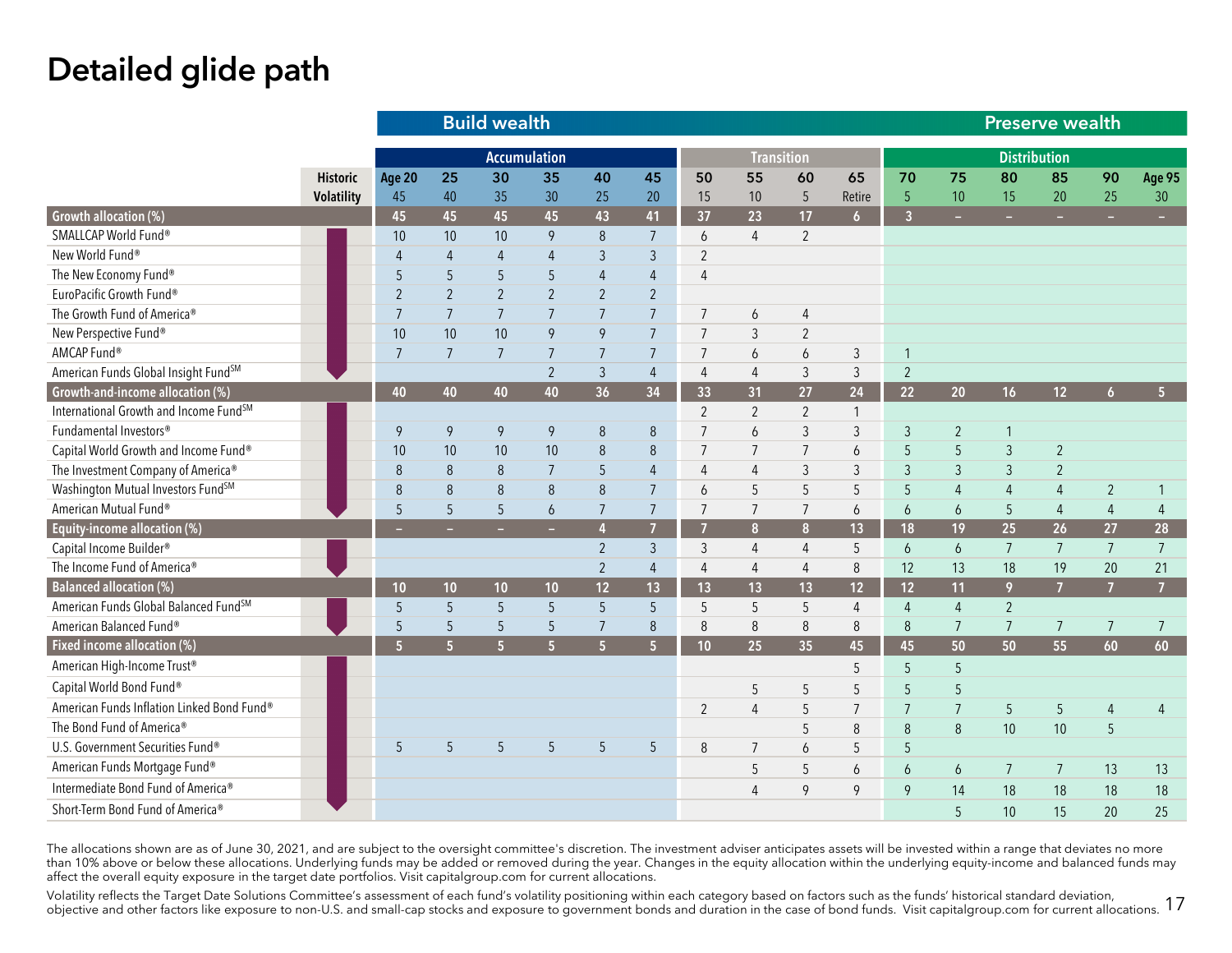## Diverse mix of asset classes



The glide path's underlying funds, as well as the fund allocation percentages, are subject to the Target Date Solutions Committee's discretion and will evolve over time. Underlying funds may be added or removed during the year. Changes in the equity allocation within the underlying equity-income and balanced funds may affect the overall equity exposure in the target date funds. Portfolio managers of certain underlying funds have the discretion to invest among multiple asset classes, such as stocks and bonds, or U.S. and non-U.S. equities; therefore, the asset–class mix of the target date series will change over time, depending on managers' future investment decisions. Each underlying fund's weight in the glide path is shown on the page, "Detailed glide path." As of June 30, 2021. Cash & equivalents includes short-term securities, accrued income and other assets less liabilities. It may also include investments in money market or similar funds managed by the investment adviser or its affiliates that are not offered to the public.

Source: Capital Group.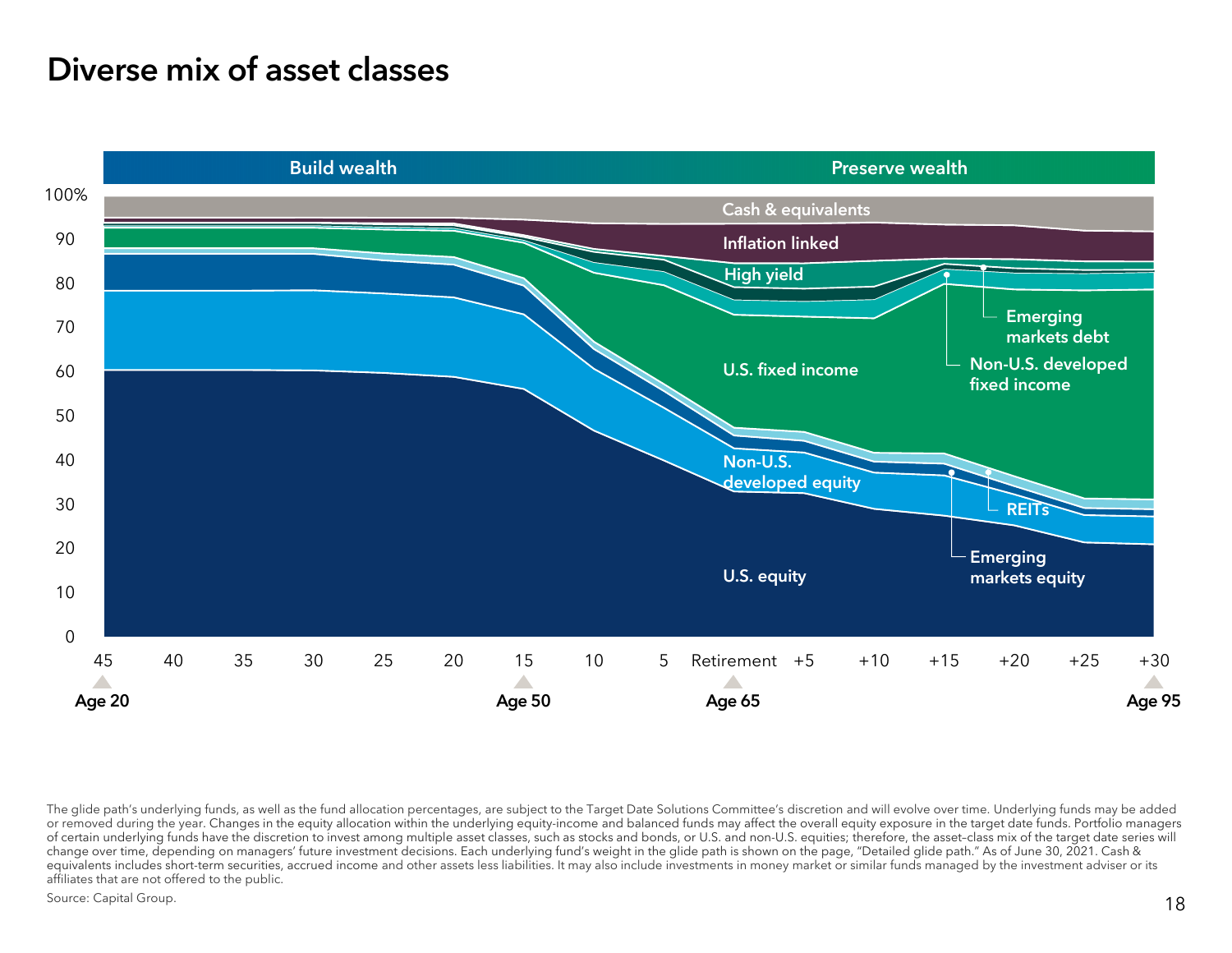## Flexibility to adapt to changing market conditions

Analysis based on historical asset mix of underlying funds.

#### Asset class flexibility





#### Geographic flexibility

#### % of equity in non-U.S. equity



#### Equity style flexibility

% of equity in growth style equity



#### % of equity in small- and mid-cap equities

Market cap flexibility



Source: Capital Group using data from Morningstar as of June 30, 2021. Average and ranges of exposure were calculated using the historical quarterly asset mix of each underlying fund since Series inception using data from Morningstar, based on the glide path as it existed on June 30, 2021. The Series' glide path has changed multiple times prior to that date. Therefore, movements in asset exposure shown in the chart reflect only the changes in the asset mix within the underlying funds from Series inception to June 30, 2021; the movements do not reflect the historical top-down changes to the glide path over the life of the Series. The ranges reflect the highest and lowest asset exposure based on the underlying funds' historical asset mixes at each point of the glide path; the average reflects the average asset class exposure under the same parameters. Current asset mixes reflect underlying fund data as of June 30, 2021 and the glide path as of June 30, 2021. For underlying funds that did not exist at the inception of the series, their lifetime average asset allocation data was used to backfill the time periods prior to underlying funds inception.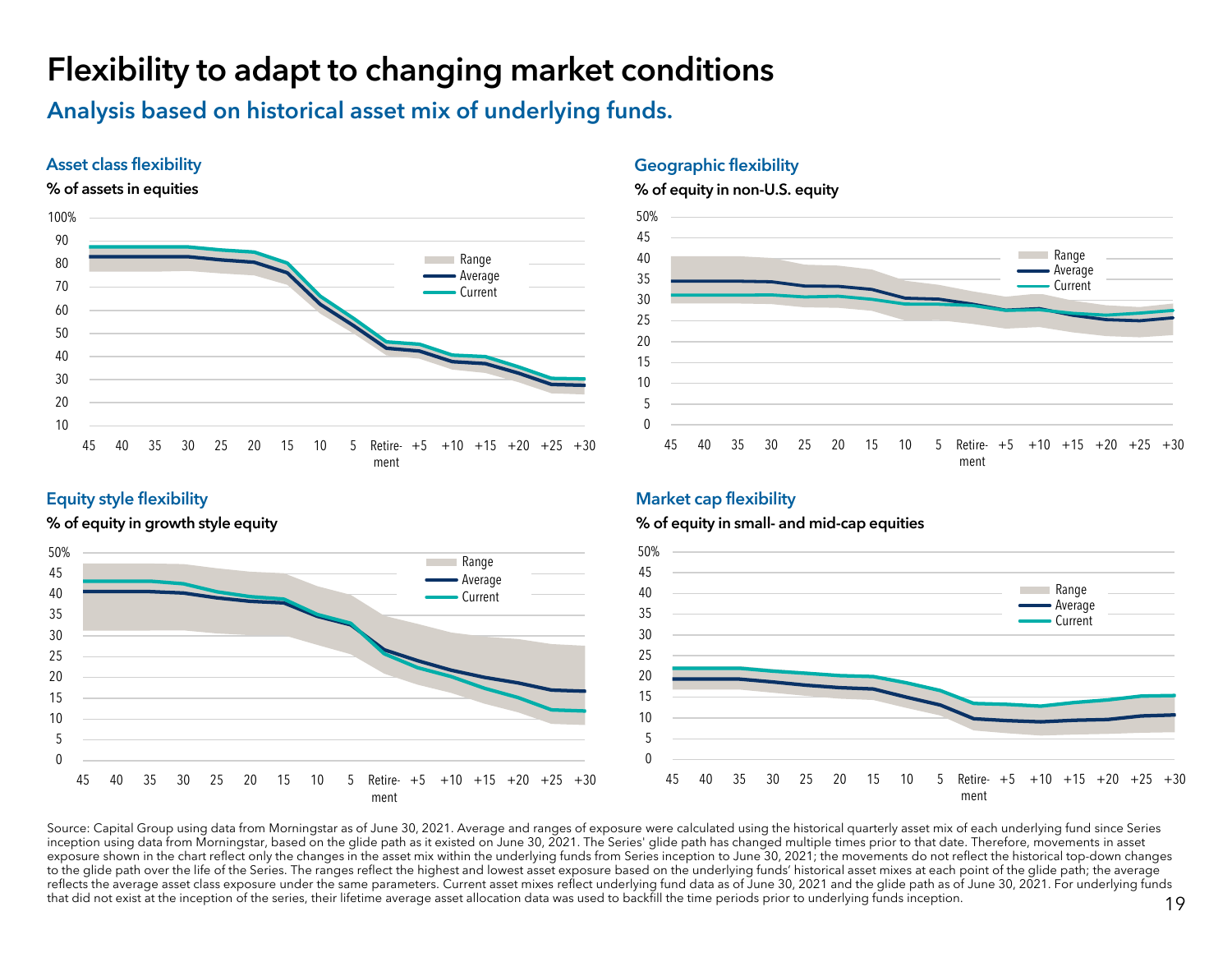## Changes to the Series

### Since inception (February 1, 2007)

#### Glide path adjustments 2008 Reduced fixed income credit exposure by 5%–15% at retirement and five years post-retirement 2009Reduced equity exposure by 5%-10% in the period 10 years before retirement through the 10 years post-retirement\* 2021Refined geographic flexibility, increased strategic exposure to small- and mid-cap stocks, modestly increased growth exposure and diversified mix of income-focused equities.

#### Underlying fund additions

| 2009 | International Growth and Income Fund      |
|------|-------------------------------------------|
| 2010 | American Funds Mortgage Fund              |
| 2013 | American Funds Inflation Linked Bond Fund |
| 2015 | American Funds Global Balanced Fund       |
| 2021 | American Funds Global Insight Fund        |

<sup>\*</sup>The 10-years-to-retirement portfolio allocation changed: growth –5%; fixed income +5%. The five-years-to-retirement portfolio allocation changed: growth –5%; growth-and-income –5%; fixed income +10%. The retirement portfolio allocation changed: growth –5%; growth-and-income –5%; fixed income +10%. The five-years post-retirement portfolio allocation changed: growth –5%; growth-andincome –5%; equity-income +5%; fixed income +5%. The 10-years post-retirement portfolio allocation changed: growth-and-income –5%; fixed income +5%.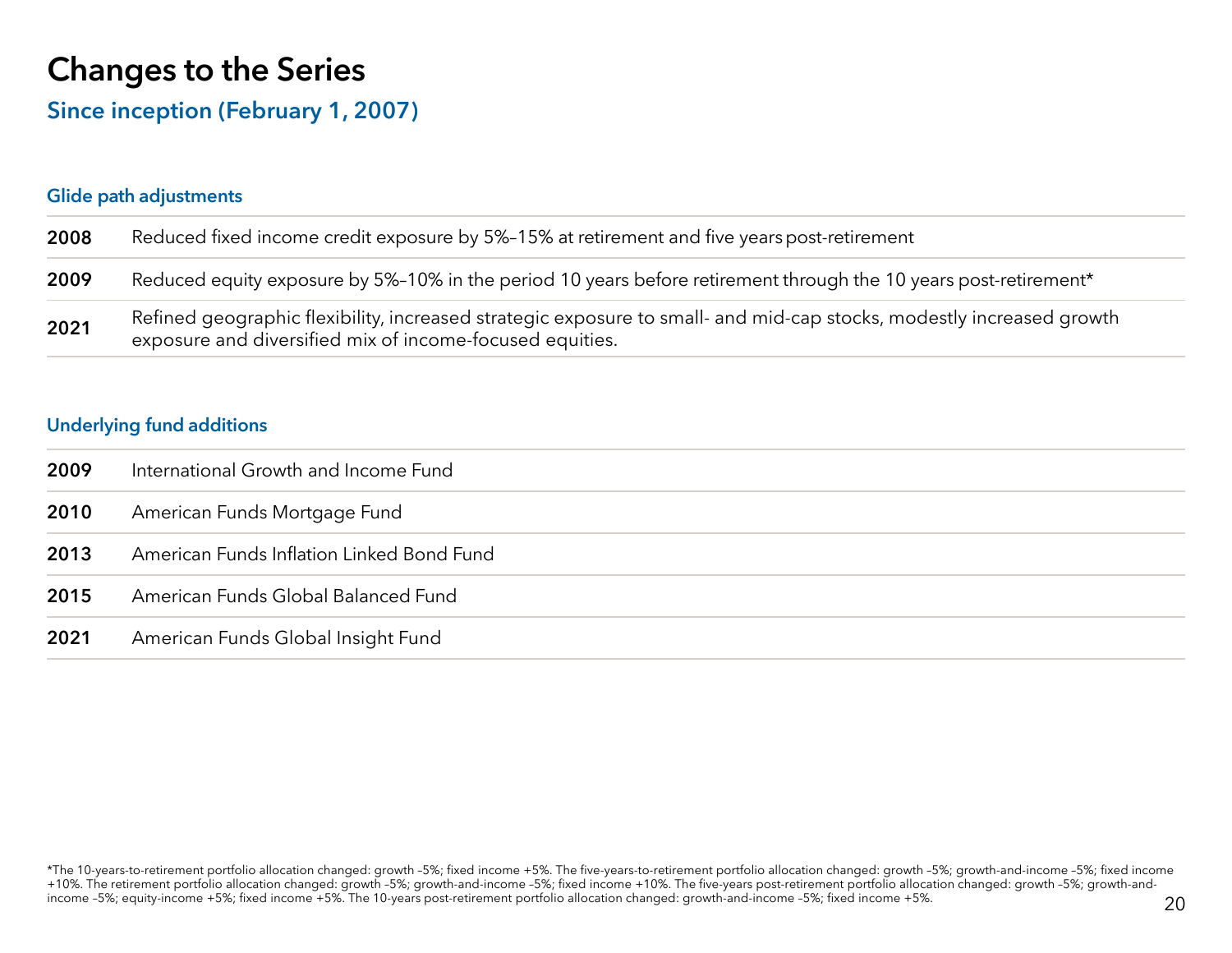# Strong underlying funds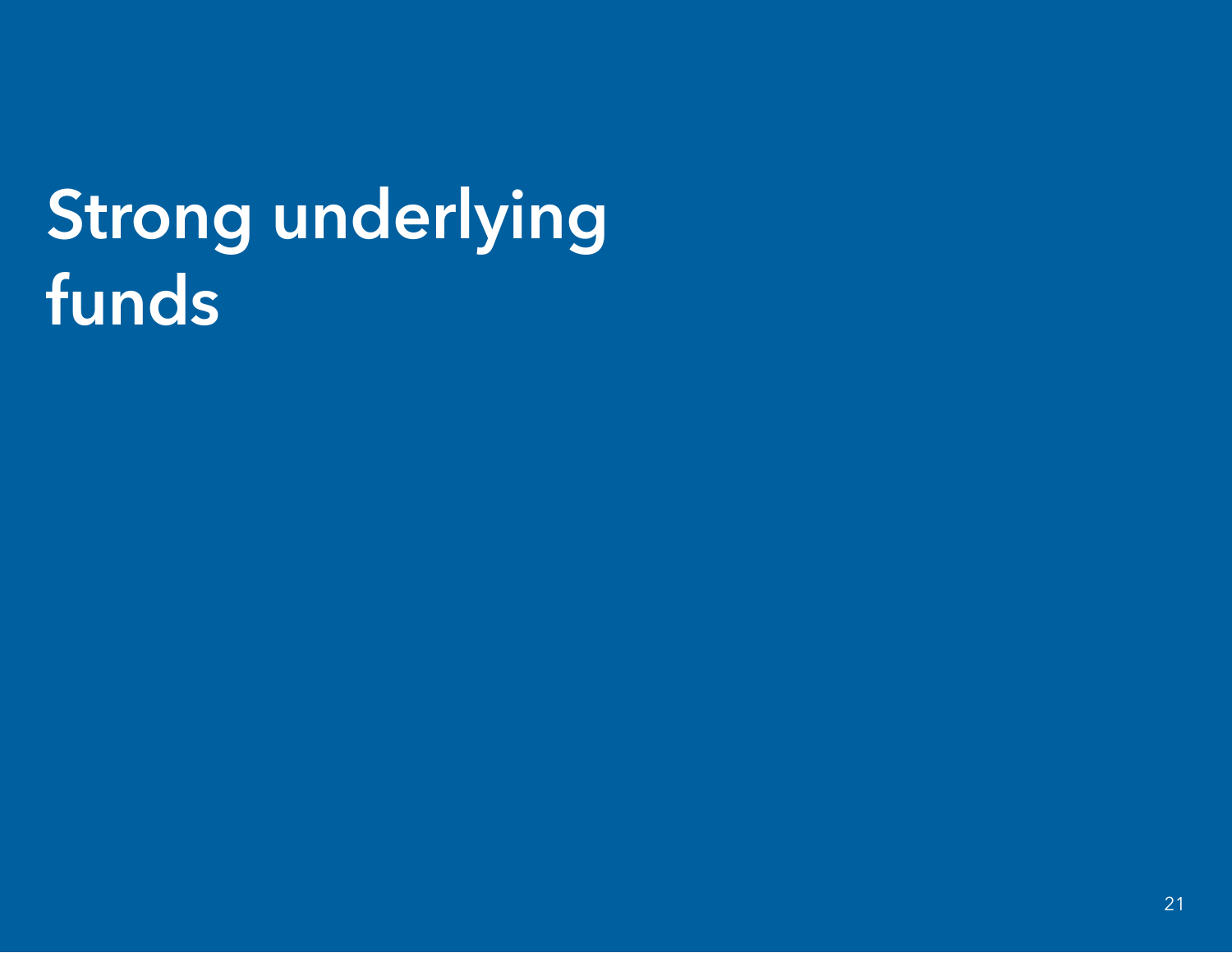## Equity-focused American Funds have outpaced indexes

Figures shown are past results for Class A shares and are not predictive of results in future periods. Current and future results may be lower or higher than those shown. Prices and returns will vary, so investors may lose money. Investing for short periods makes losses more likely. Returns shown at net asset value (NAV) have all distributions reinvested. For current information and month-end results, visit capitalgroup.com.

#### Success rate against indexes (1934–2020)

Percentage of time (rolling periods, monthly basis) funds led their indexes — equity-focused American Funds and like funds of other active managers in aggregate



The 20 American Funds equity-focused funds used in our analysis and the relevant indexes/index blends with which they were compared are as follows: AMCAP Fund, The Growth Fund of America, American Mutual Fund, Fundamental Investors, The Investment Company of America and Washington Mutual Investors Fund (Standard & Poor's 500 Composite Index); EuroPacific Growth Fund and International Growth and Income Fund (MSCI All Country World ex USA Index); The New Economy Fund, New Perspective Fund, New World Fund, and Capital World Growth and Income Fund (MSCI All Country World Index); SMALLCAP World Fund (MSCI All Country World Small Cap Index); Capital Income Builder (70%/30% MSCI All Country World Index/Bloomberg Barclays U.S. Aggregate Index); American Funds Global Balanced Fund (60%/40% MSCI All Country World Index/Bloomberg Barclays Global Aggregate Index); American Funds Developing World Growth and Income Fund (MSCI Emerging Markets Index); and The Income Fund of America (65%/35% Standard & Poor's 500 Composite Index/Bloomberg Barclays U.S. Aggregate Index); American Balanced Fund (60%/40% Standard & Poor's 500 Composite Index/Bloomberg Barclays U.S. Aggregate Index); American Funds Global Insight Fund (MSCI World Index); American Funds International Vantage Fund (MSCI EAFE Index). The market indexes are unmanaged and, therefore, have no expenses. Investors cannot invest directly in an index.

Source for other actively managed equity funds is Morningstar. For indexes and American Funds, data from published sources were calculated internally.

Numbers of periods are based on rolling monthly data for all funds - reducing entry- and exit-point bias, and better reflecting the range of entry points experienced by investors. It should be noted, however, overlapping time frames impose limitations on statistical inference. Past results are not predictive of results in future periods. Please see the "General methodology" section of the "Additional information" section for more details on methodology. The Morningstar category includes active, passive and hybrid target date funds, as well as those that are managed both "to" and "through" retirement. Approximately one-third of the funds within the 2000-2010 category have a target date of 2005. In an effort to manage the risk of investors outliving their savings while managing volatility, our approach to allocating between stocks and bonds puts more emphasis on stocks (particularly on dividend-paying stocks) than some other target date funds.

American Funds Developing World Growth and Income Fund is not an underlying fund within the American Funds Target Date Retirement Series.

93%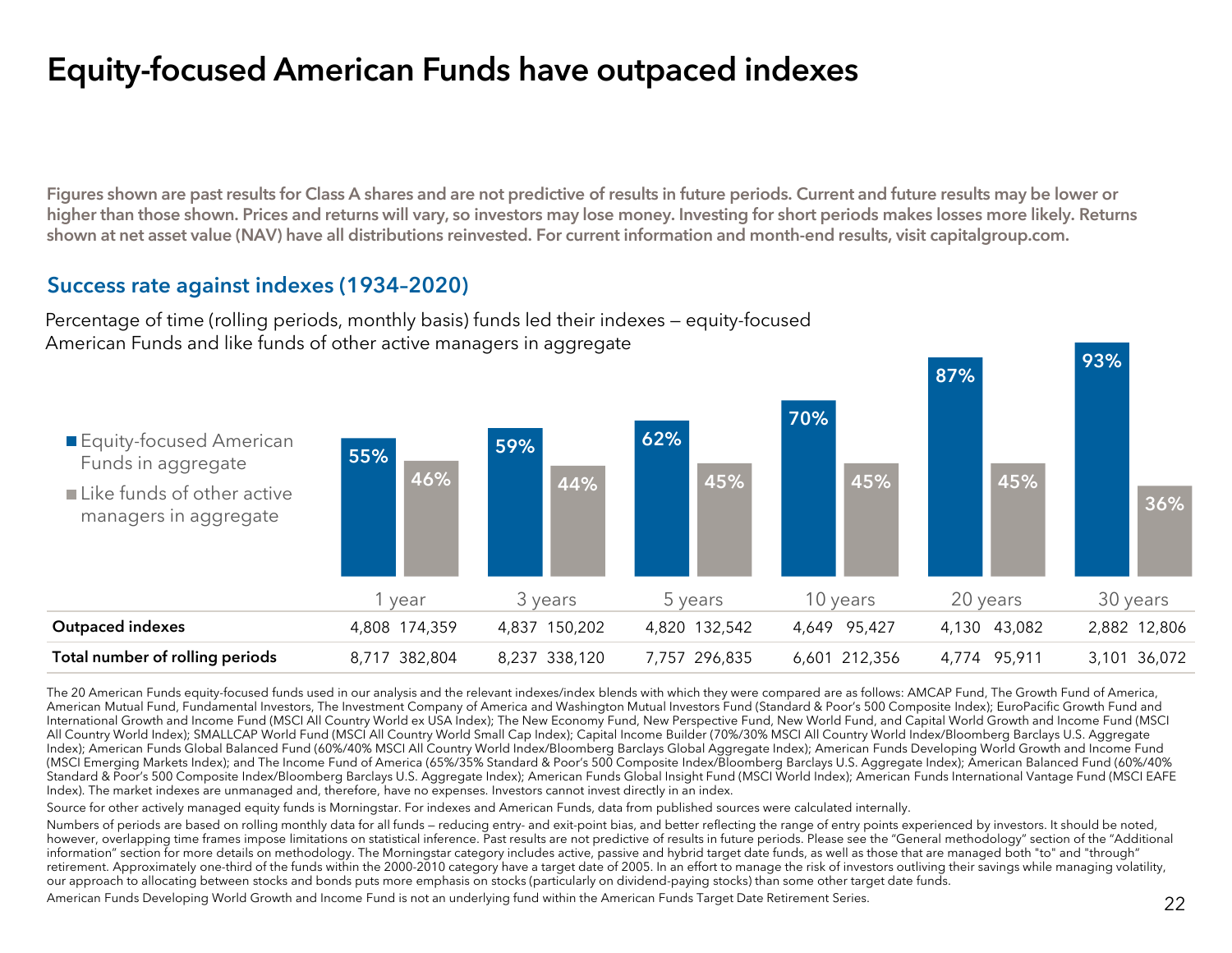## Equity funds with superior lifetime results

Figures shown are past results for Class R-6 shares and are not predictive of results in future periods. Current and future results may be lower or higher than those shown. Prices and returns will vary, so investors may lose money. Investing for short periods makes losses more likely. Returns shown at net asset value (NAV) have all distributions reinvested. For current information and month-end results, visit capitalgroup.com.

#### Lifetime returns of underlying American Funds equity funds vs. relevant benchmark indexes



Source: Capital Group. Returns are average annual total returns for benchmark indexes and average annual excess total return for funds at net asset value from fund inception through December 31, 2020. Please see the "Lifetime results methodology" portion of the "Additional information" section for more details on methodology.

\*Time-weighted average annual excess return across all 18 equity-focused underlying American Funds. The equal-weighted average annual excess return is 1.88%. The time-weighted average gives greater emphasis to those funds that have been in existence longer. For example, this means that the 1.40% annualized difference between The Investment Company of America and its benchmark is given proportionally greater weighting in alignment with its more than 80 years in existence when calculating the average across all 18 funds.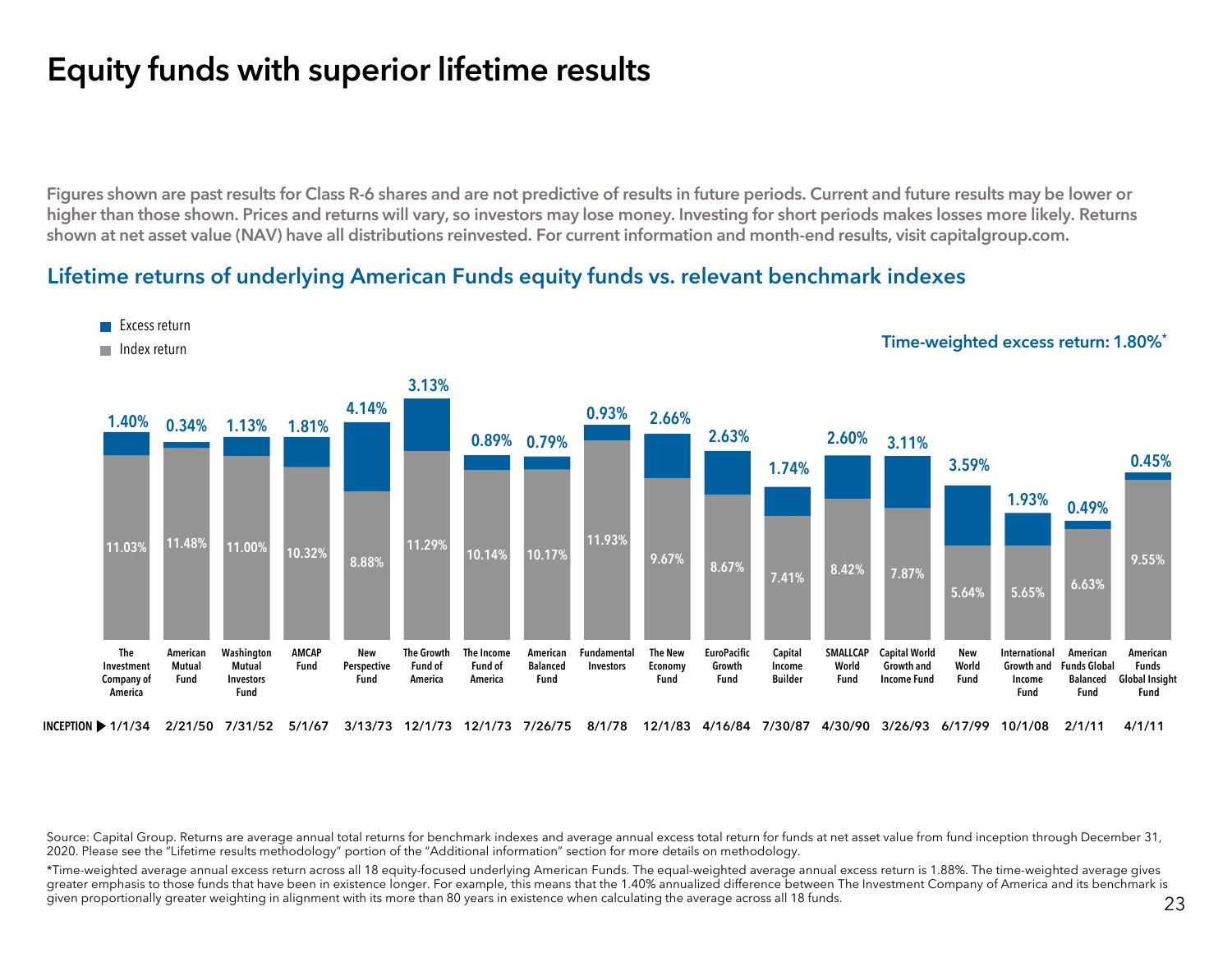## Fixed income funds that have low equity correlation

Three-year correlation to S&P 500 Index: American Funds vs. peer group average



Source: Morningstar.

Data as of June 30, 2021. Results based on Class R-6 shares. The funds' Morningstar categories are: U.S. Open-End Intermediate Government for U.S. Government Securities Fund and American Funds Mortgage Fund; U.S. Open-End Short-Term Bond for Intermediate Bond Fund of America and Short-Term Bond Fund of America; U.S. Open-End Intermediate Core Bond for The Bond Fund of America; U.S. Open-End Inflation-Protected Bond for American Funds Inflation Linked Bond Fund; U.S. Open-End World Bond for Capital World Bond Fund; and U.S. Open-End High Yield Bond for American High-Income Trust.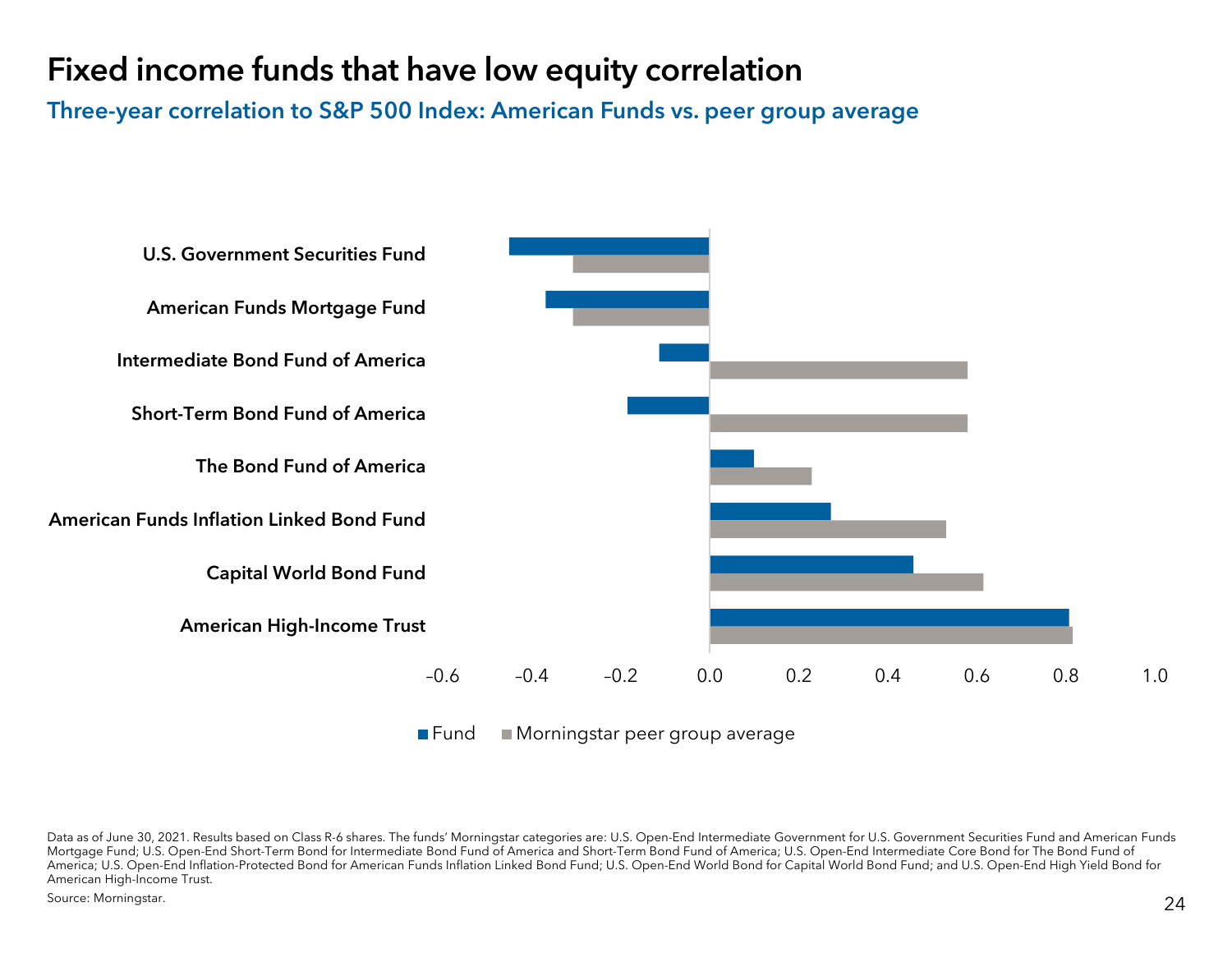## Capital Group's Core Values and Diversity & Inclusion Statement

## Core Values

| <b>Integrity</b>               |
|--------------------------------|
| <b>Accountability</b>          |
| <b>Rigorous analysis</b>       |
| <b>Respect for individuals</b> |
| Long-term focus                |
| <b>Consistency</b>             |
| <b>Humility</b>                |
| <b>Collaboration</b>           |

## Diversity & Inclusion Statement

Ourdifferences make us better.

We seek to improve people's lives through successful investing. When we do our job right, millions of investors from all . walks of life fulfill their dreams and long-term financial goals, whatever they might be.

We're united in purpose and values that include integrity, collaboration and mutual respect, and we flourish by seeking out and embracing our differences. We wear some of those differences on the surface. Many others are unseen. All are vital to who we are.

We're committed to an environment where we can bring our true, best selves to work. That leads to better ideas, better business solutions, and better opportunities to grow for our associates and the people we serve.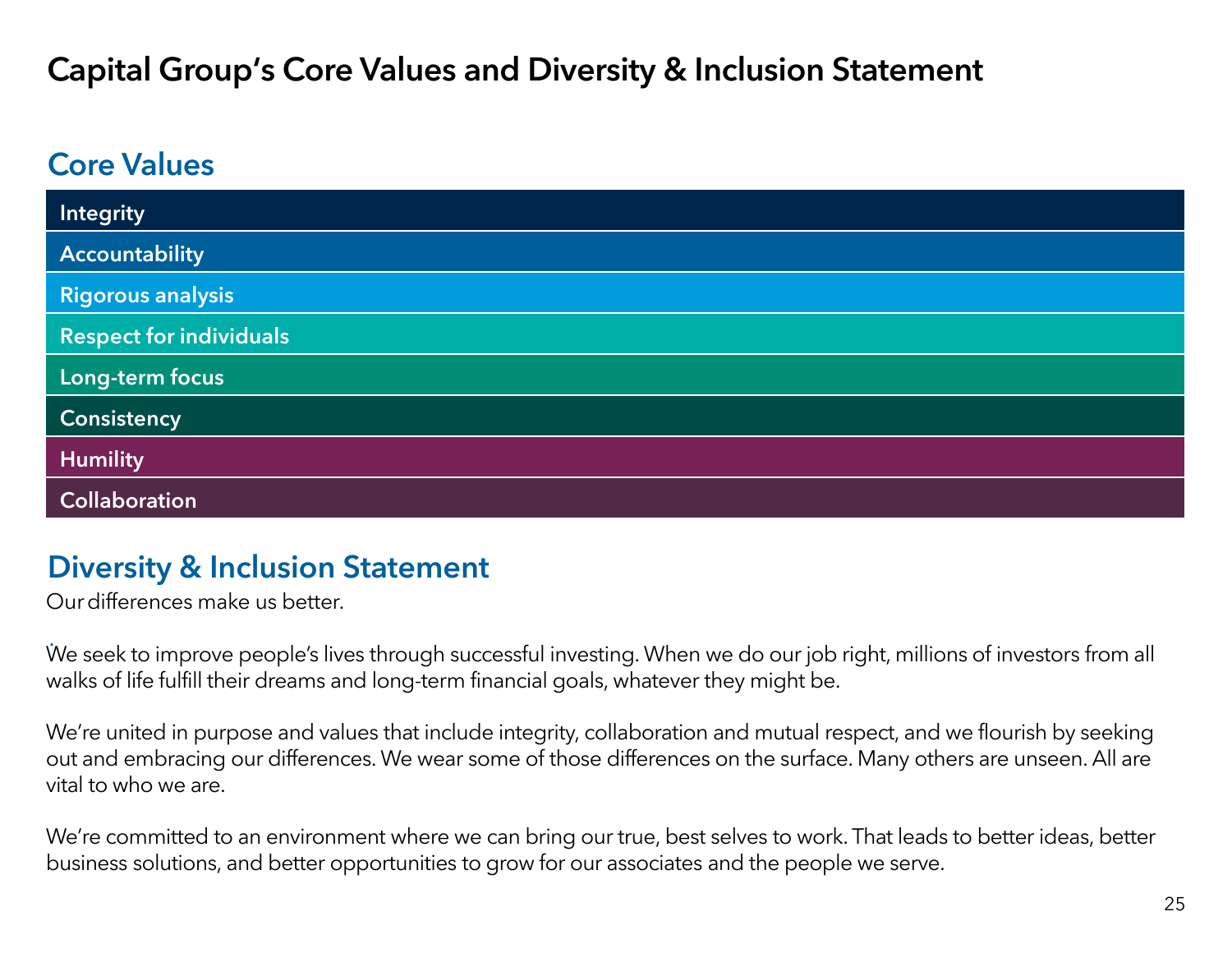## We are dedicating considerable resources to ESG

### Our ESG strategy features three interrelated components



voting are integral to our process.

#### On the front line of research

- 174 equity analysts and 50 fixed income analysts conducted 20,000+ meetings last year
- ~4,000 hours of analyst time went into developing proprietary ESG research in 2020
- Our global network of analysts conducts rigorous fundamental research, integrating ESG analysis into a long-term, forward-looking perspective

ESG = Environmental, Social and Governance. As of December 31, 2020. Source: Capital Group.

#### Dedicated to stewardship **Invested** in technology

- Systematic engagement underpins our active stewardship. This includes evaluating all proxy proposals in-house, supported by the Governance Analysis and Proxy (GAP) team
- A team of 14 dedicated ESG specialists focused on research, ESG monitoring and issuer engagement
- A team of 17 specialists dedicated to governance and proxy issues engaged with more than 400 companies specifically on ESG topics in 2020

- More than 14 engineers and product developers across Capital Group are building our ESG process
- Our Investment Group technology team is systematizing a transparent, searchable platform. Multiple measurement angles are being tested and refined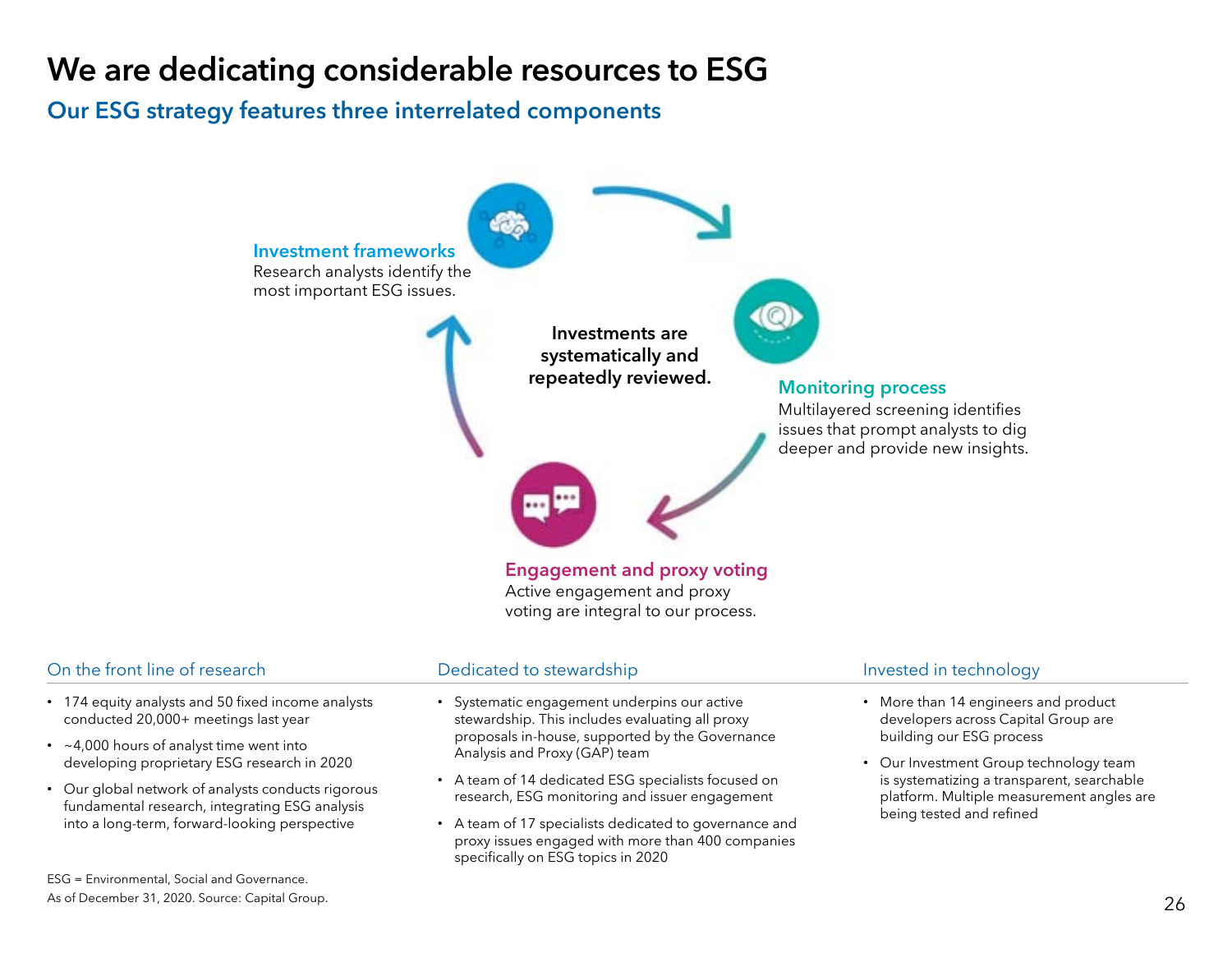# Consistent results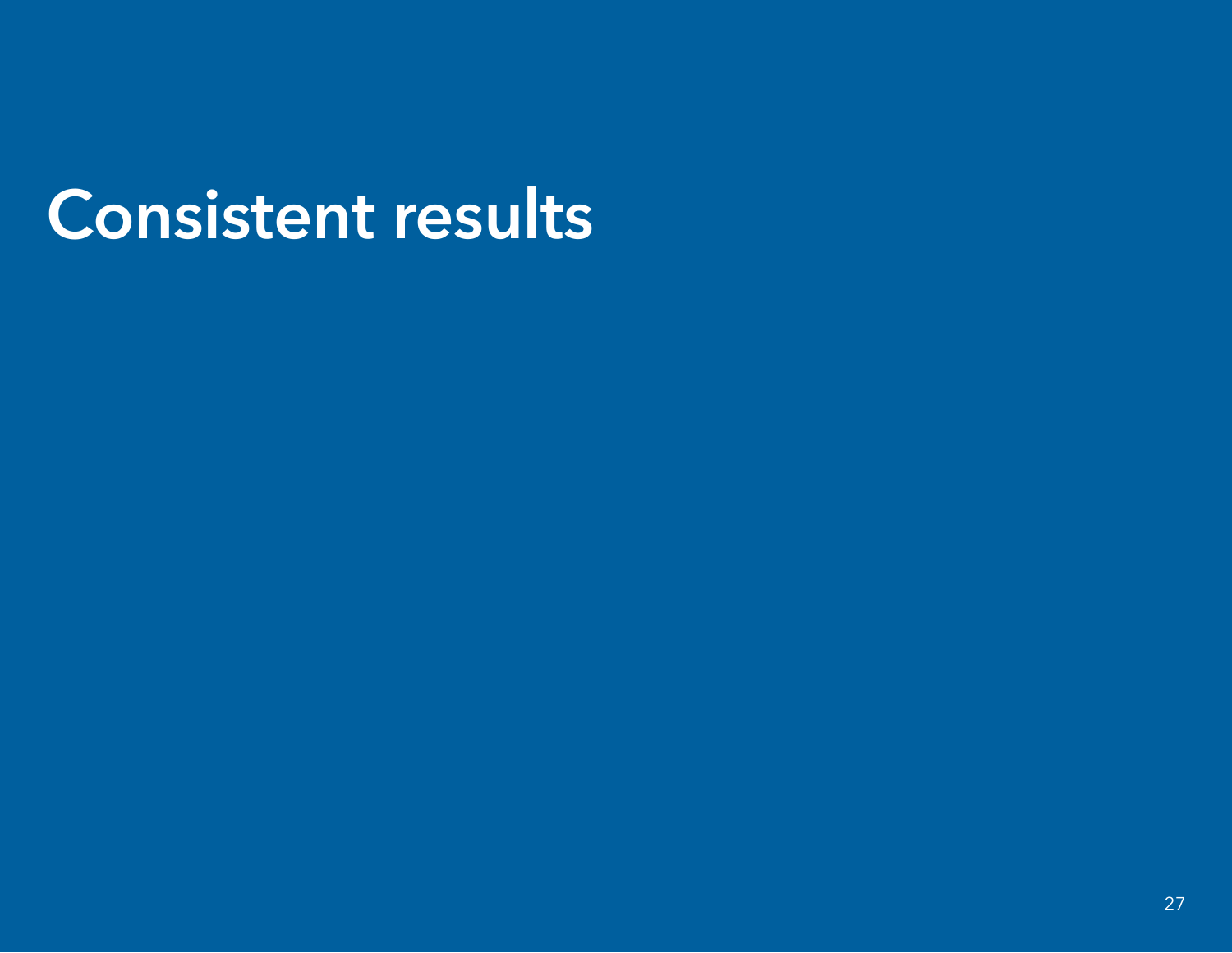## Downside resilience

Peer rankings of the Series during periods in which the S&P 500 Index declined at least 10% (peak to trough)

#### Class R-6 shares

#### Percentile rank

| <b>Fund</b>                   | <b>Bear market</b><br>10/9/2007-3/9/2009<br>-55.3% Index return | Correction<br>4/23/2010-7/2/2010<br>-15.6% Index return | Correction<br>4/29/2011-10/3/2011<br>-18.6% Index return | Correction<br>5/21/2015-8/25/2015<br>-11.9% Index return | Correction<br>11/3/2015-2/11/2016<br>-12.7% Index return | Correction<br>1/26/2018-2/8/2018<br>-10.1% Index return | <b>Correction</b><br>9/20/2018-12/24/2018<br>-19.4% Index return | <b>Bear market</b><br>2/19/2020-3/23/2020<br>-33.8% Index return |
|-------------------------------|-----------------------------------------------------------------|---------------------------------------------------------|----------------------------------------------------------|----------------------------------------------------------|----------------------------------------------------------|---------------------------------------------------------|------------------------------------------------------------------|------------------------------------------------------------------|
| 2065                          |                                                                 |                                                         |                                                          |                                                          |                                                          |                                                         |                                                                  |                                                                  |
| 2060                          |                                                                 |                                                         |                                                          | 1                                                        |                                                          | 3 <sup>1</sup>                                          | 11                                                               | $\ddot{\circ}$                                                   |
| 2055                          |                                                                 |                                                         | $\overline{2}$                                           | 6                                                        | 3                                                        | $\overline{7}$                                          | 16                                                               | $\overline{6}$                                                   |
| 2050                          |                                                                 |                                                         | 11                                                       | 11                                                       | 8                                                        | 10 <sup>°</sup>                                         | 20                                                               | 8                                                                |
| 2045                          | 6                                                               | 6                                                       | 16                                                       | 16                                                       | 9                                                        | 16                                                      | 21                                                               | 12                                                               |
| 2040                          |                                                                 | 19                                                      | 16                                                       | 25                                                       | 20                                                       | 28                                                      | 26                                                               | 19                                                               |
| 2035                          | 14                                                              | 10                                                      | 19                                                       | 33                                                       | 39                                                       | 45                                                      | 48                                                               | 29                                                               |
| 2030                          | 12                                                              | 34                                                      | 56                                                       | 45                                                       | 44                                                       | 35                                                      | 25                                                               | 18                                                               |
| 2025                          | 54                                                              | 36                                                      | 58                                                       | 27                                                       | 18                                                       | 33                                                      | 24                                                               | 15                                                               |
| 2020                          | 50                                                              | 24                                                      | 29                                                       | 23                                                       | 11                                                       | 28                                                      | 14                                                               | 14                                                               |
| 2015                          | 64                                                              | 13                                                      | 13                                                       | 19                                                       | 14                                                       | 37                                                      | 10                                                               | 36                                                               |
| 2010                          | 79                                                              | 14                                                      | 14                                                       | 53                                                       | 22                                                       | 64                                                      | 33                                                               | 57                                                               |
| Average<br>percentile<br>rank | 31                                                              | 16                                                      | 23                                                       | 24                                                       | 17                                                       | 28                                                      | 23                                                               | 20                                                               |
|                               |                                                                 |                                                         | 1 <sup>st</sup> quartile                                 | 2 <sup>nd</sup> quartile                                 | 3rd quartile                                             | 4 <sup>th</sup> quartile                                |                                                                  |                                                                  |

Source: Capital Group using data from Morningstar. Bear market is defined as a cumulative decline of S&P 500 Price Return Index of 20% or more from peak to trough; correction is defined as a cumulative decline of S&P 500 Price Return Index of 10% to 20% from peak to trough. Average percentile rank shown represents an equal-weighted average of Morningstar category percentile ranks of all vintages of the series. Percentile ranks shown are of the R-6 share class starting with July 13, 2009 and of the A share class prior to that. Morningstar ranking data shown above may represent comparisons of categories that are not identical. No data is shown for the 2065 fund because it began on March 27, 2020.

Rankings are based on the funds' average annual total returns (Class R-6 shares at net asset value) within the applicable Morningstar categories. The Morningstar rankings do not reflect the effects of sales charges, account fees or taxes. Past results are not predictive of results in future periods. The Morningstar category average includes all share classes for the funds in the category. While American Funds R-6 shares do not include fees for advisor compensation and service provider payments, the share classes represented in the Morningstar category have varying fee structures and can include these and other fees and charges resulting in higher expenses. Investment results assume all distributions are reinvested and reflect applicable fees and expenses. When applicable, investment results reflect expense reimbursements, without which results would have been lower. Please see capitalgroup.com for more information. For a list of each fund's Morningstar category, please see the "Additional information" section. The category includes active, passive and hybrid target date funds, as well as those that are managed both "to" and "through" retirement. Approximately one-third of the funds within the 2000-2010 category have a target date of 2005. In an effort to manage the risk of investors outliving their savings while managing volatility, our approach to allocating between stocks and bonds puts more emphasis on stocks (particularly on dividend-paying stocks) than some other target date funds.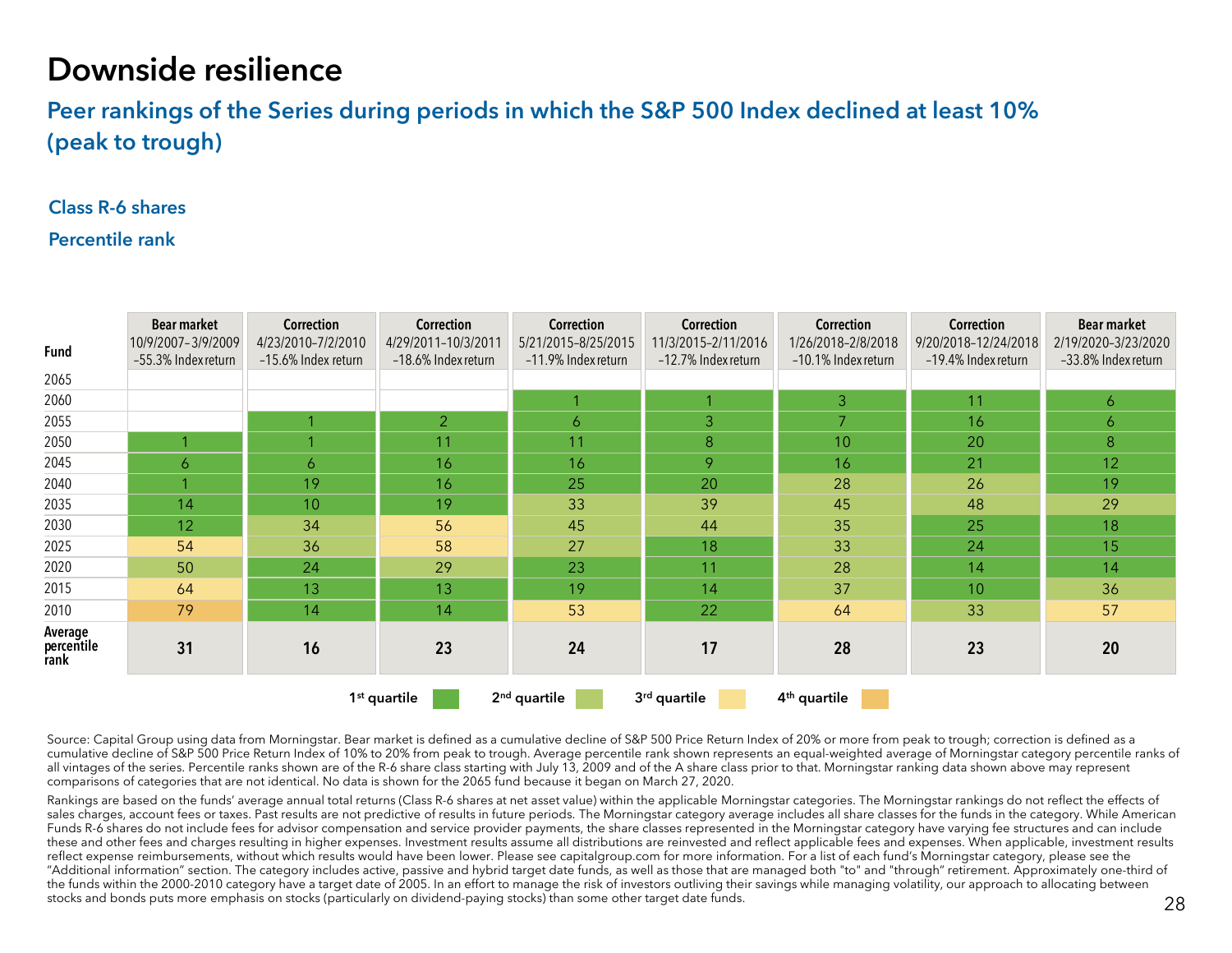## Building and preserving wealth

American Funds Target Date Retirement Series: Historically greater upside and lower downside than peers





Source: Morningstar as of June 30, 2021.

Exhibit based on Morningstar's upside and downside capture ratios vs. peer average.

The 2060 and 2065 vintages are excluded because they do not have 10 years of history. See the Additional information section for the list of Morningstar categories.

The Morningstar category includes active, passive and hybrid target date funds, as well as those that are managed both "to" and "through" retirement. Approximately one-third of the funds within the 2000-2010 category have a target date of 2005. In an effort to manage the risk of investors outliving their savings while managing volatility, our approach to allocating between stocks and bonds puts more emphasis on stocks (particularly on dividend-paying stocks) than some other target date funds.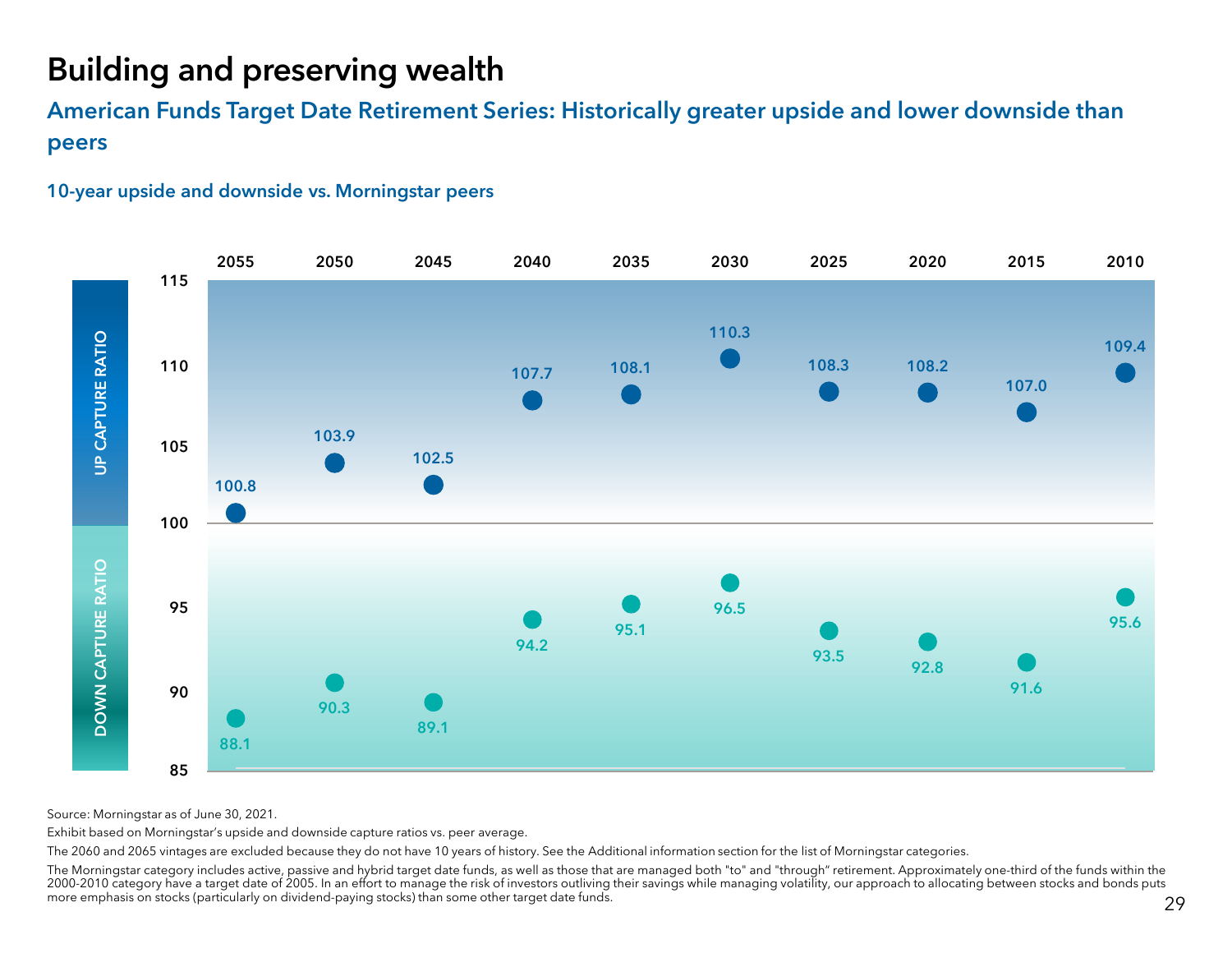## Historically strong returns and favorable risk characteristics

Results as of June 30, 2021. Figures shown are past results for Class R-6 shares and are not predictive of results in future periods. Current and future results may be lower or higher than those shown. Prices and returns will vary, so investors may lose money. Investing for short periods makes losses more likely. Returns shown at net asset value (NAV) have all distributions reinvested. For current information and month-end results, visit capitalgroup.com.

|                       |                          |         |         | <b>TOTAL RETURNS (%)</b> |                     |         |                |                          |            |         | <b>STANDARD DEVIATION</b> |                     |         | <b>SHARPE RATIO</b>      |              |         |                   |                     |                |                 |
|-----------------------|--------------------------|---------|---------|--------------------------|---------------------|---------|----------------|--------------------------|------------|---------|---------------------------|---------------------|---------|--------------------------|--------------|---------|-------------------|---------------------|----------------|-----------------|
| <b>American Funds</b> | Cumulative<br>Annualized |         |         |                          | Percentile rankings |         |                |                          | Annualized |         |                           | Percentile rankings |         |                          | <b>Ratio</b> |         |                   | Percentile rankings |                |                 |
| target date fund      | l year                   | 3 years | 5 years | 10 years                 | year                | 3 years | 5 years        | 10 years                 | 3 years    | 5 years | 10 years                  | 3 years             | 5 years | 10 years                 | 3 years      | 5 years | 10 years          | 3 years             | 5 years        | 10 years        |
| 2065                  | 35.19                    |         |         | $\overline{\phantom{0}}$ | 89                  |         |                |                          |            |         |                           |                     |         |                          |              |         |                   |                     |                |                 |
| 2060                  | 35.10                    | 15.17   | 15.09   | $\overline{\phantom{a}}$ | 86                  | 10      | $\overline{2}$ | $\overline{\phantom{0}}$ | 15.78      | 12.74   | $\overline{\phantom{a}}$  | <b>Q</b>            | 10      | $\overline{\phantom{m}}$ | 0.90         | 1.08    | $\qquad \qquad -$ | $\overline{2}$      |                | $\qquad \qquad$ |
| 2055                  | 35.09                    | 15.19   | 15.11   | 11.88                    | 85                  |         | 3              |                          | 15.79      | 12.76   | 11.94                     | 10 <sup>1</sup>     | 12      | 8                        | 0.90         | 1.08    | 0.95              | $\overline{2}$      |                |                 |
| 2050                  | 35.03                    | 15.18   | 15.11   | 11.88                    | 85                  |         |                |                          | 15.79      | 12.76   | 11.93                     | 15                  | 16      | 13                       | 0.90         | 1.08    | 0.95              | $\overline{2}$      |                |                 |
| 2045                  | 34.54                    | 15.00   | 14.93   | 11.79                    | 75                  |         |                |                          | 15.56      | 12.58   | 11.81                     | 17                  | 14      | 17                       | 0.90         | 1.08    | 0.95              | $\overline{2}$      |                |                 |
| 2040                  | 33.67                    | 14.74   | 14.61   | 11.64                    | 47                  | 9       | $\mathfrak b$  |                          | 15.24      | 12.32   | 11.64                     | 37                  | 36      | 18                       | 0.90         | 1.08    | 0.95              | 2                   |                |                 |
| 2035                  | 30.39                    | 13.88   | 13.81   | 11.22                    | 45                  | 10      | 6              |                          | 14.16      | 11.49   | 11.10                     | 47                  | 48      | 33                       | 0.90         | 1.09    | 0.96              | 4                   | $\overline{2}$ |                 |
| 2030                  | 24.88                    | 12.16   | 11.99   | 10.36                    | 62                  | 26      | 17             |                          | 11.71      | 9.58    | 9.96                      | 16                  | 23      | 41                       | 0.93         | 1.11    | 0.98              | 5                   | 4              |                 |
| 2025                  | 20.71                    | 11.06   | 10.41   | 9.42                     | 64                  | 33      | 34             |                          | 9.90       | 8.09    | 8.74                      | 16                  | 16      | 34                       | 0.98         | 1.12    | 1.01              | $\overline{4}$      |                |                 |
| 2020                  | 17.98                    | 9.80    | 8.93    | 8.29                     | 62                  | 51      | 56             | 3                        | 8.38       | 6.87    | 7.31                      | 13                  | 15      | 20                       | 1.01         | 1.11    | 1.04              | 4                   | 5              |                 |
| 2015                  | 17.22                    | 9.38    | 8.14    | 7.63                     | 48                  | 36      | 56             | 3                        | 7.94       | 6.49    | 6.59                      | 29                  | 33      | 27                       | 1.01         | 1.06    | 1.06              | 9                   | 36             |                 |
| 2010                  | 15.38                    | 8.74    | 7.53    | 7.08                     | 39                  | 42      | 53             | 3                        | 7.19       | 5.90    | 5.90                      | 42                  | 38      | 38                       | 1.03         | 1.06    | 1.09              | 27                  | 35             |                 |

Average annual total returns calculated by Capital Group. Percentile return rankings for one-, three-, five- and ten-year periods calculated by Morningstar. All funds began on February 1, 2007, except for the 2055 fund, which began on February 1, 2010, and the 2060 fund, which began on March 27, 2015, and the 2065 fund, which began on March 27, 2020. The number of investments in each category can be found in the "Additional information" section of this presentation. Rankings are based on the funds' average annual total returns (Class R-6 shares at net asset value) within the applicable Morningstar categories. The rankings do not reflect the effects of sales charges, account fees or taxes. Past results are not predictive of results in future periods. Investment results assume all distributions are reinvested and reflect applicable fees and expenses. The Morningstar category average includes all share classes for the funds in the category. While American Funds R-6 shares do not include fees for advisor compensation and service provider payments, the share classes represented in the Morningstar category have varying fee structures and can include these and other fees and charges resulting in higher expenses. For a list of each fund's Morningstar category, please see the "Additional information" section. The category includes active, passive and hybrid target date funds, as well as those that are managed both "to" and "through" retirement. Approximately one-third of the funds within the 2000-2010 category have a target date of 2005. In an effort to manage the risk of investors outliving their savings while managing volatility, our approach to allocating between stocks and bonds puts more emphasis on stocks (particularly on dividend-paying stocks) than some other target date funds.

Volatility measured by annualized standard deviation (based on monthly returns), calculated at net asset value. Percentile standard deviation and Sharpe ratio rankings calculated by Capital Group based on data obtained from Morningstar. Except for 10-year periods, all standard deviation and Sharpe ratio figures were calculated by Morningstar. 10-year Sharpe ratios and standard deviations were calculated by Capital Group based on data obtained from Morningstar.

Investment results assume all distributions are reinvested and reflect applicable fees and expenses. When applicable, investment results reflect expense reimbursements, without which results would have been lower. Sharpe ratio is calculated by using standard deviation and excess return to determine reward per unit of risk. The higher the Sharpe ratio, the better the portfolio's historical riskadjusted performance.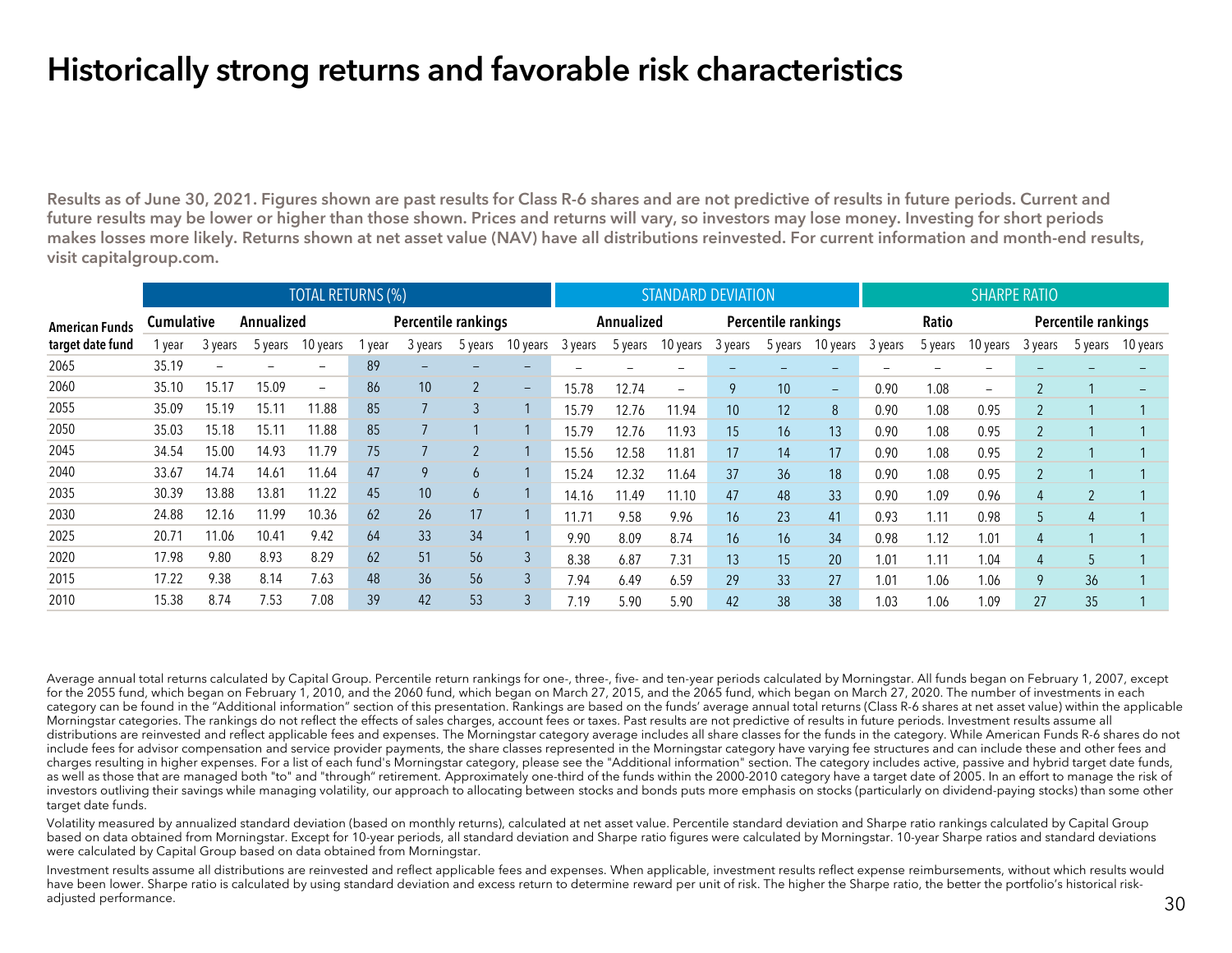# Low fees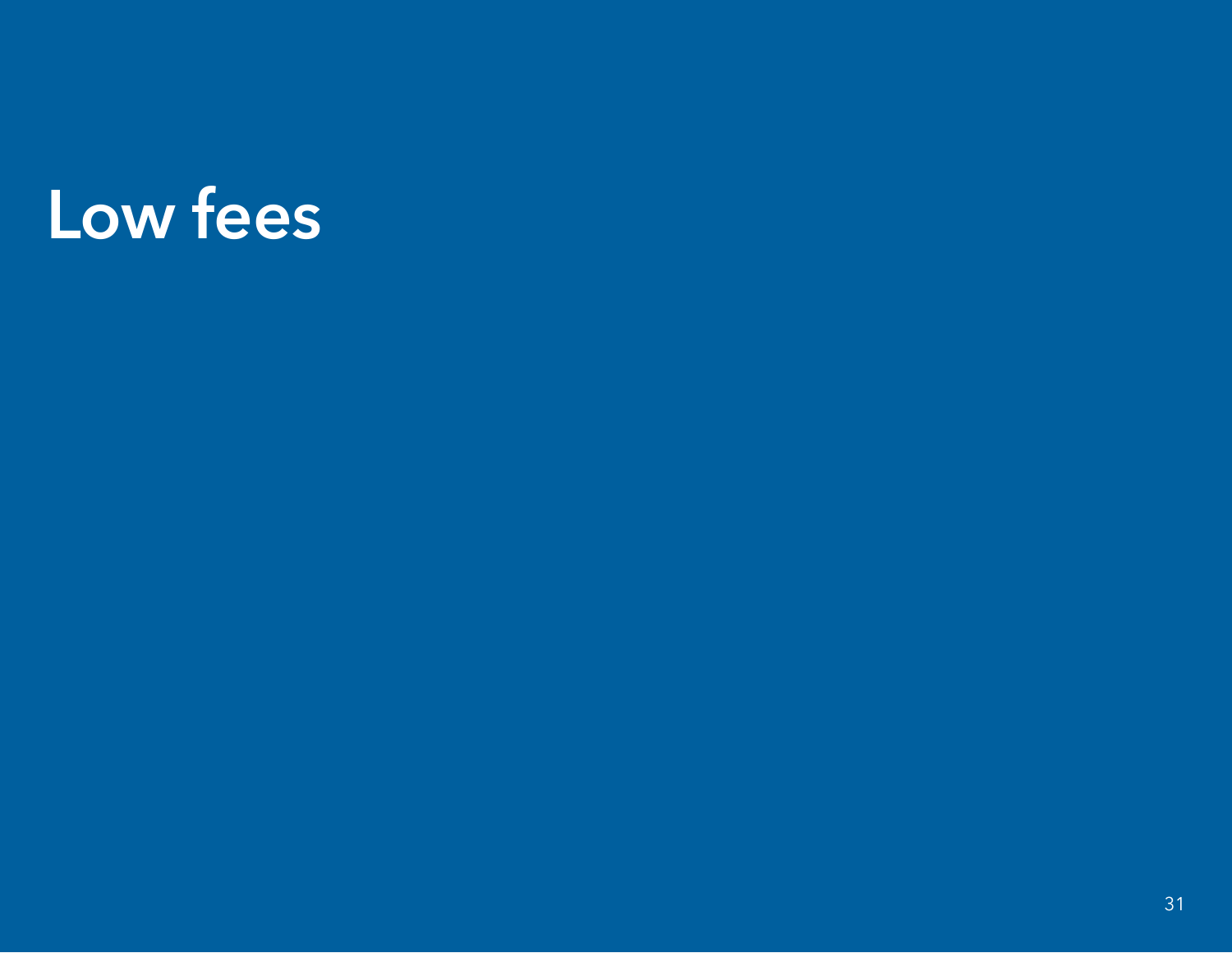## Among the lowest fees in the industry

#### American Funds Target Date Retirement Series funds (Class R-6) expense ratios

| Fund                  | 2065 | 2060 |      | 2055 2050 |      |      | 2045 2040 2035 2030 2025 2020 2015 2010 <sup> </sup> |      |      |      |      |      | Avg expense<br>  ratio |
|-----------------------|------|------|------|-----------|------|------|------------------------------------------------------|------|------|------|------|------|------------------------|
| Net expense ratio (%) | 0.40 | 0.40 | 0.39 | 0.39      | 0.39 | 0.38 | 0.37                                                 | 0.35 | 0.33 | 0.31 | 0.30 | 0.30 | 0.36                   |

#### American Funds Target Date Retirement Series funds expense ratios

| <b>Share class</b> | $12b-1$ (%) | Recordkeeping services fee (%) | Range of fund expense ratios (%) | Average fund expense ratios (%) |
|--------------------|-------------|--------------------------------|----------------------------------|---------------------------------|
| R-6                | 0.00        | 0.00                           | $0.30 - 0.40$                    | 0.36                            |
| $R-5$              | 0.00        | 0.05                           | $0.35 - 0.46$                    | 0.41                            |
| $R-5E$             | 0.00        | 0.15                           | 0.45–0.56                        | 0.51                            |
| $R - 4$            | 0.25        | 0.10                           | $0.65 - 0.76$                    | 0.71                            |

Expense ratios as of January 1, 2021. Expense ratio is one aspect of plan fees and expenses.

The investment adviser is currently reimbursing a portion of other expenses for American Funds 2065 Target Date Retirement Fund. Net expense ratios reflect the reimbursement, without which expenses would have been higher and results would have been lower. The reimbursement will be in effect through at least January 1, 2022. The adviser may elect at its discretion to extend, modify or terminate the reimbursement at that time. Please see the fund's most recent prospectus for details.

We offer a range of share classes designed to meet the needs of retirement plan sponsors and participants. The different share classes incorporate varying levels of advisor compensation and service provider payments. Because Class R-6 shares do not include any recordkeeping payments, expenses are lower and results are higher. Other share classes that include recordkeeping costs have higher expenses and lower results than Class R-6.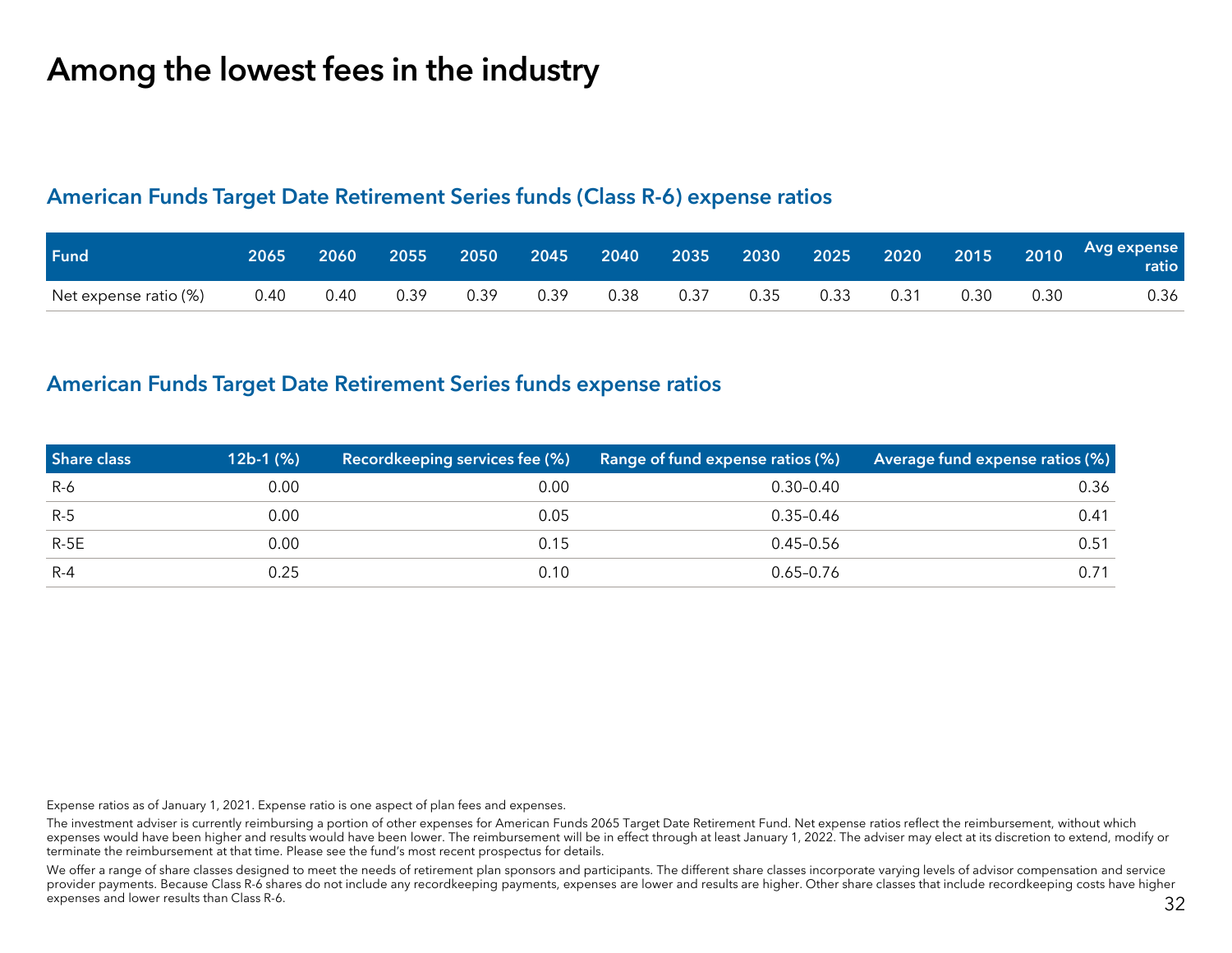## Giving participants more, for less

More active at a lower cost



#### Average prospectus net expense ratio of 53 target date series

Source: Capital Group, using data obtained from Morningstar as of December 31, 2020. Data shown of lowest cost mutual fund share classes for each peer target date series. Average expense ratio shown is a straight average of expenses of all vintages of the lowest cost share class available as of December 31, 2020. The percentage of a series' assets in underlying active strategies (as calculated by Morningstar) was used to classify each series as active (80% to 100% actively managed), hybrid (20% to 80%) or passive (less than 20%). The active category contained 18 series; hybrid contained 18 series, and passive contained 15 series.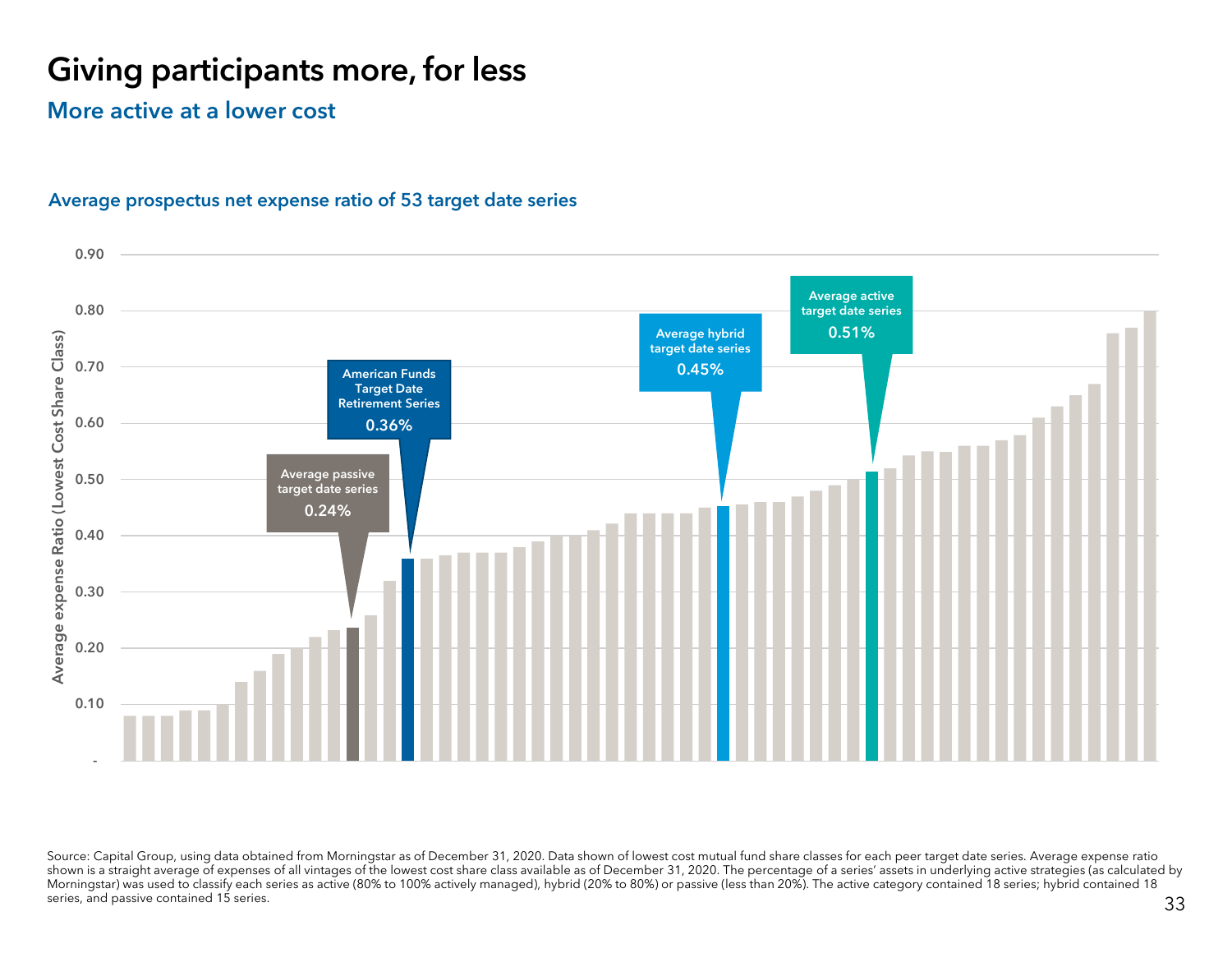## Significant net of fee value

### American Funds Target Date Retirement Series vs. largest passive TD series



Source: Capital Group, using data obtained from Morningstar. As of December 31, 2020. Data for American Funds is Class R-6 shares and of the lowest cost share class with sufficient track record for each peer target date series.

Each vintage within American Funds Target Date Retirement Series was compared to existing vintages in the same Morningstar category since earliest common inception of the two vintages (common inception dates ranged from February 1, 2007 to September 30, 2014). Excess return represents annualized lifetime excess return since earliest common inception; results in other periods differ. Analysis includes the eight largest passive series based on mutual fund AUM as of December 31, 2020 and ranged from \$2.3 billion to \$588.9 billion. Passive series defined as those with less than 20% of assets in active strategies. Fee difference based on expense ratios as of December 31, 2020.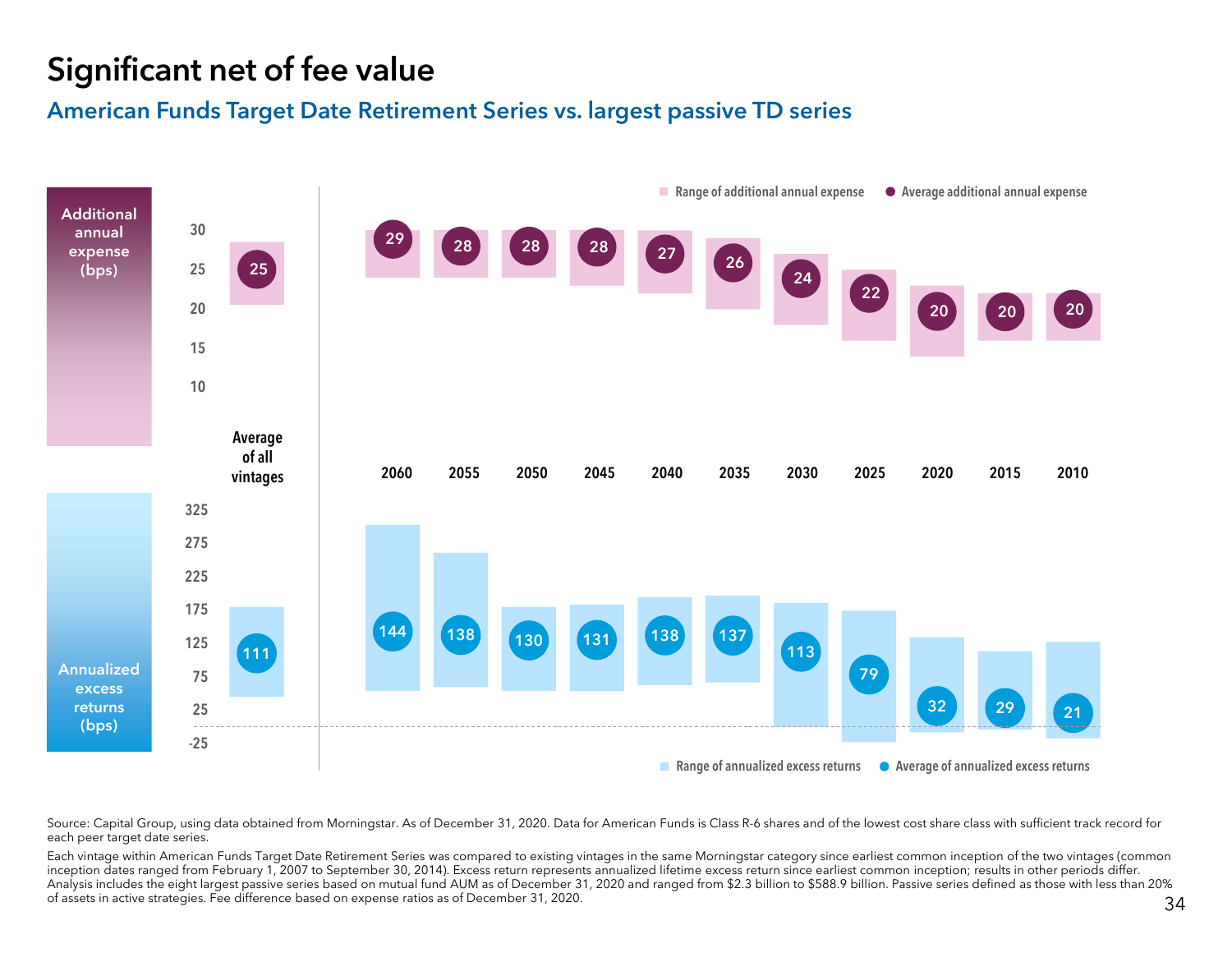## Why American Funds Target Date Retirement Series?

#### **Organizational** strength **Consistent** resultsLow fees • Global• Well-established• Long-term focus • Designed to build wealth• Designed to preserve wealth  $\bullet$  The Capital System $^{\text{\tiny{SM}}}$ • Strong track records • Compelling returns • Historically moderate volatility vs. peers • Among the lowest fees in the industry • Significant net of fee value Unique series and glide path **Strong** underlying funds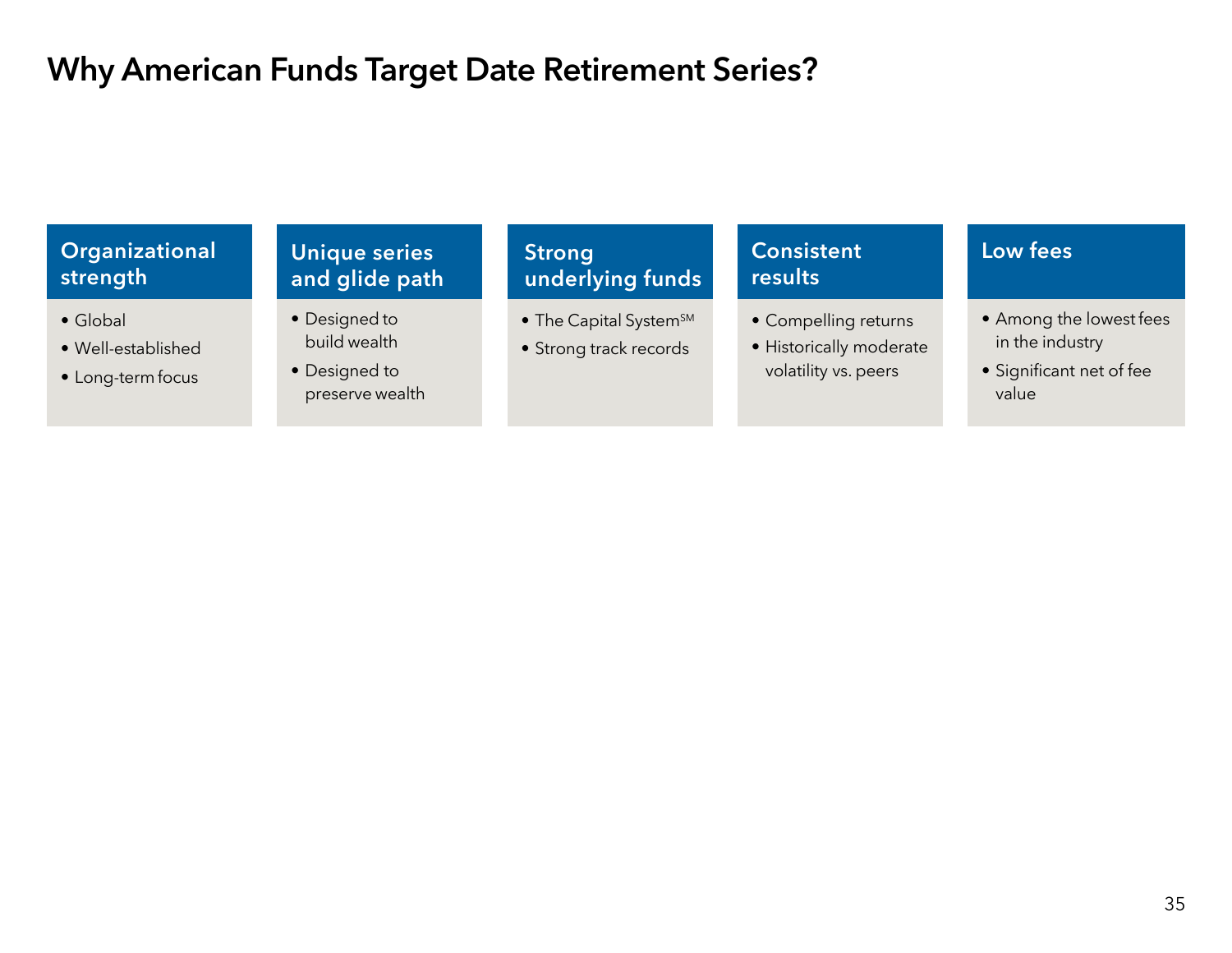# Returns for target date funds and underlying funds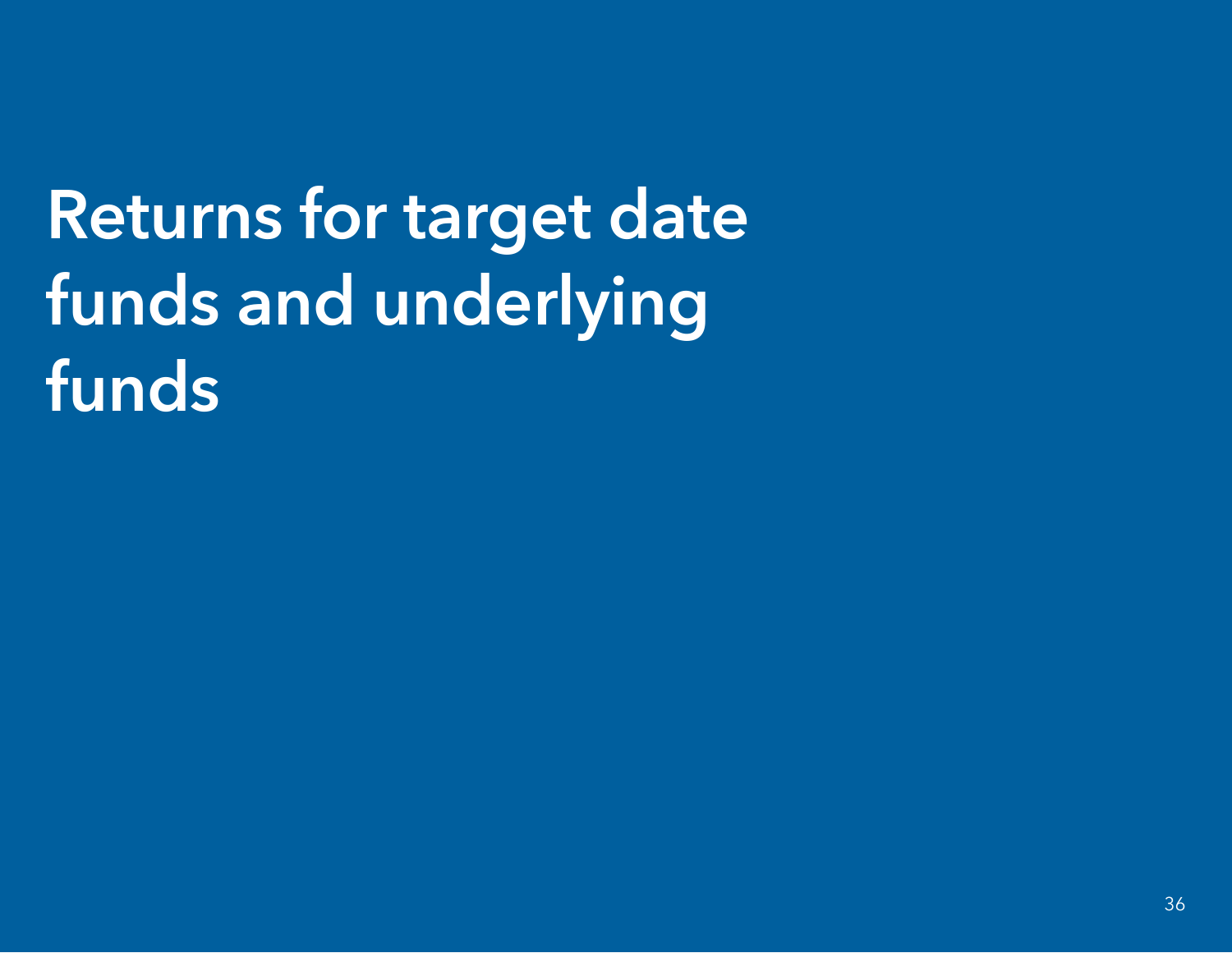## Investment results

 $\overline{P}$   $\overline{P}$ 

Figures shown are past results for Class R-6 shares and are not predictive of results in future periods. Current and future results may be lower or higher than those shown. Prices and returns will vary, so investors may lose money. Investing for short periods makes losses more likely. Returns shown at net asset value (NAV) have all distributions reinvested. For current information and month–end results, visit capitalgroup.com.

| Class R-6 shares                                              |      | Cumulative total returns (%) |         |                          | Average annual total returns (%) |                   |          | $30$ -Day<br><b>SEC</b>      |
|---------------------------------------------------------------|------|------------------------------|---------|--------------------------|----------------------------------|-------------------|----------|------------------------------|
| Returns for periods ended June 30, 2021 (%)                   | QTD  | <b>YTD</b>                   | 1 year  | 3 years                  | 5 years                          | 10 years          | Lifetime | Yield                        |
| American Funds 2065 Target Date Retirement Fund <sup>5M</sup> | 6.77 | 11.23                        | 35.19   | -                        | -                                | -                 | 47.77    | 0.99                         |
| S&P Target Date Through 2060 Index                            | 6.24 | 12.19                        | 37.39   | $\overline{\phantom{m}}$ | $\overline{\phantom{m}}$         | $\qquad \qquad -$ | 48.45    | $\overline{\phantom{m}}$     |
| Custom Index Target Date 2065                                 | 6.82 | 11.26                        | 33.81   | $\equiv$                 | -                                | $\qquad \qquad -$ | 44.25    | —                            |
| American Funds 2060 Target Date Retirement Fund®              | 6.74 | 11.12                        | 35.10   | 15.17                    | 15.09                            | -                 | 12.11    | 0.99                         |
| S&P Target Date Through 2060 Index                            | 6.24 | 12.19                        | 37.39   | 13.48                    | 13.78                            | 10.74             | 10.74    | $\qquad \qquad \blacksquare$ |
| Custom Index Target Date 2060                                 | 6.82 | 11.26                        | 33.81   | 14.27                    | 13.89                            | $\equiv$          | 10.92    | $\qquad \qquad \blacksquare$ |
| American Funds 2055 Target Date Retirement Fund®              | 6.69 | 11.15                        | 35.09   | 15.19                    | 15.11                            | 11.88             | 12.28    | 0.99                         |
| S&P Target Date Through 2055 Index                            | 6.30 | 12.33                        | 37.56   | 13.51                    | 13.76                            | 10.73             | 11.44    | $\qquad \qquad -$            |
| Custom Index Target Date 2055                                 | 6.82 | 11.26                        | 33.81   | 14.27                    | 13.89                            | 10.54             | 11.08    | -                            |
| American Funds 2050 Target Date Retirement Fund®              | 6.58 | 11.06                        | 35.03   | 15.18                    | 15.11                            | 11.88             | 8.88     | 1.01                         |
| S&P Target Date Through 2050 Index                            | 6.24 | 12.23                        | 37.29   | 13.48                    | 13.70                            | 10.70             | 7.70     | $\overline{\phantom{m}}$     |
| Custom Index Target Date 2050                                 | 6.82 | 11.26                        | 33.81   | 14.27                    | 13.89                            | 10.54             | 7.59     | $\overline{\phantom{m}}$     |
| American Funds 2045 Target Date Retirement Fund®              | 6.54 | 10.89                        | 34.54   | 15.00                    | 14.93                            | 11.79             | 8.82     | 1.10                         |
| S&P Target Date Through 2045 Index                            | 6.26 | 12.14                        | 36.94   | 13.40                    | 13.53                            | 10.57             | 7.61     | $\overline{\phantom{m}}$     |
| Custom Index Target Date 2045                                 | 6.79 | 11.02                        | 33.04   | 14.05                    | 13.70                            | 10.45             | 7.53     | $\qquad \qquad -$            |
| American Funds 2040 Target Date Retirement Fund®              | 6.39 | 10.61                        | 33.67   | 14.74                    | 14.61                            | 11.64             | 8.72     | 1.16                         |
| S&P Target Date Through 2040 Index                            | 5.97 | 11.34                        | 34.65   | 12.89                    | 13.05                            | 10.31             | 7.53     | $\qquad \qquad \blacksquare$ |
| Custom Index Target Date 2040                                 | 6.68 | 10.73                        | 32.26   | 13.77                    | 13.46                            | 10.33             | 7.45     | —                            |
| Standard & Poor's 500 Composite Index                         | 8.55 | 15.25                        | 40.79   | 18.67                    | 17.65                            | 14.84             | 10.11    | $\qquad \qquad \blacksquare$ |
| MSCI All Country World Index (ACWI) ex USA                    | 5.48 | 9.16                         | 35.72   | 9.38                     | 11.08                            | 5.45              | 3.89     | -                            |
| Bloomberg Barclays U.S. Aggregate Index                       | 1.83 | $-1.60$                      | $-0.33$ | 5.34                     | 3.03                             | 3.39              | 4.26     |                              |

Fund inception: February 1, 2007, for all funds, except the 2055 fund, the 2060 fund and the 2065 fund, which began February 1, 2010, March 27, 2015, and March 27, 2020, respectively. Average annual total returns for periods ended June 30, 2021.

Custom indexes for the American Funds Target Date Retirement Series were established by Capital Group. They are based on a combination of the S&P 500 Index, MSCI ACWI ex USA and Bloomberg Barclays U.S. Aggregate Index. Index weights chosen best approximate each target date fund's historic exposure to U.S. stocks (S&P 500), non–U.S. stocks (MSCI ACWI ex USA) and bonds (Bloomberg Barclays U.S. Aggregate Index). Market indexes are unmanaged and, therefore, have no expenses. There have been periods when the fund has lagged the index. MSCI index results reflect dividends net of withholding taxes.

Investment results assume all distributions are reinvested and reflect applicable fees and expenses. When applicable, investment results reflect expense reimbursements, without which results would have been lower. Please see capitalgroup.com for more information. The investment adviser is currently reimbursing a portion of the other expenses for American Funds 2065 Target Date Retirement Fund, without which results would have been lower. This reimbursement will be in effect through at least January 1, 2022. The adviser may elect at its discretion to extend, modify or terminate the reimbursement at that time.

Class R-6 shares were first offered on May 1, 2009. Class R-6 share results prior to the date of first sale are hypothetical based on the results of the original share class of the fund without a sales charge, adjusted for typical estimated expenses. Please see each fund's prospectus for more information on specific expenses.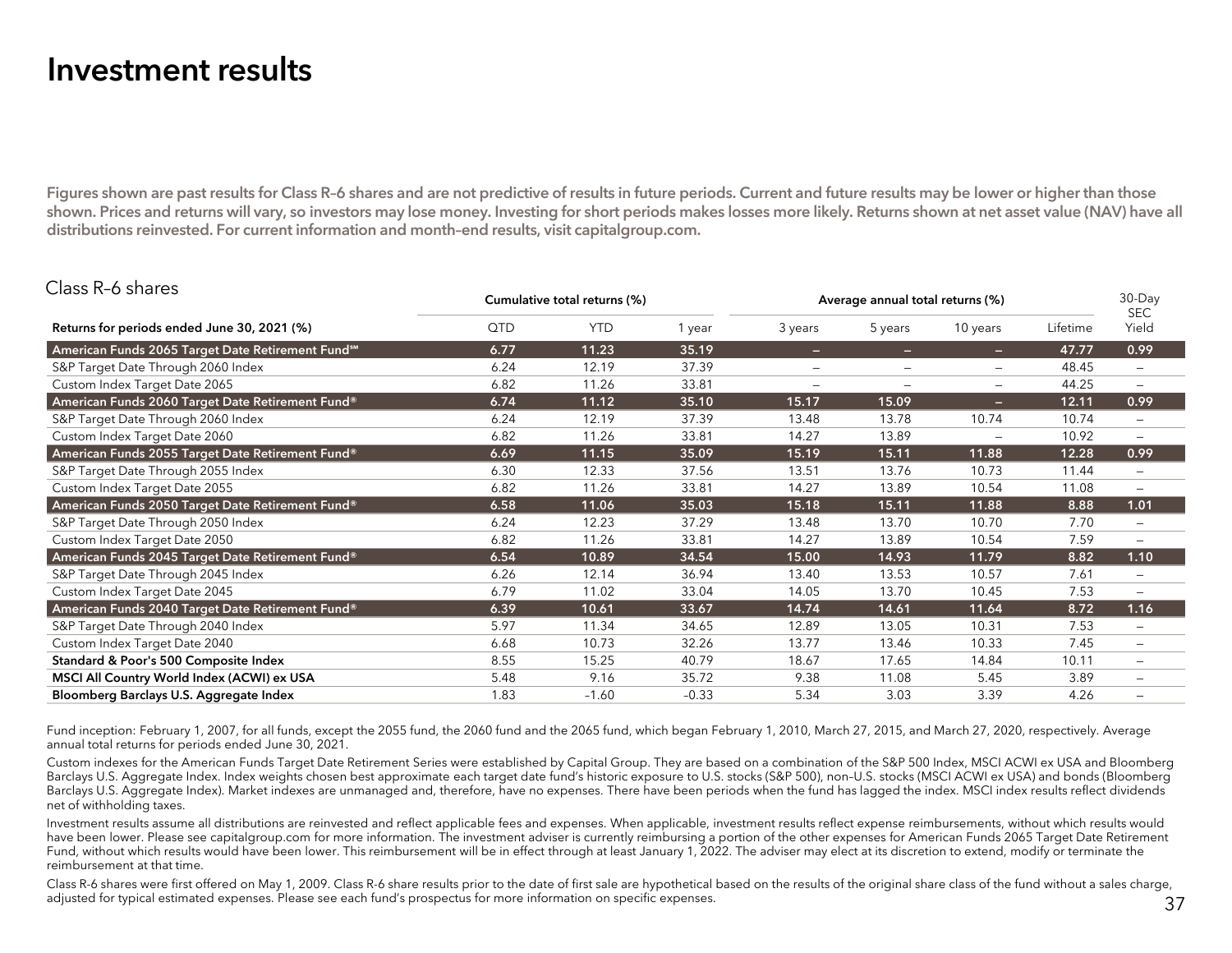## Investment results (continued)

Figures shown are past results for Class R-6 shares and are not predictive of results in future periods. Current and future results may be lower or higher than those shown. Prices and returns will vary, so investors may lose money. Investing for short periods makes losses more likely. Returns shown at net asset value (NAV) have all distributions reinvested. For current information and month–end results, visit capitalgroup.com.

| Class R-6 shares                                 |      | Cumulative total returns (%) |         | Average annual total returns (%) |         |          |          | 30-Day                   |  |
|--------------------------------------------------|------|------------------------------|---------|----------------------------------|---------|----------|----------|--------------------------|--|
| Returns for periods ended June 30, 2021 (%)      | QTD  | <b>YTD</b>                   | 1 year  | 3 years                          | 5 years | 10 years | Lifetime | <b>SEC</b><br>yield      |  |
| American Funds 2035 Target Date Retirement Fund® | 5.82 | 9.60                         | 30.39   | 13.88                            | 13.81   | 11.22    | 8.43     | 1.26                     |  |
| S&P Target Date Through 2035 Index               | 5.59 | 10.19                        | 31.32   | 12.20                            | 12.31   | 9.90     | 7.29     | $\overline{\phantom{0}}$ |  |
| Custom Index Target Date 2035                    | 6.19 | 9.59                         | 29.28   | 13.07                            | 12.87   | 10.04    | 7.22     | $\overline{\phantom{m}}$ |  |
| American Funds 2030 Target Date Retirement Fund® | 4.90 | 7.95                         | 24.88   | 12.16                            | 11.99   | 10.36    | 7.85     | 1.45                     |  |
| S&P Target Date Through 2030 Index               | 5.12 | 8.78                         | 27.20   | 11.27                            | 11.36   | 9.33     | 6.99     | $\overline{\phantom{m}}$ |  |
| Custom Index Target Date 2030                    | 5.47 | 7.69                         | 23.85   | 12.09                            | 11.67   | 9.48     | 6.90     | $\overline{\phantom{m}}$ |  |
| American Funds 2025 Target Date Retirement Fund® | 4.30 | 6.79                         | 20.71   | 11.06                            | 10.41   | 9.42     | 7.13     | 1.66                     |  |
| S&P Target Date Through 2025 Index               | 4.72 | 7.68                         | 23.98   | 10.59                            | 10.44   | 8.76     | 6.64     |                          |  |
| Custom Index Target Date 2025                    | 4.95 | 6.37                         | 20.12   | 11.18                            | 10.38   | 8.87     | 6.43     | $\overline{\phantom{m}}$ |  |
| American Funds 2020 Target Date Retirement Fund® | 3.89 | 6.38                         | 17.98   | 9.80                             | 8.93    | 8.29     | 6.34     | 1.97                     |  |
| S&P Target Date Through 2020 Index               | 4.27 | 6.41                         | 20.45   | 9.83                             | 9.50    | 8.07     | 6.23     | $\overline{\phantom{a}}$ |  |
| Custom Index Target Date 2020                    | 4.51 | 5.13                         | 16.66   | 10.41                            | 9.29    | 8.14     | 5.91     | $\overline{\phantom{m}}$ |  |
| American Funds 2015 Target Date Retirement Fund® | 3.67 | 6.16                         | 17.22   | 9.38                             | 8.14    | 7.63     | 6.01     | 2.05                     |  |
| S&P Target Date Through 2015 Index               | 3.88 | 5.30                         | 17.21   | 9.08                             | 8.54    | 7.38     | 5.96     | $\overline{\phantom{m}}$ |  |
| Custom Index Target Date 2015                    | 4.34 | 4.76                         | 15.90   | 10.27                            | 8.82    | 7.75     | 5.92     | $\overline{\phantom{m}}$ |  |
| American Funds 2010 Target Date Retirement Fund® | 3.33 | 5.52                         | 15.38   | 8.74                             | 7.53    | 7.08     | 5.65     | 2.05                     |  |
| S&P Target Date Through 2010 Index               | 3.64 | 4.68                         | 15.40   | 8.65                             | 7.69    | 6.69     | 5.65     | $\overline{\phantom{m}}$ |  |
| Custom Index Target Date 2010                    | 4.16 | 4.22                         | 14.32   | 9.76                             | 8.34    | 7.29     | 5.56     | $\overline{\phantom{m}}$ |  |
| Standard & Poor's 500 Composite Index            | 8.55 | 15.25                        | 40.79   | 18.67                            | 17.65   | 14.84    | 10.11    | $\overline{\phantom{m}}$ |  |
| MSCI All Country World Index (ACWI) ex USA       | 5.48 | 9.16                         | 35.72   | 9.38                             | 11.08   | 5.45     | 3.89     | $\overline{\phantom{m}}$ |  |
| Bloomberg Barclays U.S. Aggregate Index          | 1.83 | $-1.60$                      | $-0.33$ | 5.34                             | 3.03    | 3.39     | 4.26     |                          |  |

Fund inception: February 1, 2007.

 $\overline{P}$   $\overline{P}$ 

Average annual total returns for periods ended June 30, 2021.

Custom indexes for the American Funds Target Date Retirement Series were established by Capital Group. They are based on a combination of the S&P 500 Index, MSCI ACWI ex USA and Bloomberg Barclays U.S. Aggregate Index. Index weights chosen best approximate each target date fund's historic exposure to U.S. stocks (S&P 500), non–U.S. stocks (MSCI ACWI ex USA) and bonds (Bloomberg Barclays U.S. Aggregate Index). Market indexes are unmanaged and, therefore, have no expenses. There have been periods when the fund has lagged the index. MSCI index results reflect dividends net of withholding taxes.

Investment results assume all distributions are reinvested and reflect applicable fees and expenses. When applicable, investment results reflect expense reimbursements, without which results would have been lower. Please see capitalgroup.com for more information. Class R-6 shares were first offered on May 1, 2009. Class R-6 share results prior to the date of first sale are hypothetical based on the results of the original share class of the fund without a sales charge, adjusted for typical estimated expenses. Please see each fund's prospectus for more information on specific expenses.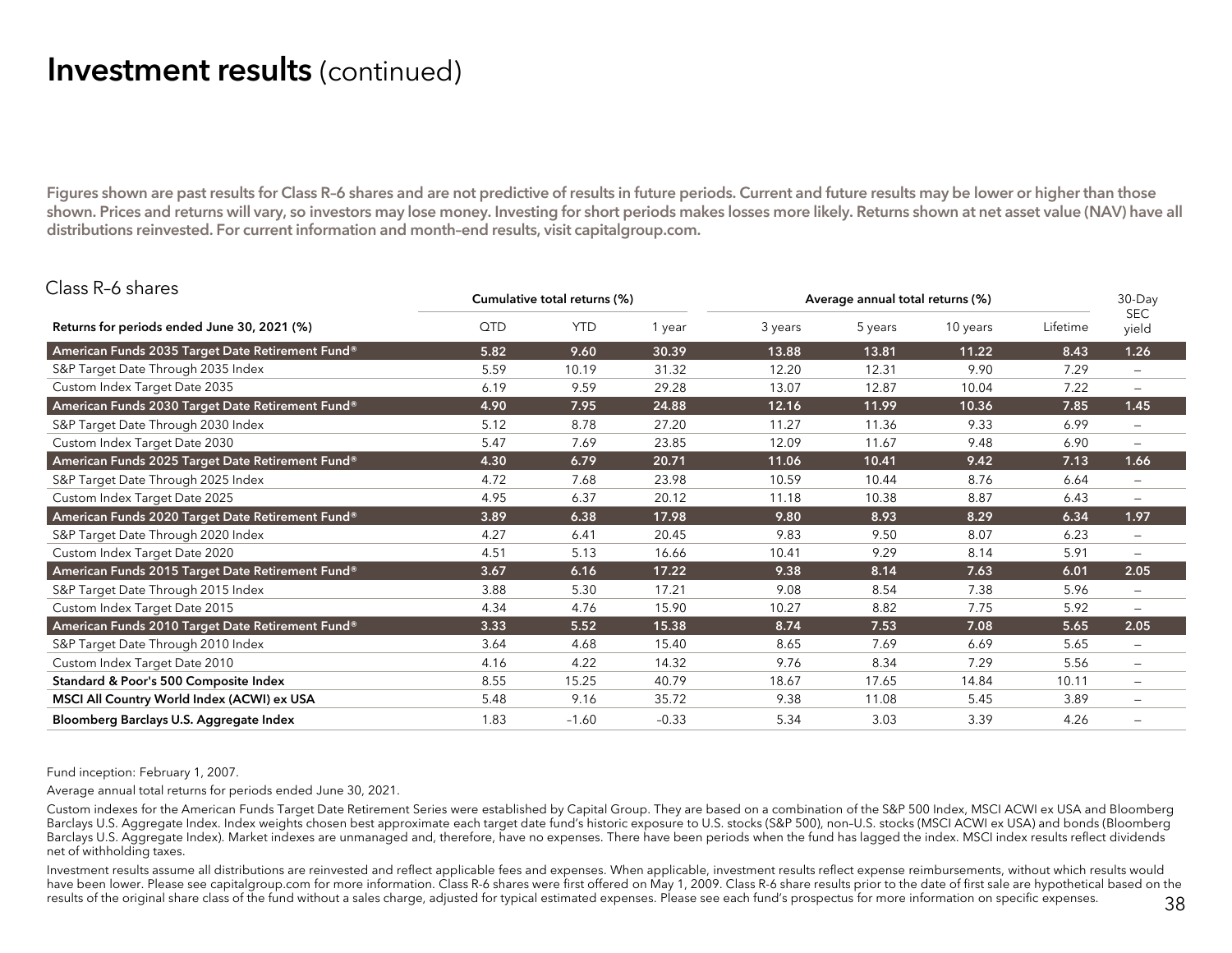## Investment results — annual total returns

Figures shown are past results for Class R-6 shares and are not predictive of results in future periods. Current and future results may be lower or higher than those shown. Prices and returns will vary, so investors may lose money. Investing for short periods makes losses more likely. Returns shown at net asset value (NAV) have all distributions reinvested. For current information and month–end results, visit capitalgroup.com.

#### Class R-6 shares (2011–2020)

| Annual total returns as of December 31 (%)        | 2011                     | 2012                         | 2013            | 2014                         | 2015                         | 2016              | 2017                     | 2018     | 2019                         | 2020  |
|---------------------------------------------------|--------------------------|------------------------------|-----------------|------------------------------|------------------------------|-------------------|--------------------------|----------|------------------------------|-------|
| American Funds 2065 Target Date Retirement Fundsm | -                        | -                            | -               | -                            | -                            | -                 | -                        | -        | -                            | Е     |
| S&P Target Date Through 2060 Index                | $\overline{\phantom{0}}$ | $\qquad \qquad -$            | $\qquad \qquad$ | $\overline{\phantom{a}}$     | $\qquad \qquad$              | $\qquad \qquad -$ | $\overline{\phantom{m}}$ |          | $\qquad \qquad \blacksquare$ |       |
| Custom Index Target Date 2065                     | $\qquad \qquad -$        | $\qquad \qquad -$            | $\equiv$        | $\overline{\phantom{m}}$     | $\qquad \qquad =$            | $\qquad \qquad =$ | $\qquad \qquad$          | $\equiv$ | $\qquad \qquad -$            |       |
| American Funds 2060 Target Date Retirement Fund®  |                          | -                            | -               | -                            | -                            | 8.41              | 22.49                    | $-5.64$  | 25.01                        | 19.44 |
| S&P Target Date Through 2060 Index                | $\overline{\phantom{0}}$ | $\qquad \qquad \blacksquare$ | $\qquad \qquad$ | $\qquad \qquad \blacksquare$ | $\qquad \qquad \blacksquare$ | 10.24             | 20.85                    | $-8.11$  | 25.09                        | 14.37 |
| Custom Index Target Date 2060                     | -                        |                              | $\qquad \qquad$ | $\qquad \qquad$              | $\equiv$                     | 8.53              | 21.19                    | $-6.95$  | 25.49                        | 14.96 |
| American Funds 2055 Target Date Retirement Fund®  | $-2.29$                  | 16.76                        | 26.59           | 7.01                         | 0.63                         | 8.30              | 22.63                    | $-5.65$  | 25.09                        | 19.39 |
| S&P Target Date Through 2055 Index                | $-2.35$                  | 15.74                        | 25.49           | 6.03                         | $-0.83$                      | 10.24             | 20.75                    | $-8.10$  | 25.00                        | 14.31 |
| Custom Index Target Date 2055                     | $-2.38$                  | 14.98                        | 22.33           | 6.94                         | $-0.87$                      | 8.53              | 21.19                    | $-6.95$  | 25.49                        | 14.96 |
| American Funds 2050 Target Date Retirement Fund®  | $-2.28$                  | 16.72                        | 26.65           | 7.02                         | 0.65                         | 8.33              | 22.61                    | $-5.61$  | 25.04                        | 19.42 |
| S&P Target Date Through 2050 Index                | $-2.35$                  | 15.63                        | 25.20           | 6.08                         | $-0.70$                      | 10.19             | 20.65                    | $-8.01$  | 24.92                        | 14.31 |
| Custom Index Target Date 2050                     | $-2.38$                  | 14.98                        | 22.33           | 6.94                         | $-0.87$                      | 8.53              | 21.19                    | $-6.95$  | 25.49                        | 14.96 |
| American Funds 2045 Target Date Retirement Fund®  | $-2.29$                  | 16.80                        | 26.51           | 7.09                         | 0.64                         | 8.27              | 22.44                    | $-5.58$  | 24.68                        | 19.21 |
| S&P Target Date Through 2045 Index                | $-2.51$                  | 15.47                        | 24.80           | 6.11                         | $-0.58$                      | 10.04             | 20.30                    | $-7.94$  | 24.76                        | 14.15 |
| Custom Index Target Date 2045                     | $-2.38$                  | 14.98                        | 22.33           | 6.94                         | $-0.87$                      | 8.45              | 21.00                    | $-6.90$  | 25.26                        | 14.66 |
| American Funds 2040 Target Date Retirement Fund®  | $-2.28$                  | 16.71                        | 26.66           | 6.96                         | 0.58                         | 8.17              | 21.98                    | $-5.52$  | 24.40                        | 18.77 |
| S&P Target Date Through 2040 Index                | $-2.10$                  | 15.21                        | 24.16           | 6.14                         | $-0.47$                      | 9.80              | 19.79                    | $-7.63$  | 24.25                        | 13.46 |
| Custom Index Target Date 2040                     | $-2.38$                  | 14.98                        | 22.33           | 6.89                         | $-0.86$                      | 8.35              | 20.80                    | $-6.85$  | 25.03                        | 14.23 |
| Standard & Poor's 500 Composite Index             | 2.11                     | 16.00                        | 32.39           | 13.69                        | 1.38                         | 11.96             | 21.83                    | $-4.38$  | 31.49                        | 18.40 |
| MSCI All Country World Index (ACWI) ex USA        | $-13.71$                 | 16.83                        | 15.29           | $-3.87$                      | $-5.66$                      | 4.50              | 27.19                    | $-14.20$ | 21.51                        | 10.65 |
| Bloomberg Barclays U.S. Aggregate Index           | 7.84                     | 4.21                         | $-2.02$         | 5.97                         | 0.55                         | 2.65              | 3.54                     | 0.01     | 8.72                         | 7.51  |

Fund inception: February 1, 2007, for all funds, except the 2055 fund, the 2060 fund and the 2065 fund, which began February 1, 2010, March 27, 2015, and March 27, 2020, respectively.

Custom indexes for the American Funds Target Date Retirement Series were established by Capital Group. They are based on a combination of the S&P 500 Index, MSCI ACWI ex USA and Bloomberg Barclays U.S. Aggregate Index. Index weights chosen best approximate each target date fund's historic exposure to U.S. stocks (S&P 500), non-U.S. stocks (MSCI ACWI ex USA) and bonds (Bloomberg Barclays U.S. Aggregate Index). Market indexes are unmanaged and, therefore, have no expenses. There have been periods when the fund has lagged the index.

MSCI index results reflect dividends net of withholding taxes.

Investment results assume all distributions are reinvested and reflect applicable fees and expenses. When applicable, investment results reflect expense reimbursements, without which results would have been lower. Please see capitalgroup.com for more information. The investment adviser is currently reimbursing a portion of the other expenses for American Funds 2065 Target Date Retirement Fund, without which results would have been lower. This reimbursement will be in effect through at least January 1, 2022. The adviser may elect at its discretion to extend, modify or terminate the reimbursement at that time.

Class R-6 shares were first offered on May 1, 2009. Class R-6 share results prior to the date of first sale are hypothetical based on the results of the original share class of the fund without a sales charge, adjusted for typical estimated expenses. Please see each fund's prospectus for more information on specific expenses.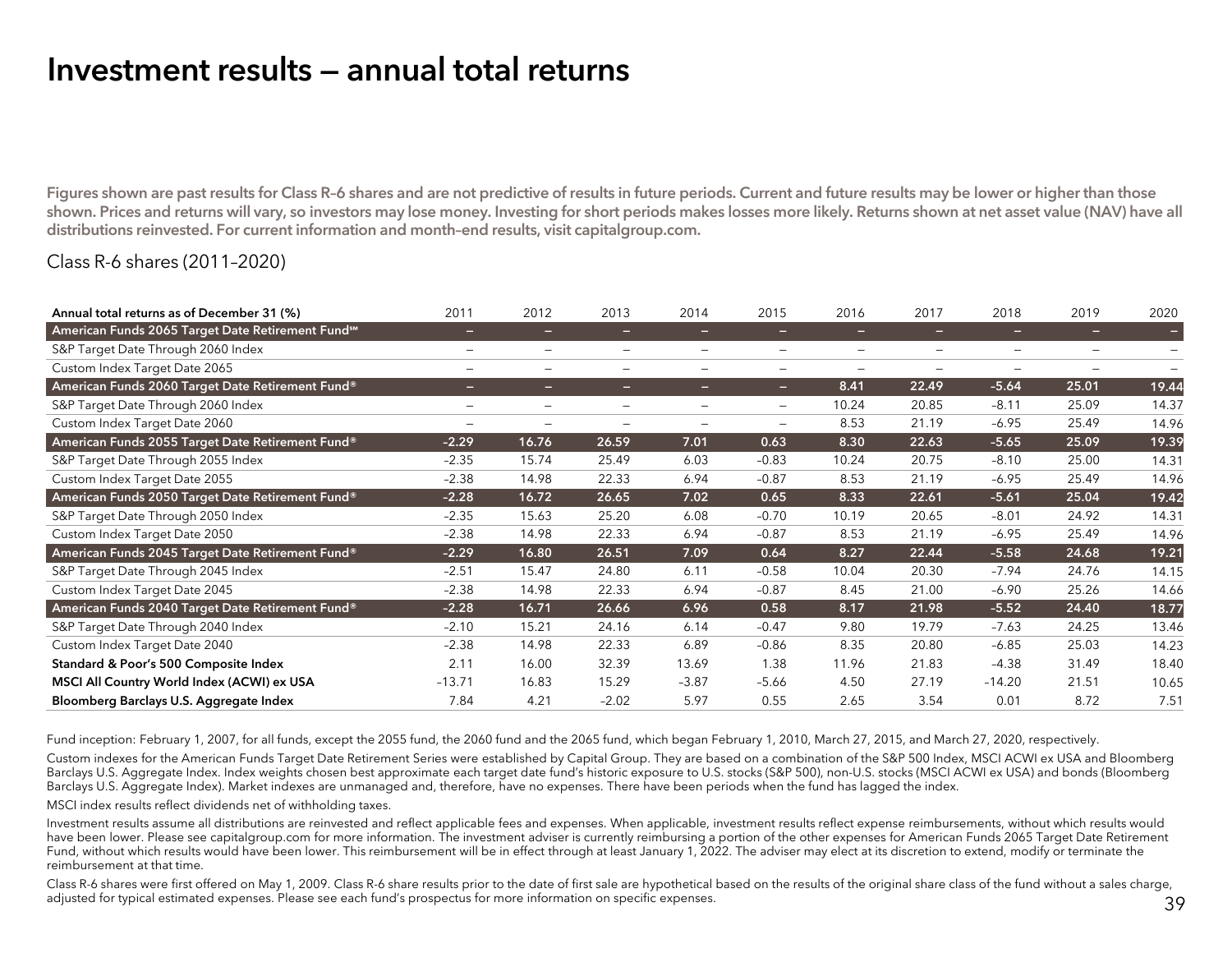## Investment results — annual total returns (continued)

Figures shown are past results for Class R–6 shares and are not predictive of results in future periods. Current and future results may be lower or higher than those shown. Prices and returns will vary, so investors may lose money. Investing for short periods makes losses more likely. Returns shown at net asset value (NAV) have all distributions reinvested. For current information and month–end results, visit capitalgroup.com.

#### Class R-6 shares (2011–2020)

| Annual total returns as of December 31 (%)       | 2011     | 2012  | 2013    | 2014    | 2015    | 2016  | 2017  | 2018     | 2019  | 2020  |
|--------------------------------------------------|----------|-------|---------|---------|---------|-------|-------|----------|-------|-------|
| American Funds 2035 Target Date Retirement Fund® | $-2.13$  | 16.64 | 25.97   | 7.02    | 0.59    | 8.00  | 21.04 | $-5.14$  | 23.29 | 13.46 |
| S&P Target Date Through 2035 Index               | $-1.78$  | 14.83 | 23.24   | 6.13    | $-0.37$ | 9.48  | 18.72 | $-7.07$  | 23.11 | 7.28  |
| Custom Index Target Date 2035                    | $-2.31$  | 14.87 | 21.97   | 6.98    | $-0.78$ | 8.24  | 20.16 | $-6.31$  | 24.08 | 9.85  |
| American Funds 2030 Target Date Retirement Fund® | $-1.82$  | 16.49 | 25.64   | 7.06    | 0.47    | 7.71  | 18.40 | $-4.16$  | 20.06 | 11.76 |
| S&P Target Date Through 2030 Index               | $-1.25$  | 14.28 | 21.92   | 6.05    | $-0.35$ | 9.08  | 17.38 | $-6.52$  | 21.76 | 7.18  |
| Custom Index Target Date 2030                    | $-2.09$  | 14.74 | 21.77   | 6.94    | $-0.78$ | 7.64  | 18.05 | $-5.22$  | 21.67 | 10.06 |
| American Funds 2025 Target Date Retirement Fund® | $-0.97$  | 15.58 | 23.76   | 6.66    | 0.13    | 7.36  | 15.32 | $-3.47$  | 17.85 | 11.04 |
| S&P Target Date Through 2025 Index               | $-0.43$  | 13.50 | 20.05   | 5.98    | $-0.25$ | 8.48  | 15.65 | $-5.72$  | 19.84 | 7.22  |
| Custom Index Target Date 2025                    | $-1.44$  | 14.14 | 20.30   | 7.20    | $-0.27$ | 7.00  | 15.53 | $-4.35$  | 19.88 | 9.60  |
| American Funds 2020 Target Date Retirement Fund® | 1.10     | 12.98 | 18.71   | 6.74    | 0.19    | 7.05  | 12.87 | $-2.69$  | 15.58 | 8.55  |
| S&P Target Date Through 2020 Index               | 0.48     | 12.57 | 17.41   | 5.80    | $-0.31$ | 7.83  | 14.04 | $-4.90$  | 18.18 | 7.36  |
| Custom Index Target Date 2020                    | 0.58     | 12.42 | 16.48   | 7.20    | $-0.01$ | 6.38  | 13.48 | $-3.43$  | 17.98 | 9.47  |
| American Funds 2015 Target Date Retirement Fund® | 2.31     | 11.58 | 15.72   | 6.64    | $-0.62$ | 7.55  | 11.19 | $-2.72$  | 14.94 | 7.38  |
| S&P Target Date Through 2015 Index               | 1.55     | 11.42 | 14.58   | 5.68    | $-0.27$ | 7.05  | 12.46 | $-3.90$  | 16.11 | 7.42  |
| Custom Index Target Date 2015                    | 1.84     | 11.20 | 13.66   | 7.33    | 0.18    | 6.01  | 12.33 | $-3.16$  | 17.45 | 9.56  |
| American Funds 2010 Target Date Retirement Fund® | 3.71     | 10.51 | 12.55   | 6.79    | $-0.84$ | 7.45  | 10.41 | $-2.49$  | 13.88 | 7.07  |
| S&P Target Date Through 2010 Index               | 2.77     | 10.09 | 11.57   | 5.34    | $-0.25$ | 6.17  | 10.63 | $-3.41$  | 15.08 | 7.32  |
| Custom Index Target Date 2010                    | 3.25     | 9.96  | 11.05   | 7.21    | 0.10    | 5.82  | 11.73 | $-2.85$  | 16.64 | 9.08  |
| Standard & Poor's 500 Composite Index            | 2.11     | 16.00 | 32.39   | 13.69   | 1.38    | 11.96 | 21.83 | $-4.38$  | 31.49 | 15.15 |
| MSCI All Country World Index (ACWI) ex USA       | $-13.71$ | 16.83 | 15.29   | $-3.87$ | $-5.66$ | 4.50  | 27.19 | $-14.20$ | 21.51 | 3.00  |
| Bloomberg Barclays U.S. Aggregate Index          | 7.84     | 4.21  | $-2.02$ | 5.97    | 0.55    | 2.65  | 3.54  | 0.01     | 8.72  | 6.98  |

Fund inception: February 1, 2007.

Custom indexes for the American Funds Target Date Retirement Series were established by Capital Group. They are based on a combination of the S&P 500 Index, MSCI ACWI ex USA and Bloomberg Barclays U.S. Aggregate Index. Index weights chosen best approximate each target date fund's historic exposure to U.S. stocks (S&P 500), non-U.S. stocks (MSCI ACWI ex USA) and bonds (Bloomberg Barclays U.S. Aggregate Index). Market indexes are unmanaged and, therefore, have no expenses. There have been periods when the fund has lagged the index.

MSCI index results reflect dividends net of withholding taxes.

Investment results assume all distributions are reinvested and reflect applicable fees and expenses. When applicable, investment results reflect expense reimbursements, without which results would have been lower. Please see capitalgroup.com for more information.

Class R-6 shares were first offered on May 1, 2009. Class R-6 share results prior to the date of first sale are hypothetical based on the results of the original share class of the fund without a sales charge, adjusted for typical estimated expenses. Please see each fund's prospectus for more information on specific expenses.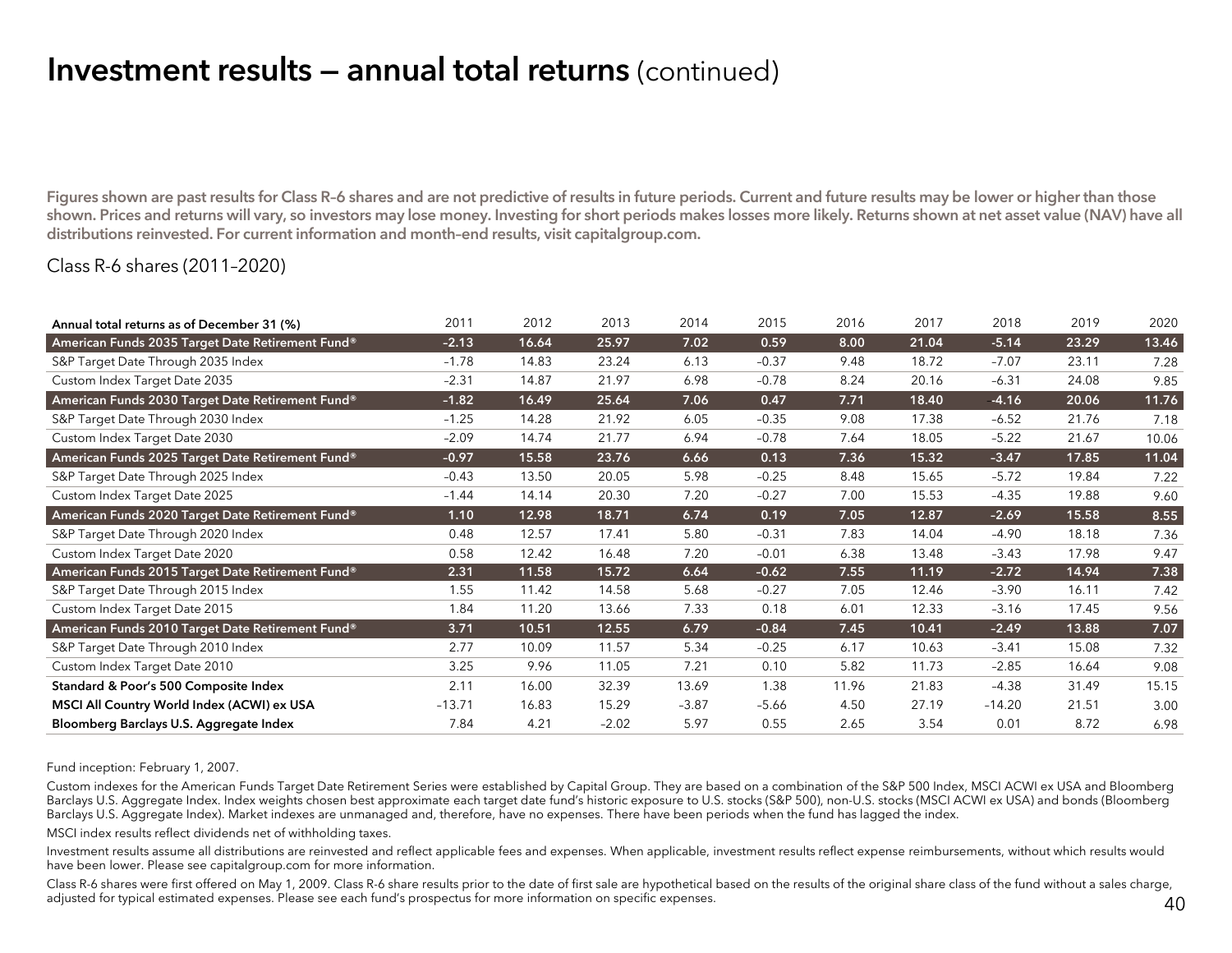## Investment results — underlying American Funds

Figures shown are past results for Class R-6 shares and are not predictive of results in future periods. Current and future results may be lower or higher than those shown. Prices and returns will vary, so investors may lose money. Investing for short periods makes losses more likely. Returns shown at net asset value (NAV) have all distributions reinvested. For current information and month-end results, visit capitalgroup.com.

| Class R-6 shares                        |                | Average annual total returns for Class R-6 shares (%) |         |          |          |                      |                                       |  |  |  |
|-----------------------------------------|----------------|-------------------------------------------------------|---------|----------|----------|----------------------|---------------------------------------|--|--|--|
| For periods ended June 30, 2021         | Inception date | 1 year                                                | 5 years | 10 years | Lifetime | Expense<br>ratio (%) | Annualized<br>30-day<br>SEC yield (%) |  |  |  |
| <b>Growth funds</b>                     |                |                                                       |         |          |          |                      |                                       |  |  |  |
| <b>AMCAP Fund</b>                       | 5/1/67         | 35.26                                                 | 17.64   | 14.74    | 12.27    | 0.34                 | 0.29                                  |  |  |  |
| American Funds Global Insight Fund      | 4/1/11         | 31.70                                                 | 15.10   | 10.83    | 10.46    | 0.59                 | 0.80                                  |  |  |  |
| <b>EuroPacific Growth Fund</b>          | 4/16/84        | 40.11                                                 | 14.50   | 8.33     | 11.33    | 0.46                 | 0.49                                  |  |  |  |
| The Growth Fund of America              | 12/1/73        | 43.42                                                 | 21.41   | 16.35    | 14.51    | 0.30                 | 0.27                                  |  |  |  |
| The New Economy Fund                    | 12/1/83        | 38.97                                                 | 20.81   | 15.61    | 12.41    | 0.41                 | 0.09                                  |  |  |  |
| <b>New Perspective Fund</b>             | 3/13/73        | 46.25                                                 | 19.64   | 13.70    | 13.11    | 0.42                 | 0.44                                  |  |  |  |
| <b>New World Fund</b>                   | 6/17/99        | 42.35                                                 | 16.10   | 8.26     | 9.50     | 0.59                 | 0.32                                  |  |  |  |
| <b>SMALLCAP World Fund</b>              | 4/30/90        | 50.34                                                 | 19.89   | 13.23    | 11.22    | 0.67                 | $-0.10$                               |  |  |  |
| Growth-and-income funds                 |                |                                                       |         |          |          |                      |                                       |  |  |  |
| <b>American Mutual Fund</b>             | 2/21/50        | 28.98                                                 | 12.22   | 11.73    | 11.94    | 0.27                 | 1.96                                  |  |  |  |
| Capital World Growth and Income Fund    | 3/26/93        | 35.65                                                 | 13.71   | 10.07    | 11.17    | 0.42                 | 1.34                                  |  |  |  |
| <b>Fundamental Investors</b>            | 8/1/78         | 39.45                                                 | 16.21   | 13.63    | 13.05    | 0.28                 | 1.31                                  |  |  |  |
| International Growth and Income Fund    | 10/1/08        | 38.43                                                 | 11.16   | 6.42     | 8.07     | 0.54                 | 1.50                                  |  |  |  |
| The Investment Company of America       | 1/1/34         | 35.84                                                 | 14.60   | 13.15    | 12.53    | 0.27                 | 1.38                                  |  |  |  |
| <b>Washington Mutual Investors Fund</b> | 7/31/52        | 36.44                                                 | 14.74   | 13.25    | 12.28    | 0.27                 | 1.73                                  |  |  |  |
| <b>Equity-income funds</b>              |                |                                                       |         |          |          |                      |                                       |  |  |  |
| <b>Capital Income Builder</b>           | 7/30/87        | 23.01                                                 | 7.45    | 7.27     | 9.32     | 0.27                 | 2.77                                  |  |  |  |
| The Income Fund of America              | 12/1/73        | 27.19                                                 | 9.42    | 9.08     | 11.16    | 0.26                 | 2.85                                  |  |  |  |
| <b>Balanced funds</b>                   |                |                                                       |         |          |          |                      |                                       |  |  |  |
| <b>American Balanced Fund</b>           | 7/26/75        | 22.97                                                 | 11.28   | 10.70    | 11.05    | 0.26                 | 1.51                                  |  |  |  |
| American Funds Global Balanced Fund     | 2/1/11         | 21.06                                                 | 8.41    | 7.30     | 7.39     | 0.49                 | 1.54                                  |  |  |  |

Expense ratios are as of each fund's prospectus available at the time of publication. When applicable, investment results reflect fee waivers and/or expense reimbursements, without which results would have been lower. Please see capitalgroup.com for more information.

The SEC yield reflects the rate at which the fund is earning income on its current portfolio of securities.

Class R-6 shares were first offered on May 1, 2009. Class R-6 share results prior to the date of first sale are hypothetical based on the original share class of the fund, without a sales charge, adjusted for typical estimated expenses. Please see each fund's prospectus for more information on specific expenses.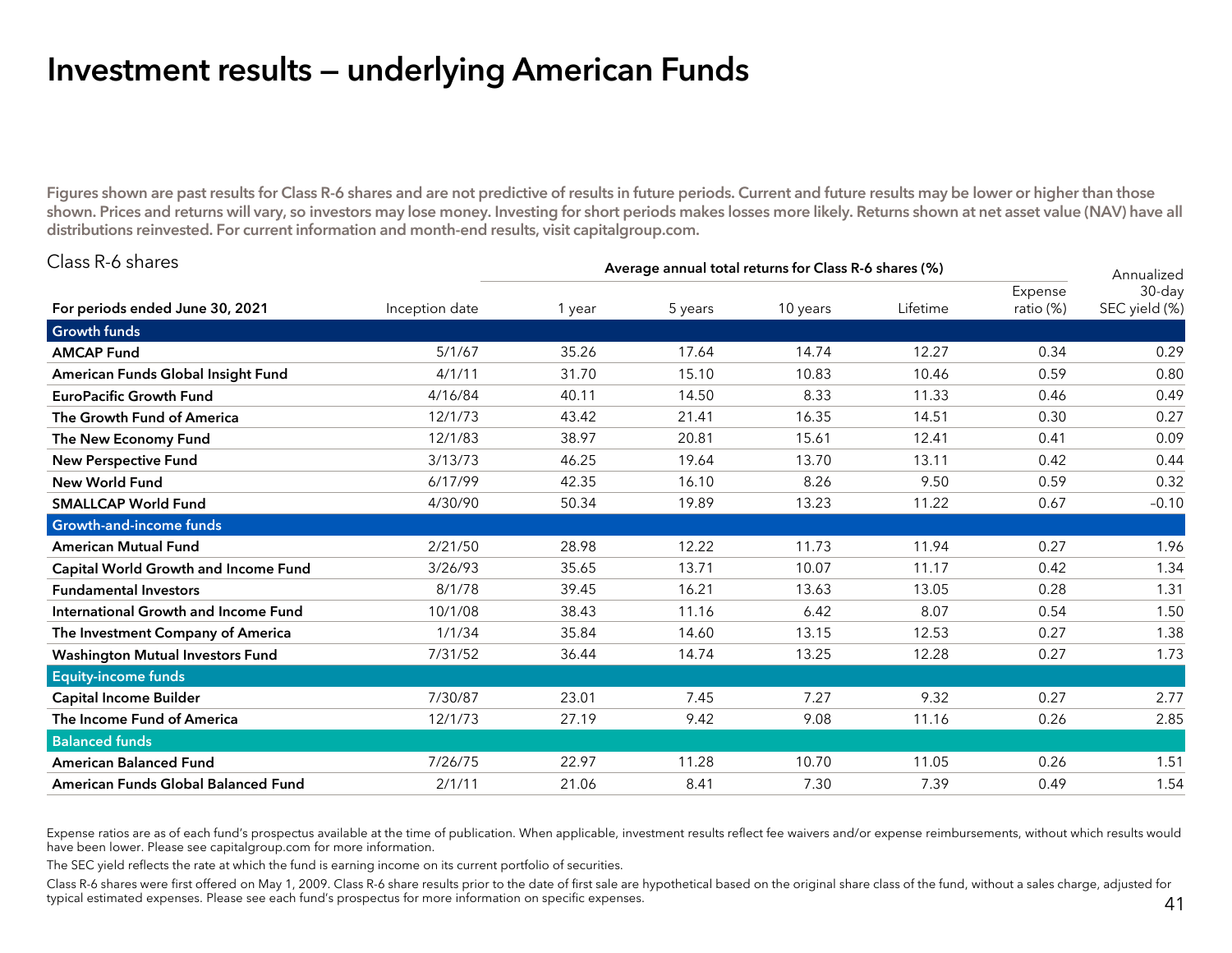## Investment results — underlying American Funds (continued)

Figures shown are past results for Class R-6 shares and are not predictive of results in future periods. Current and future results may be lower or higher than those shown. Prices and returns will vary, so investors may lose money. Investing for short periods makes losses more likely. Returns shown at net asset value (NAV) have all distributions reinvested. For current information and month-end results, visit capitalgroup.com.

#### Class R-6 shares

|                                           |                | Average annual total returns for Class R-6 shares (%) |         |                   |          |                      |                                       |  |  |  |
|-------------------------------------------|----------------|-------------------------------------------------------|---------|-------------------|----------|----------------------|---------------------------------------|--|--|--|
| For periods ended June 30, 2021           | Inception date | 1 year                                                | 5 years | 10 years          | Lifetime | Expense<br>ratio (%) | Annualized<br>30-day<br>SEC yield (%) |  |  |  |
| Fixed income funds                        |                |                                                       |         |                   |          |                      |                                       |  |  |  |
| American Funds Inflation Linked Bond Fund | 12/14/12       | 5.76                                                  | 4.70    | $\qquad \qquad -$ | 2.81     | 0.31                 | 6.26                                  |  |  |  |
| American Funds Mortgage Fund              | 11/1/10        | 0.52                                                  | 2.69    | 2.95              | 2.84     | 0.25                 | 0.75                                  |  |  |  |
| <b>American High-Income Trust</b>         | 2/19/88        | 20.77                                                 | 7.77    | 5.90              | 8.08     | 0.33                 | 3.65                                  |  |  |  |
| The Bond Fund of America                  | 5/28/74        | 1.44                                                  | 3.90    | 3.95              | 7.71     | 0.21                 | 1.52                                  |  |  |  |
| <b>Capital World Bond Fund</b>            | 8/4/87         | 4.30                                                  | 3.21    | 2.64              | 6.22     | 0.48                 | 1.76                                  |  |  |  |
| Intermediate Bond Fund of America         | 2/19/88        | 1.09                                                  | 2.65    | 2.37              | 4.83     | 0.23                 | 1.26                                  |  |  |  |
| <b>Short-Term Bond Fund of America</b>    | 10/2/06        | 0.39                                                  | 1.86    | 1.36              | 1.92     | 0.32                 | 0.55                                  |  |  |  |
| U.S. Government Securities Fund           | 10/17/85       | $-0.54$                                               | 2.78    | 3.01              | 5.78     | 0.23                 | 1.54                                  |  |  |  |

Expense ratios are as of each fund's prospectus available at the time of publication. When applicable, investment results reflect fee waivers and/or expense reimbursements, without which results would have been lower. Please see capitalgroup.com for more information.

The SEC yield reflects the rate at which the fund is earning income on its current portfolio of securities.

Class R-6 shares were first offered on May 1, 2009. Class R-6 share results prior to the date of first sale are hypothetical based on the original share class of the fund, without a sales charge, adjusted for typical estimated expenses. Please see each fund's prospectus for more information on specific expenses.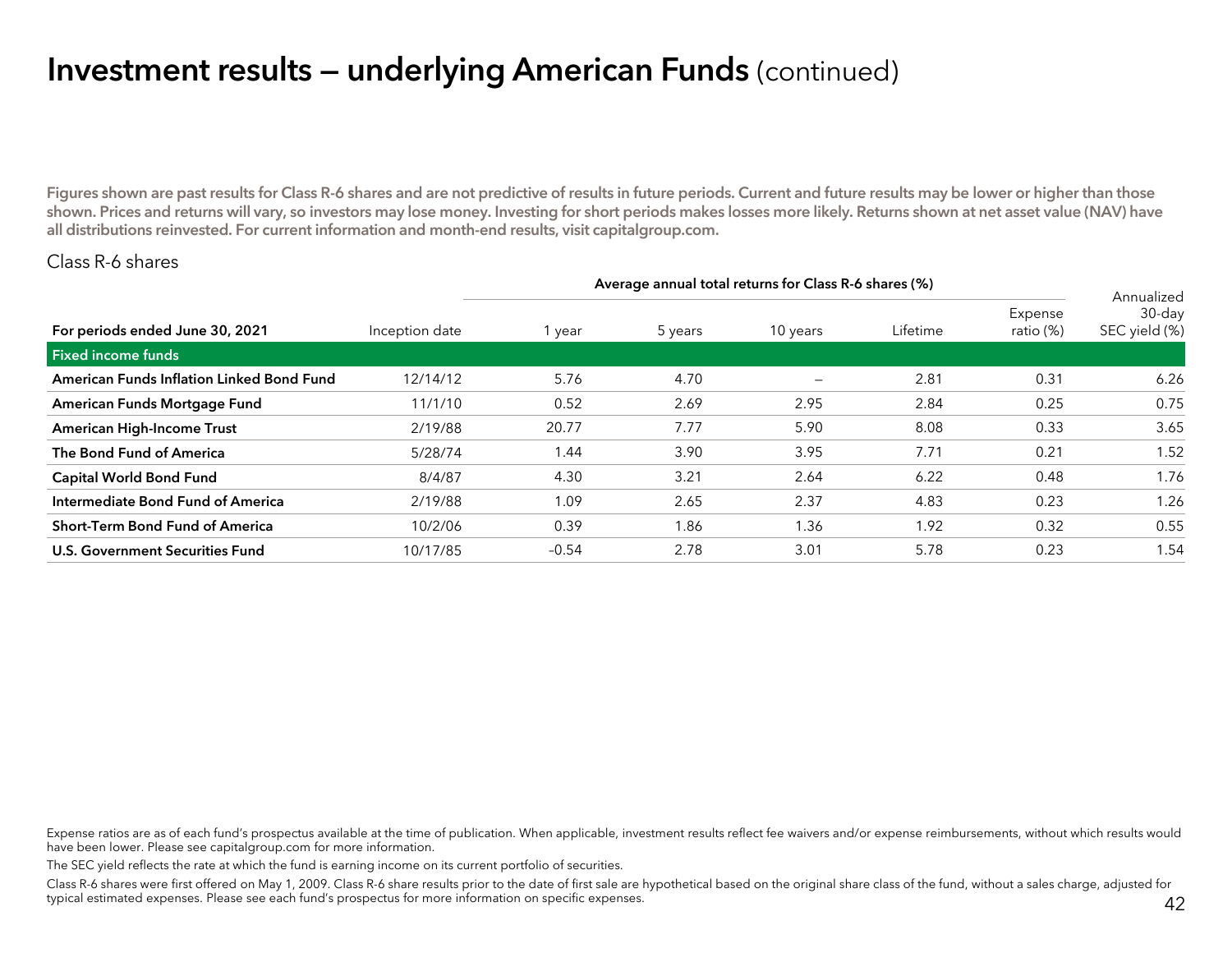## Underlying fund results vs. comparison indexes

### Class R–6 shares

Figures shown are past results for Class R-6 shares and are not predictive of results in future periods. Current and future results may be lower or higher than those shown. Prices and returns will vary, so investors may lose money. Investing for short periods makes losses more likely. Returns shown at net asset value (NAV) have all distributions reinvested. For current information and month–end results, visit capitalgroup.com.

|                                                         |      | Cumulative total returns (%) |         |         | Average annual total returns (%) |       |                          |
|---------------------------------------------------------|------|------------------------------|---------|---------|----------------------------------|-------|--------------------------|
| Returns for periods ended June 30, 2021 (%)             | QTD  | <b>YTD</b>                   | 1 year  | 3 years | 5 years                          |       | 10 years Series lifetime |
| Growth and growth-and-income funds                      |      |                              |         |         |                                  |       |                          |
| <b>AMCAP Fund</b>                                       | 8.12 | 13.33                        | 35.26   | 16.61   | 17.64                            | 14.74 | 10.84                    |
| <b>American Mutual Fund</b>                             | 5.21 | 13.54                        | 28.98   | 12.44   | 12.22                            | 11.73 | 8.54                     |
| <b>Fundamental Investors</b>                            | 7.35 | 14.23                        | 39.45   | 15.64   | 16.21                            | 13.63 | 9.97                     |
| The Growth Fund of America                              | 8.38 | 11.14                        | 43.42   | 20.79   | 21.41                            | 16.35 | 11.54                    |
| The Investment Company of America                       | 6.74 | 14.27                        | 35.84   | 14.58   | 14.60                            | 13.15 | 8.99                     |
| <b>Washington Mutual Investors Fund</b>                 | 6.39 | 15.56                        | 36.44   | 14.75   | 14.74                            | 13.25 | 9.07                     |
| S&P 500 Composite Index                                 | 8.55 | 15.25                        | 40.79   | 18.67   | 17.65                            | 14.84 | 10.11                    |
| <b>EuroPacific Growth Fund</b>                          | 6.97 | 6.51                         | 40.11   | 13.79   | 14.50                            | 8.33  | 6.56                     |
| International Growth and Income Fund                    | 4.88 | 9.93                         | 38.43   | 10.46   | 11.16                            | 6.42  |                          |
| <b>MSCI ACWI ex USA</b>                                 | 5.48 | 9.16                         | 35.72   | 9.38    | 11.08                            | 5.45  | 3.89                     |
| Capital World Growth and Income Fund                    | 5.76 | 10.48                        | 35.65   | 12.91   | 13.71                            | 10.07 | 7.48                     |
| <b>New Perspective Fund</b>                             | 8.31 | 10.75                        | 46.25   | 20.40   | 19.64                            | 13.70 | 10.47                    |
| <b>New World Fund</b>                                   | 9.34 | 10.22                        | 42.35   | 16.89   | 16.10                            | 8.26  | 7.57                     |
| The New Economy Fund                                    | 7.87 | 8.69                         | 38.97   | 17.65   | 20.81                            | 15.61 | 11.51                    |
| <b>MSCI ACWI</b>                                        | 7.39 | 12.30                        | 39.26   | 14.57   | 14.61                            | 9.90  | 6.81                     |
| <b>SMALLCAP World Fund</b>                              | 7.88 | 11.46                        | 50.34   | 20.46   | 19.89                            | 13.23 | 10.04                    |
| MSCI ACWI Small Cap                                     | 5.68 | 15.43                        | 54.07   | 12.20   | 14.13                            | 9.90  | 7.88                     |
| American Funds Global Insight Fund                      | 6.03 | 9.40                         | 31.70   | 14.92   | 15.10                            | 10.83 |                          |
| MSCI World Index                                        | 7.74 | 13.05                        | 39.04   | 14.99   | 14.83                            | 10.65 | 7.04                     |
| <b>Equity-income funds</b>                              |      |                              |         |         |                                  |       |                          |
| The Income Fund of America                              | 4.81 | 11.19                        | 27.19   | 10.42   | 9.42                             | 9.08  | 6.84                     |
| 65/35 S&P 500/Bloomberg Barclays U.S. Aggregate Index   | 6.17 | 9.13                         | 25.14   | 14.29   | 12.62                            | 10.96 | 8.34                     |
| S&P 500 Composite Index                                 | 8.55 | 15.25                        | 40.79   | 18.67   | 17.65                            | 14.84 | 10.11                    |
| Bloomberg Barclays U.S. Aggregate Index                 | 1.83 | $-1.60$                      | $-0.33$ | 5.34    | 3.03                             | 3.39  | 4.26                     |
| <b>Capital Income Builder</b>                           | 4.65 | 9.94                         | 23.01   | 8.79    | 7.45                             | 7.27  | 5.49                     |
| 70/30 MSCI ACWI/Bloomberg Barclays U.S. Aggregate Index | 5.71 | 7.98                         | 26.29   | 12.11   | 11.27                            | 8.15  | 6.35                     |
| <b>MSCI ACWI</b>                                        | 7.39 | 12.30                        | 39.26   | 14.57   | 14.61                            | 9.90  | 6.81                     |
| Bloomberg Barclays U.S. Aggregate Index                 | 1.83 | $-1.60$                      | $-0.33$ | 5.34    | 3.03                             | 3.39  | 4.26                     |

When applicable, investment results reflect fee waivers and/or expense reimbursements, without which results would have been lower. Please see capitalgroup.com for more information. Series lifetime returns are since American Funds Target Date Retirement Series inception (February 1, 2007). Class R-6 shares were first offered on May 1, 2009. Class R-6 share results prior to the date of first sale are hypothetical based on the results of the original share class of the fund without a sales charge, adjusted for typical estimated expenses. Please see each fund's prospectus for more information on specific expenses.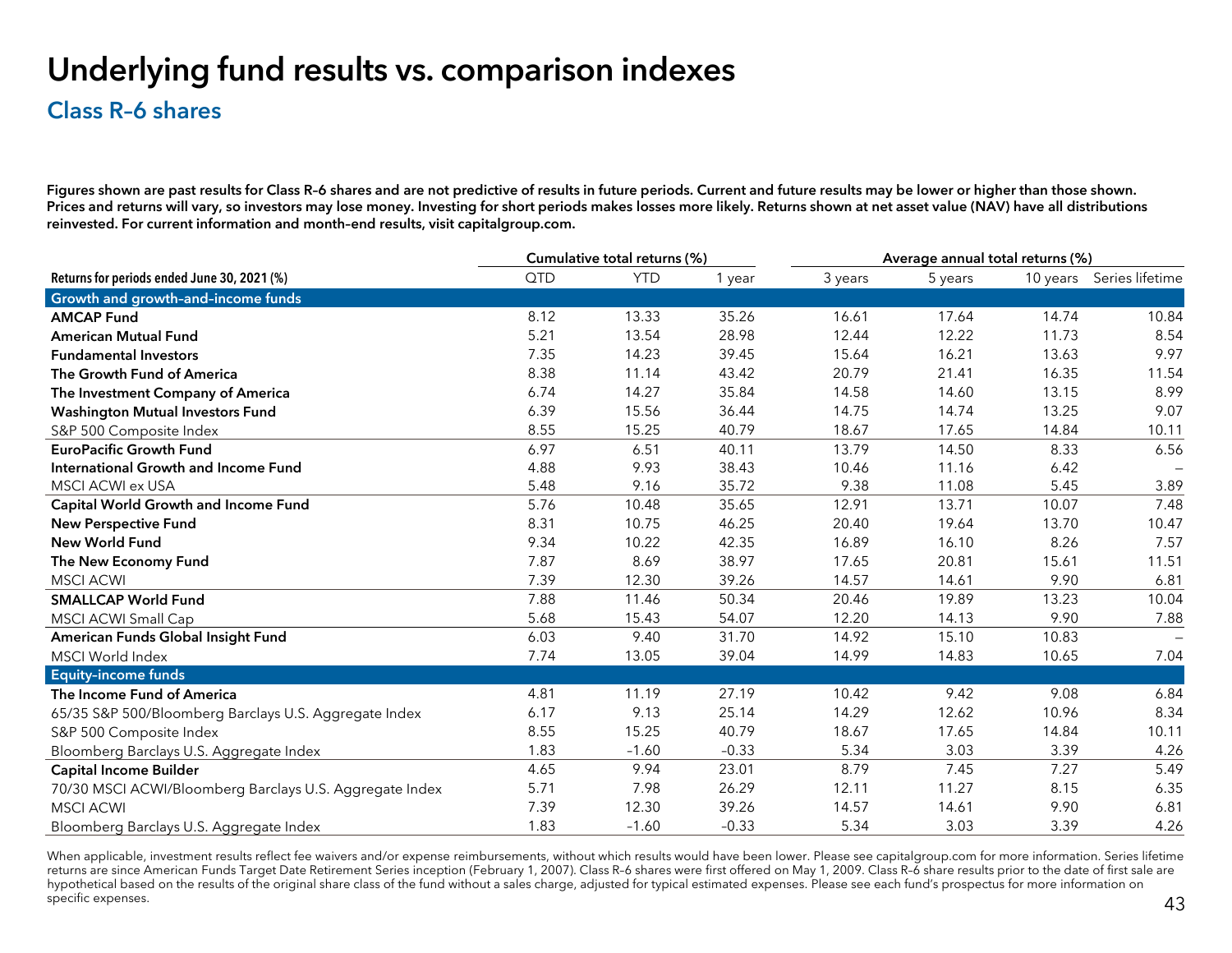## Underlying fund results vs. comparison indexes (continued)

#### Class R–6 shares

Figures shown are past results for Class R–6 shares and are not predictive of results in future periods. Current and future results may be lower or higher than those shown. Prices and returns will vary, so investors may lose money. Investing for short periods makes losses more likely. Returns shown at net asset value (NAV) have all distributions reinvested. For current information and month–end results, visit capitalgroup.com.

|                                                                        |         | Cumulative total returns (%) |         | Average annual total returns (%) |         |          |                 |
|------------------------------------------------------------------------|---------|------------------------------|---------|----------------------------------|---------|----------|-----------------|
| Returns for periods ended June 30, 2021 (%)                            | QTD     | <b>YTD</b>                   | 1 year  | 3 years                          | 5 years | 10 years | Series lifetime |
| <b>Balanced funds</b>                                                  |         |                              |         |                                  |         |          |                 |
| <b>American Balanced Fund</b>                                          | 5.51    | 9.55                         | 22.97   | 12.06                            | 11.28   | 10.70    | 8.29            |
| 60/40 S&P 500/Bloomberg Barclays U.S. Aggregate Index                  | 5.84    | 8.28                         | 23.02   | 13.64                            | 11.89   | 10.39    | 8.06            |
| S&P 500 Composite Index                                                | 8.55    | 15.25                        | 40.79   | 18.67                            | 17.65   | 14.84    | 10.11           |
| Bloomberg Barclays U.S. Aggregate Index                                | 1.83    | $-1.60$                      | $-0.33$ | 5.34                             | 3.03    | 3.39     | 4.26            |
| American Funds Global Balanced Fund                                    | 4.48    | 6.29                         | 21.06   | 9.40                             | 8.41    | 7.30     |                 |
| 60/40 MSCI ACWI/Bloomberg Barclays Global Aggregate Index              | 4.94    | 5.89                         | 23.58   | 10.70                            | 9.80    | 6.92     | 5.82            |
| MSCI All Country World Index (ACWI)                                    | 7.39    | 12.30                        | 39.26   | 14.57                            | 14.61   | 9.90     | 6.81            |
| Bloomberg Barclays Global Aggregate Index                              | 1.31    | $-3.21$                      | 2.63    | 4.23                             | 2.34    | 2.05     | 3.62            |
| <b>Fixed income funds</b>                                              |         |                              |         |                                  |         |          |                 |
| American High-Income Trust                                             | 3.91    | 6.63                         | 20.77   | 7.88                             | 7.77    | 5.90     | 6.06            |
| Bloomberg Barclays U.S. Corporate High-Yield 2% Issuer<br>Capped Index | 2.74    | 3.61                         | 15.34   | 7.42                             | 7.47    | 6.65     | 7.22            |
| The Bond Fund of America                                               | 1.76    | $-1.18$                      | 1.44    | 6.57                             | 3.90    | 3.95     | 3.82            |
| Bloomberg Barclays U.S. Aggregate Index                                | 1.83    | $-1.60$                      | $-0.33$ | 5.34                             | 3.03    | 3.39     | 4.26            |
| <b>Capital World Bond Fund</b>                                         | 1.50    | $-3.15$                      | 4.30    | 5.10                             | 3.21    | 2.64     | 3.96            |
| Bloomberg Barclays Global Aggregate Index                              | 1.31    | $-3.21$                      | 2.63    | 4.23                             | 2.34    | 2.05     | 3.62            |
| <b>Intermediate Bond Fund of America</b>                               | 0.55    | $-0.51$                      | 1.09    | 4.64                             | 2.65    | 2.37     | 2.88            |
| Bloomberg Barclays U.S. Government/Credit (1-7 years, ex BBB)          | 0.45    | $-0.71$                      | $-0.29$ | 3.93                             | 2.15    | 2.14     | 3.12            |
| American Funds Mortgage Fund                                           | 0.69    | $-0.50$                      | 0.52    | 4.49                             | 2.69    | 2.95     |                 |
| Bloomberg Barclays U.S. Mortgage-Backed Securities Index               | 0.33    | $-0.77$                      | $-0.42$ | 3.78                             | 2.27    | 2.64     | 3.85            |
| <b>Short-Term Bond Fund of America</b>                                 | $-0.09$ | $-0.21$                      | 0.39    | 2.79                             | 1.86    | 1.36     | 1.87            |
| Bloomberg Barclays U.S. Government/Credit (1-3 years, ex BBB)          | 0.00    | $-0.05$                      | 0.22    | 2.86                             | 1.76    | 1.38     | 2.24            |
| <b>U.S. Government Securities Fund</b>                                 | 1.43    | $-1.32$                      | $-0.54$ | 5.36                             | 2.78    | 3.01     | 3.89            |
| Bloomberg Barclays U.S. Government/Mortgage-Backed<br>Securities Index | 1.14    | $-1.79$                      | $-2.01$ | 4.33                             | 2.25    | 2.72     | 3.80            |
| <b>American Funds Inflation Linked Bond Fund</b>                       | 2.80    | 0.82                         | 5.76    | 7.29                             | 4.70    |          |                 |
| Bloomberg Barclays U.S. TIPS Index                                     | 3.25    | 1.73                         | 6.51    | 6.53                             | 4.17    | 3.40     | 4.60            |

When applicable, investment results reflect fee waivers and/or expense reimbursements, without which results would have been lower. Please see capitalgroup.com for more information. Series lifetime returns are since American Funds Target Date Retirement Series inception (February 1, 2007). Class R-6 shares were first offered on May 1, 2009. Class R-6 share results prior to the date of first sale are hypothetical based on the results of the original share class of the fund without a sales charge, adjusted for typical estimated expenses. Please see each fund's prospectus for more information on specific expenses.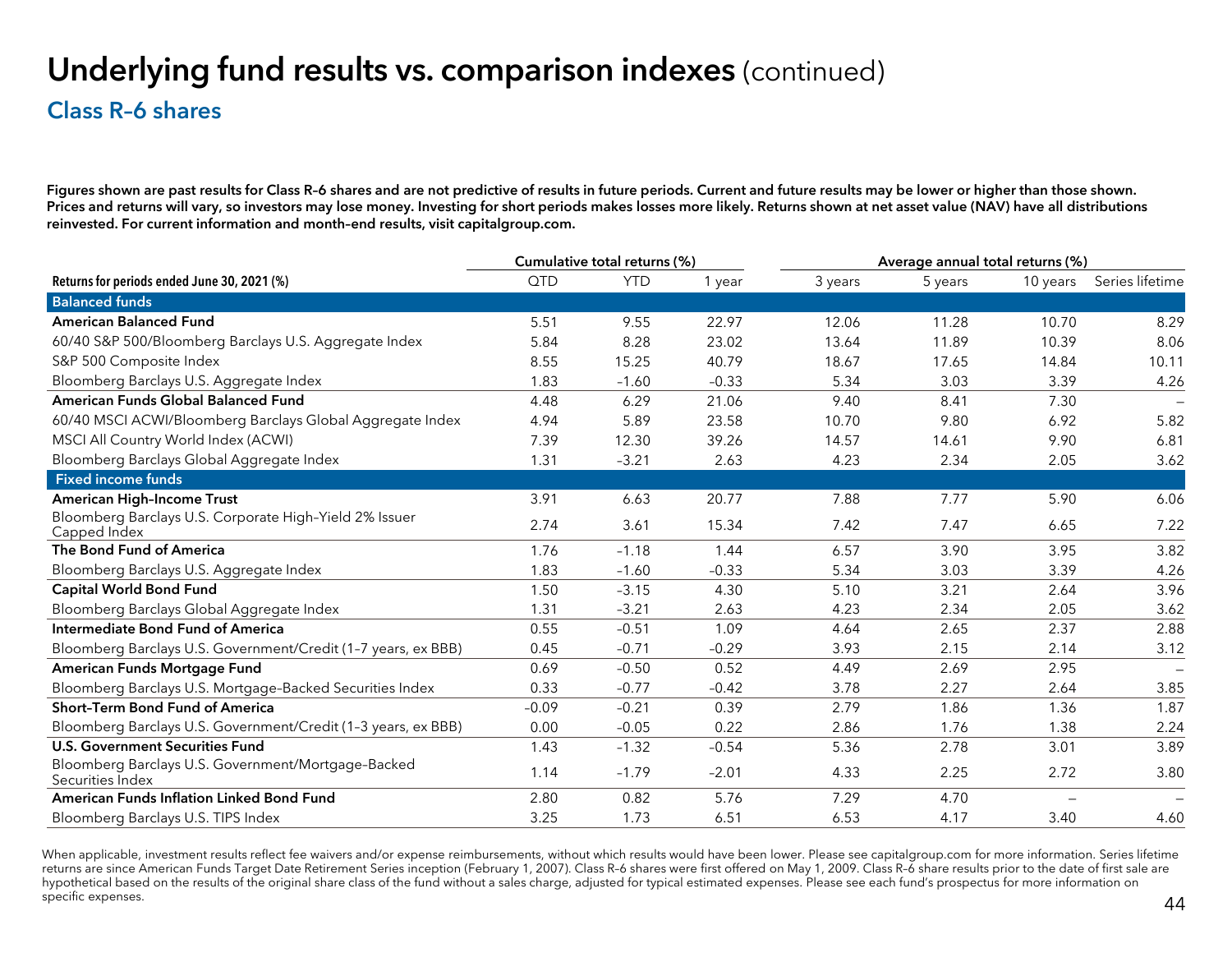## Annual fund operating expenses

Class R-6 shares

|                                                        | Total annual operating expenses - gross | Total operating expenses after waivers<br>and reimbursements - net |
|--------------------------------------------------------|-----------------------------------------|--------------------------------------------------------------------|
| American Funds 2065 Target Date Retirement Fund        | 0.45%                                   | 0.40%                                                              |
| <b>American Funds 2060 Target Date Retirement Fund</b> | 0.40%                                   | 0.40%                                                              |
| <b>American Funds 2055 Target Date Retirement Fund</b> | 0.39%                                   | 0.39%                                                              |
| <b>American Funds 2050 Target Date Retirement Fund</b> | 0.39%                                   | 0.39%                                                              |
| <b>American Funds 2045 Target Date Retirement Fund</b> | 0.39%                                   | 0.39%                                                              |
| <b>American Funds 2040 Target Date Retirement Fund</b> | 0.38%                                   | 0.38%                                                              |
| <b>American Funds 2035 Target Date Retirement Fund</b> | 0.37%                                   | 0.37%                                                              |
| <b>American Funds 2030 Target Date Retirement Fund</b> | 0.35%                                   | 0.35%                                                              |
| American Funds 2025 Target Date Retirement Fund        | 0.33%                                   | 0.33%                                                              |
| <b>American Funds 2020 Target Date Retirement Fund</b> | 0.31%                                   | 0.31%                                                              |
| <b>American Funds 2015 Target Date Retirement Fund</b> | 0.30%                                   | 0.30%                                                              |
| <b>American Funds 2010 Target Date Retirement Fund</b> | 0.30%                                   | 0.30%                                                              |

Total annual operating expenses as of January 1, 2021.

The investment adviser is currently reimbursing a portion of other expenses for American Funds 2065 Target Date Retirement Fund. Net expense ratios reflect the reimbursement, without which expenses would have been higher and results would have been lower. The reimbursement will be in effect through at least January 1, 2022. The adviser may elect at its discretion to extend, modify or terminate the reimbursement at that time. Please see the fund's most recent prospectus for details.

The expense ratios are as of each fund's prospectus available at the time of publication and include the weighted average expenses of the underlying funds. Please see each fund's most recent prospectus for details.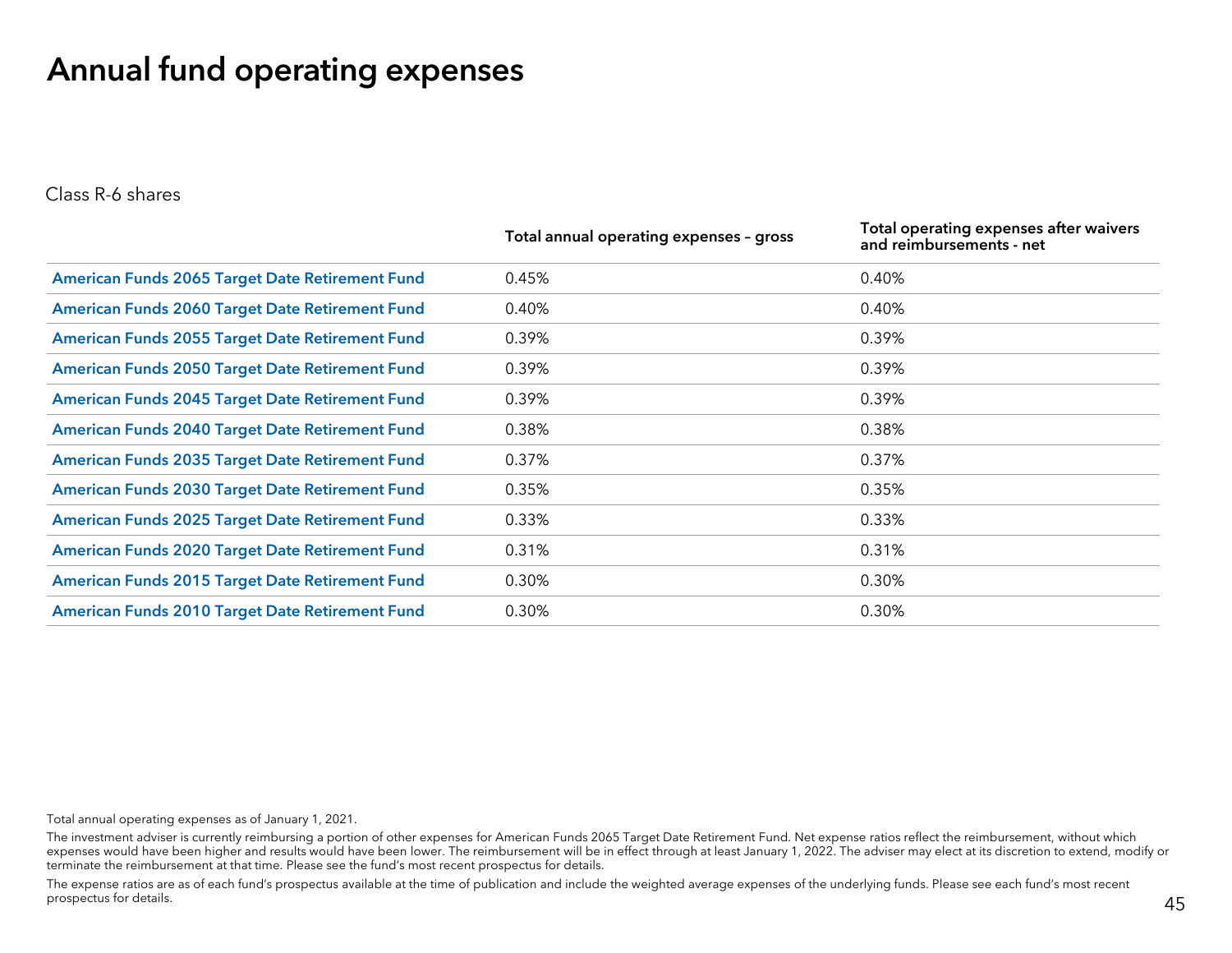# Additional information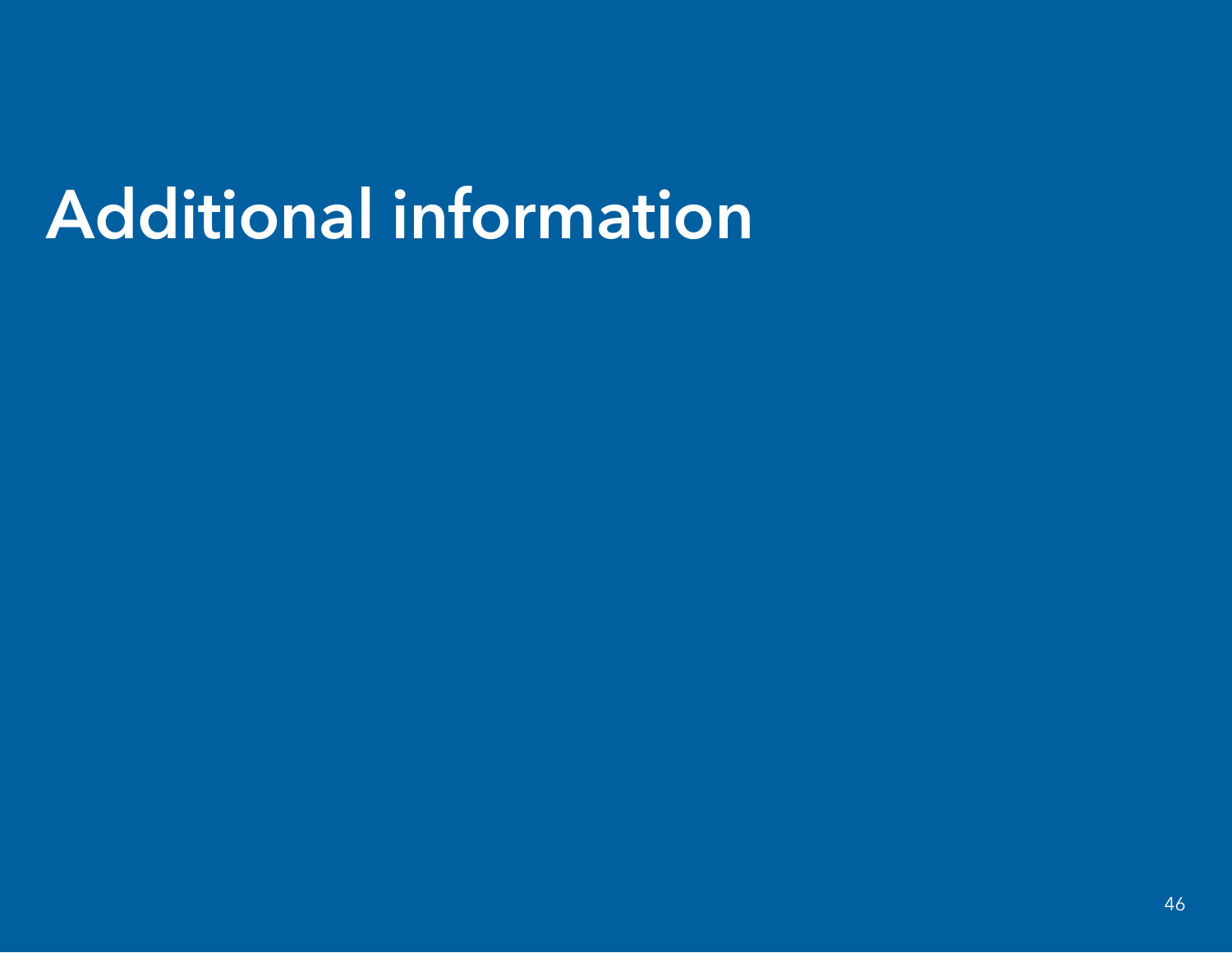## Additional information

This material must be preceded or accompanied by the prospectus of American Funds Target Date Retirement Series.

Although the target date portfolios are managed for investors on a projected retirement date time frame, the allocation strategy does not guarantee that investors' retirement goals will be met. Investment professionals manage the portfolio, moving it from a more growth-oriented strategy to a more income-oriented focus as the target date gets closer. The target date is the year that corresponds roughly to the year in which an investor is assumed to retire and begin taking withdrawals. Investment professionals continue to manage each fund for approximately 30 years after it reaches its target date.

We offer a range of share classes designed to meet the needs of retirement plan sponsors and participants. The different share classes incorporate varying levels of advisor compensation and service provider payments. Because Class R-6 shares do not include any recordkeeping payments, expenses are lower and results are higher. Other share classes that include recordkeeping costs have higher expenses and lower results than ClassR-6.

Class R-6 shares were first offered on May 1, 2009. Class R-6 share results prior to the date of first sale are hypothetical based on the results of the original share class of the fund without a sales charge, adjusted for typical estimated expenses. Please see each fund's prospectus for more information on specific expenses.

The SEC yield reflects the rate at which the fund is earning income on its current portfolio of securities while the 12-month distribution rate/dividend yield reflects the fund's pas<sup>t</sup> dividends paid to shareholders. Accordingly, the fund's SEC yield and distribution rate/dividend yield may differ.

Annualized standard deviation (based on monthly returns) is a common measure of absolute volatility that tells how returns over time have varied from the mean. A lower number signifies lower volatility.

Investing outside the United States involves risks, such as currency fluctuations, periods of illiquidity and price volatility, as more fully described in the prospectus. These risks may be heightened in connection with investments in developing countries. Small-company stocks entail additional risks, and they can fluctuate in price more than larger company stocks. The return of principal for bond funds and for funds with significant underlying bondholdings is not guaranteed. Fund shares are subject to the same interest rate, inflation and credit risks associated with the underlying bond holdings. Investments in mortgage-related securities involve additional risks, such as prepayment risk, as more fully described in the prospectus. Higher yielding, higher risk bonds can fluctuate in price more than investment-grade bonds, so investors should maintain a long-term perspective. While not directly correlated to changes in interest rates, the values of inflation-linked bonds generally fluctuate in response to changes in real interest rates and may experience greater losses than other debt securities with similardurations. Fund shares of U.S. Government Securities Fund are not guaranteed by the U.S. government.

Investment results assume all distributions are reinvested and reflect applicable fees and expenses. When applicable, investment results reflect expense reimbursements, without which results would have been lower. Please see capitalgroup.com for more information. The investment adviser is currently reimbursing a portion of the other expenses for American Funds 2065 Target Date Retirement Fund, without which results would have been lower. This reimbursement will be in effect through at least January 1, 2022. The adviser may elect at its discretion to extend, modify or terminate the reimbursement at that time.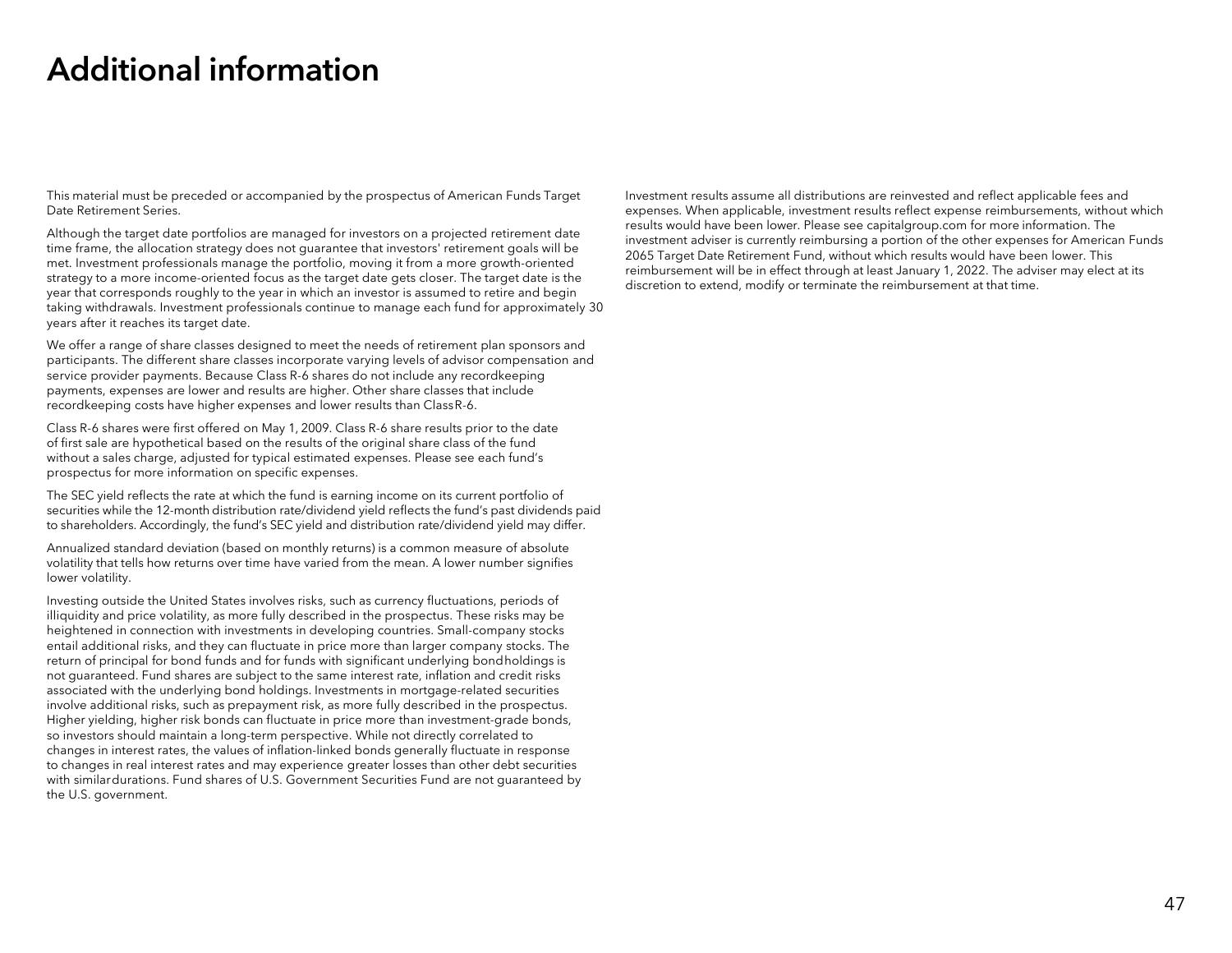Custom indexes for the American Funds Target Date Retirement Series were established by Capital Group. They are based on a combination of the S&P 500 Index (representing U.S. equity), MSCI ACWI ex USA (representing non-U.S. equity) and Bloomberg Barclays U.S. Aggregate Index (representing bonds). The custom index weights were calculated based on an analysis of the 10-year monthly average asset class exposure (as of December 31, 2014) of the underlying American Funds that comprise the target date series. (For underlying funds with less than 10 years of history, lifetime asset-allocation averages were used.) Custom index returns were based on the weighted returns of the three indexes.

The Bloomberg Barclays US Treasury Indexes measure US dollar-denominated, fixed-rate, nominal debt issued by the US Treasury with various maturity tranches.

Bloomberg Barclays 1-3 Year U.S. Government/Credit A+ Index is a market-value weighted index that tracks the total return results of fixed-rate, publicly placed, dollar-denominated obligations issued by the U.S. Treasury, U.S. government agencies, quasi-federal corporations, corporate or foreign debt guaranteed by the U.S. government, and U.S. corporate and foreign debentures and secured notes that meet specified maturity, liquidity and quality requirements, with maturities of one to five years, including A-rated securities and above. This index is unmanaged, and its results include reinvested distributions but do not reflect the effect of sales charges, commissions, account fees, expenses or U.S. federal income taxes.

The Bloomberg Barclays Global Aggregate ex USD Index is a measure of investment grade debt from 24 local currency markets. This multi-currency benchmark includes treasury, governmentrelated, corporate and securitized fixed-rate bonds from both developed and emerging markets issuers. Bonds issued in USD are excluded.

Bloomberg Barclays U.S. Aggregate Index represents the U.S. investment-grade fixed-rate bond market. This index is unmanaged, and its results include reinvested dividends and/or distributions but do not reflect the effect of sales charges, commissions, account fees, expenses or taxes.

Bloomberg Barclays U.S. Corporate High Yield 2% Issuer Capped Index covers the universe of fixedrate, non-investment-grade debt. The index limits the maximum exposure of any one issuer to 2%.

Bloomberg Barclays U.S. Credit Index comprises the U.S. Corporate Index, which is a broad-based benchmark that measures the investment-grade, fixed-rate, taxable, corporate bond market. It includes U.S. dollar-denominated securities publicly issued by U.S. and non-U.S. industrial, utility, and financial issuers that meet specified maturity, liquidity and quality requirements.

Bloomberg Barclays U.S. Government Index includes Treasuries and U.S. agency debentures.

Bloomberg Barclays U.S. Mortgage Backed Securities Index is a market-value-weighted index that covers the mortgage-backed pass-through securities of Ginnie Mae (GNMA), Fannie Mae (FNMA), and Freddie Mac (FHLMC). This index is unmanaged, and its results include reinvested distributions but do not reflect the effect of sales charges, commissions, account fees, expenses or taxes.

Bloomberg Barclays U.S. Treasury Inflation-Protected Securities (TIPS) Index is a rules-based, market value-weighted index that tracks inflation-protected securities issued by the U.S. Treasury.

FTSE 3 Month U.S. T-Bill Index tracks the daily performance of three month U.S. Treasury bills.

J.P. Morgan Emerging Markets Bond Index Global tracks total returns for U.S. dollar-denominated debt instruments issued by emerging market sovereign and quasi-sovereign entities: Brady bonds, loans, Eurobonds.

J.P. Morgan GBI-EM Global Diversified covers the universe of regularly traded, liquid fixedrate, domestic currency emerging market government bonds to which international investors can gain exposure.

MSCI All Country World Index is a free float-adjusted market capitalization-weighted index that is designed to measure equity market results in the global developed and emerging markets, consisting of more than 40 developed and emerging market country indexes. Results reflect dividends gross of withholding taxes through December 31, 2000, and dividends net of withholding taxes thereafter. This index is unmanaged, and its results include reinvested dividends and/or distributions but do not reflect the effect of sales charges, commissions, account fees, expenses or U.S. federal income taxes.

MSCI All Country World ex USA Index is a free float-adjusted market capitalization-weighted index that is designed to measure equity market results in the global developed and emerging markets, excluding the United States. The index consists of more than 40 developed and emerging market country indexes. MSCI All Country World Index (ACWI) ex USA reflects gross dividends through December 31, 2000 and net dividends thereafter. This index is unmanaged, and its results include reinvested dividends and/or distributions but do not reflect the effect of sales charges, commissions, account fees, expenses or taxes.

MSCI All Country World Small Cap Index is a free float-adjusted market capitalization-weighted index that is designed to measure equity market results of smaller capitalization companies in both developed and emerging markets. This index is unmanaged, and its results include reinvested dividends and/or distributions but do not reflect the effect of sales charges, commissions, account fees, expenses or taxes.

MSCI EAFE (Europe, Australasia, Far East) Index is a free float-adjusted market capitalizationweighted index that is designed to measure developed equity market results, excluding the United States and Canada.

MSCI Emerging Markets Index is a free float-adjusted market capitalization-weighted index that is designed to measure results of more than 20 emerging equity markets. Results reflect dividends gross of withholding taxes through December 31, 2000, and dividends net of withholding taxes thereafter.

MSCI USA Index is a free float-adjusted, market capitalization-weighted index that is designed to measure the U.S. portion of the world market. This index is unmanaged and includes reinvested dividends and/or distributions, but does not reflect sales charges, commissions, expenses, or taxes. Results reflect dividends gross of withholding taxes.

MSCI World Index is a free float-adjusted market capitalization-weighted index that is designed to measure equity market results of developed markets. The index consists of more than 20 developed market country indexes, including the United States. This index is unmanaged, and its results include reinvested dividends and/or distributions but do not reflect the effect of sales charges, commissions, account fees, expenses or taxes.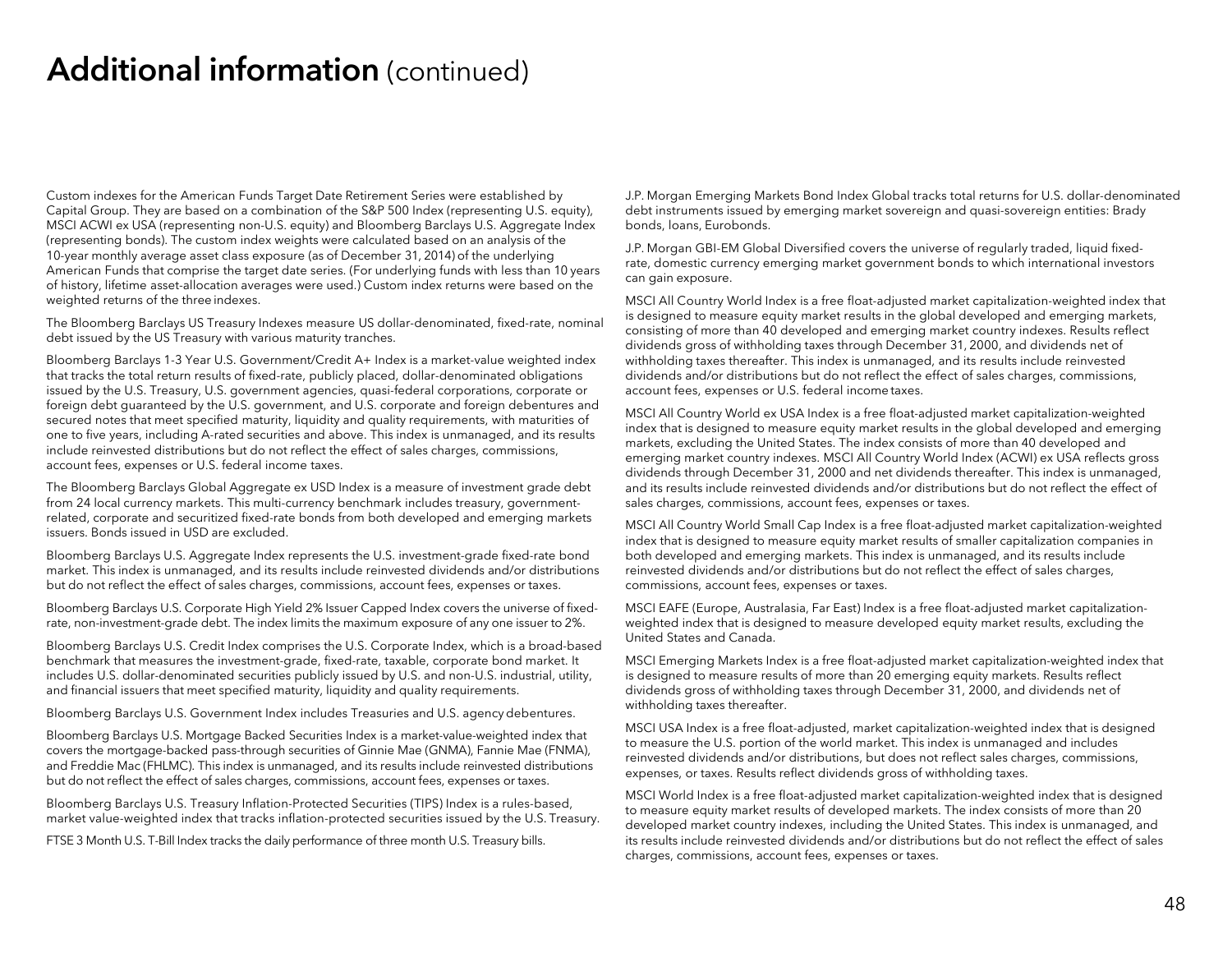The Russell 2000 Index comprises the smallest 2,000 companies in the Russell 3000 Index, which is composed of the 3,000 largest U.S. companies by market capitalization.

Standard & Poor's 500 Composite Index is a market capitalization-weighted index based on the average weighted results of approximately 500 widely held common stocks. This index is unmanaged, and its results include reinvested dividends and/or distributions but do not reflect the effect of sales charges, commissions, account fees, expenses or taxes.

S&P Global REIT Index consists of real estate investment trusts in both developed and emerging markets.

New Perspective Fund historical index information: From March 13, 1973, through December 31, 1987, the MSCI World Index was used because the MSCI All Country World Index did not exist. MSCI World Index reflects dividends net of withholding taxes, and MSCI All Country World Index results reflect dividends gross of withholding taxes through December 31, 2000, and dividends net of withholding taxes thereafter.

Capital World Growth and Income Fund historical index information: Results for the MSCI All Country World Index reflect dividends gross of withholding taxes through December 31, 2000, and dividends net of withholding taxes thereafter.

EuroPacific Growth Fund historical index information: From April 16, 1984, through December 31, 1987, the MSCI EAFE Index was used because the MSCI All Country World ex USA Index did not yet exist. Since January 1, 1988, the MSCI All Country World ex USA Index has been used. MSCI EAFE Index reflects dividends net of withholding taxes, and MSCI All Country World ex USA Index results reflect dividends gross of withholding taxes through December 31, 2000, and dividends net of withholding taxes thereafter.

SMALLCAP World Fund historical index information: Results for the MSCI All Country World Small Cap Index reflect dividends net of withholding taxes. Because the index was not in existence at the time of the fund's inception, cumulative returns through May 1994 reflect the returns of the S&P Developed <\$1.2 Billion Index.

The benchmark index for American Funds Inflation Linked Bond Fund is the Bloomberg Barclays U.S. Treasury Inflation-Protected Securities (TIPS) Index. The benchmark index for the American Funds Mortgage Fund is the Bloomberg Barclays U.S. Mortgage Backed Securities Index. The benchmark index for American High-Income Trust is the Bloomberg Barclays U.S. Corporate High Yield 2% Issuer Capped Index. The benchmark index for The Bond Fund of America is the Bloomberg Barclays U.S. Aggregate Index. The benchmark index for Capital World Bond Fund is the Bloomberg Barclays Global Aggregate Index. The benchmark index for Intermediate Bond Fund of America is the Bloomberg Barclays U.S. Government/Credit 1–7 Years ex BBB Index. The benchmark index for Short-Term Bond Fund of America is the Bloomberg Barclays U.S. Government/Credit 1–3 Years ex BBB Index. The benchmark index for the U.S. Government Securities Fund is the Bloomberg Barclays U.S. Government/Mortgage-Backed Securities Index.

#### Attribution methodology disclosure

Attribution data was produced using FactSet, a third-party software system, based on daily portfolios. The reports utilize a look-through methodology which aggregates holdings from each underlying fund up to the fund of fund level. Securities in their initial period of acquisition may not be included in this analysis. The analysis does not account for buy and sell transactions that might have occurred intraday and excludes the impact of any credit default swaps. Data elements such as pricing, income, market cap, etc., were provided by FactSet. The index provided for attribution is based on FactSet's methodology. The index is a broad-based market benchmark and may not be used by Capital Group as the sole comparative index for this fund. Capital believes the software and information from FactSet to be reliable. However, Capital cannot be responsible for inaccuracies, incomplete information or updating of information by FactSet. Past results are not predictive of results in future periods.

Cash/cash & equivalents/cash and money market may include short-term securities, accrued income and other assets less liabilities as well as currencies. It may also include investments in money market or similar funds, which may be managed by the investment adviser or its affiliates that are not offered to the public.

#### General methodology

The 20 American Funds equity-focused funds used in our analysis and the relevant indexes/index blends with which they were compared are as follows: AMCAP Fund, The Growth Fund of America, American Mutual Fund, Fundamental Investors, The Investment Company of America and Washington Mutual Investors Fund (Standard & Poor's 500 Composite Index); EuroPacific Growth Fund and International Growth and Income Fund (MSCI All Country World ex USA Index); The New Economy Fund, New Perspective Fund, New World Fund, and Capital World Growth and Income Fund (MSCI All Country World Index); SMALLCAP World Fund (MSCI All Country World Small Cap Index); Capital Income Builder (70%/30% MSCI All Country World Index/Bloomberg Barclays U.S. Aggregate Index); American Funds Global Balanced Fund (60%/40% MSCI All Country World Index/Bloomberg Barclays Global Aggregate Index); American Funds Developing World Growth and Income Fund (MSCI Emerging Markets Index); and The Income Fund of America (65%/35% Standard & Poor's 500 Composite Index/Bloomberg Barclays U.S. Aggregate Index); American Balanced Fund (60%/40% Standard & Poor's 500 Composite Index/Bloomberg Barclays U.S. Aggregate Index); American Funds Global Insight Fund (MSCI World Index); American Funds International Vantage Fund (MSCI EAFE Index). All relevant indexes listed are funds' primary benchmark with the exception of Capital Income Builder, The Income Fund of America, American Balanced Fund and American Funds Global Balanced Fund. Each of these funds have two primary benchmarks, which are the indexes included in the funds' index blend as described, rebalanced monthly.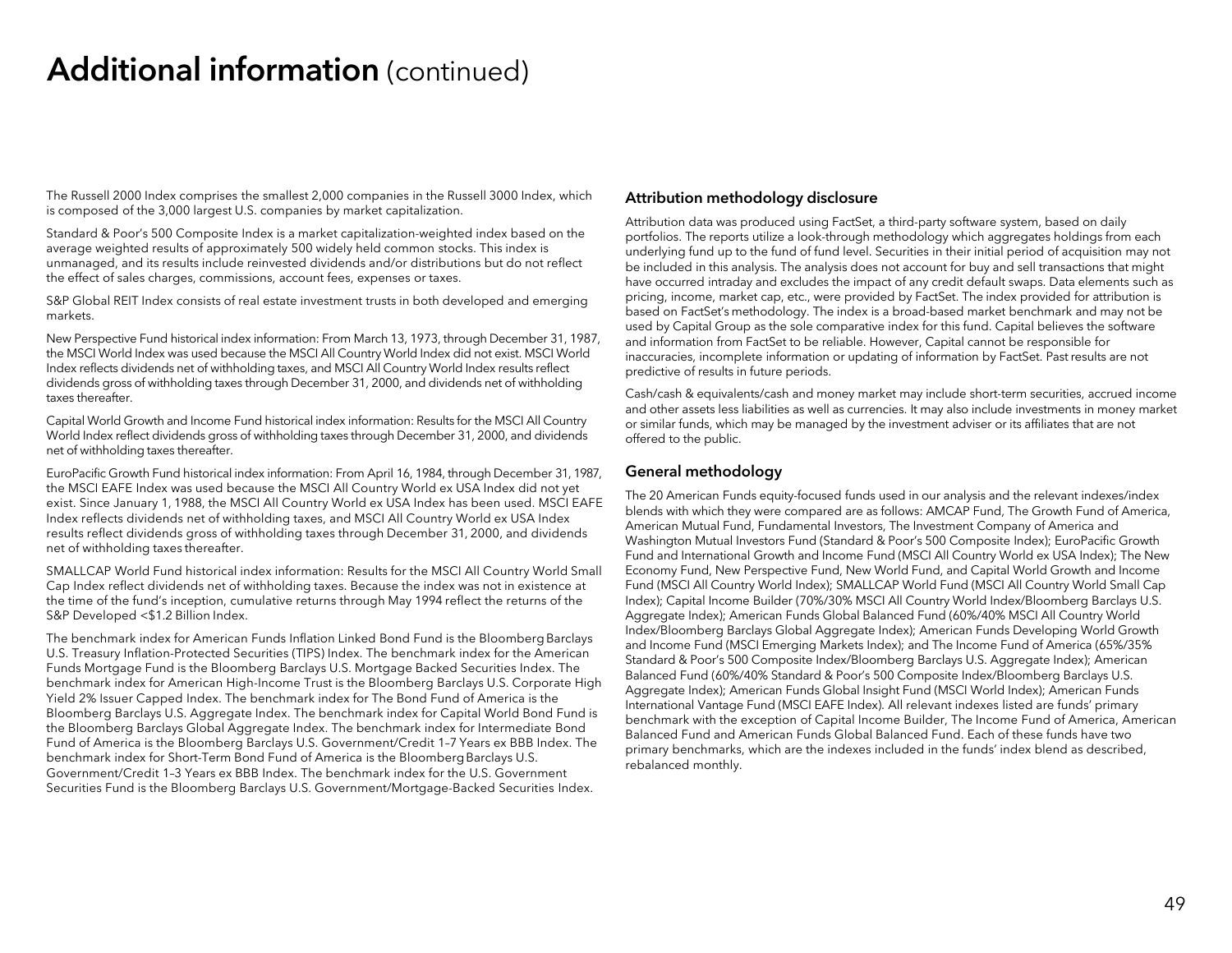Some of the aforementioned indexes do not have sufficient history to have covered the lifetime of certain funds; therefore, comparable indexes were used for those periods. These funds, indexes and periods are as follows. For American Balanced Fund, 60%/40% Standard & Poor's 500 Index/ Bloomberg Barclays U.S. Government/Credit indexes were used for the period July 31, 1975 (month-end following the fund's inception on July 26, 1975), through December 31, 1975. Results for this index blend and the index blend (60%/40% Standard & Poor's 500/Bloomberg BarclaysU.S. Aggregate indexes) that was subsequently used were rebalanced monthly. For Capital World Growth and Income Fund, results for the MSCI All Country World Index reflect dividends gross of withholding taxes for the period March 31, 1993 (month-end following the fund's inception on March 26, 1993), through December 31, 2000, and net of withholding taxes thereafter. For New World Fund, results for the MSCI All Country World Index reflect dividends gross of withholding taxes for the period June 30, 1999 (month-end following the fund's inception on June 17, 1999), through December 31, 2000, and net of withholding taxes thereafter. For EuroPacific Growth Fund, the MSCI EAFE (Europe, Australasia, Far East) Index was used for the period April 30, 1984 (month-end following the fund's inception on April 16, 1984), through December 31, 1987; results for the index reflect dividends net of withholding taxes. Results for the MSCI All Country World ex USA Index, which was subsequently used, reflect dividends gross of withholding taxes from January 1, 1988, through December 31, 2000, and dividends net of withholding taxes thereafter. For New Perspective Fund, the MSCI World Index was used for the period March 31, 1973 (month-end following the fund's inception on March 13, 1973), through December 31, 1987; results for the index reflect dividends net of withholding taxes. Results for the MSCI All Country World Index, which was subsequently used, reflect dividends gross of withholding taxes from January 1, 1988, through December 31, 2000, and dividends net of withholding taxes thereafter. For SMALLCAP World Fund, the S&P Global <\$1.2 Billion Index was used for the period April 30, 1990 (fund's inception date), through May 31, 1994. Results for the MSCI All Country World Small Cap Index, which was subsequently used, reflect dividends net of withholding taxes. For Capital Income Builder, 60% MSCI World and 40% Citigroup World Government Bond indexes were used for the period July 31, 1987 (month-end following the fund's inception on July 30, 1987), through December 31, 1987; results for the MSCI World Index reflect dividends net of withholding taxes. From January 1, 1988, through December 31, 1989, 60%/40% MSCI All Country World/Citigroup World Government Bond indexes were used; results for the MSCI All Country World Index reflect dividends gross of withholding taxes. From January 1, 1990, and thereafter, 60%/40% MSCI All Country World/Bloomberg Barclays Global Aggregate indexes were used; results for the MSCI All Country World Index reflect dividends gross of withholding taxes from January 1, 1988, through December 31, 2000, and net of withholding taxes thereafter. Results for this index blend and the index blend used prior to it were rebalanced monthly. For The Income Fund of America, 60%/40% Standard & Poor's 500 Index/Bloomberg Barclays U.S. Government/Credit indexes were used for the period November 30, 1973 (fund's inception date), through December 31, 1975. Results for this index blend and the index blend (60%/40% Standard & Poor's 500/Bloomberg Barclays U.S. Aggregate indexes) that was subsequently used were rebalanced monthly.

In order to compare Capital Income Builder, The Income Fund of America, American Balanced Fund and American Funds Global Balanced Fund with more relevant indexes/index blends, the Morningstar World and Moderate Allocation categories were filtered from the universe of funds in the Standard & Poor's 500 Index grouping. Capital Income Builder and American Funds Global Balanced Fund fall in the Morningstar World Allocation Category, and The Income Fund of America and American Balanced Fund in the Morningstar Moderate Allocation Category. Additionally, a total of 20 other actively managed funds were removed from the Standard & Poor's 500 Index group due to incomplete data or existing less than one year as of December 31, 2012. All other groupings were pulled by the following benchmarks: Standard & Poor's 500 Index, MSCI All Country World Index (gross and net), MSCI All Country World ex USA Index (gross and net) and MSCI All Country World Small Cap Index (gross and net). The groupings were filtered for oldest share class and excluded fund of funds, index funds, feeder funds, lifecycle funds, in-house fund of funds and enhanced index funds.

Due to the dynamic nature of the Morningstar database, results for the index groupings may change.

All periods were calculated using geometric linking of net-of-fee monthly returns from Morningstar. The American Funds and index returns were calculated internally in the same manner using monthly returns. Data for the U.S. equity-focused American Funds are based on Class A shares; for the like funds of other managers, they are based on the oldest share class.

Bloomberg Barclays Global Aggregate Index represents the global investment-grade fixed income markets. Bloomberg Barclays U.S. Aggregate Index represents the U.S. investment-grade fixed-rate bond market. Bloomberg Barclays U.S. Government/Credit Index is a market-value weighted index that tracks the total return results of fixed-rate, publicly placed, dollar-denominated obligations issued by the U.S. Treasury, U.S. government agencies, quasi-federal corporations, corporate or foreign debt guaranteed by the U.S. government, and U.S. corporate and foreign debentures and secured notes that meet specified maturity, liquidity and quality requirements, with maturities of more than one year. Citigroup World Government Bond Index represents a comprehensive measure of the total return results of the government bond markets of more than 20 countries meeting certain market capitalization requirements. MSCI All Country World Index is a free floatadjusted market capitalization-weighted index that is designed to measure results of more than 40 developed and emerging equity markets. Results reflect dividends gross of withholding taxes through December 31, 2000, and dividends net of withholding taxes thereafter. MSCI AllCountry World ex USA Index is a free float-adjusted market capitalization-weighted index that is designed to measure results of more than 40 developed and emerging equity markets, excluding the United States. Results reflect dividends gross of withholding taxes through December 31, 2000, and dividends net of withholding taxes thereafter. MSCI All Country World Small Cap Index is a free float-adjusted market capitalization-weighted index that is designed to measure results of smaller capitalization companies in both developed and emerging equity markets. Results reflect dividends net of withholding taxes. MSCI EAFE (Europe, Australasia, Far East) Index is a free float-adjusted market capitalization-weighted index that is designed to measure developed equity market results, excluding the United States and Canada. Results reflect dividends net of withholding taxes.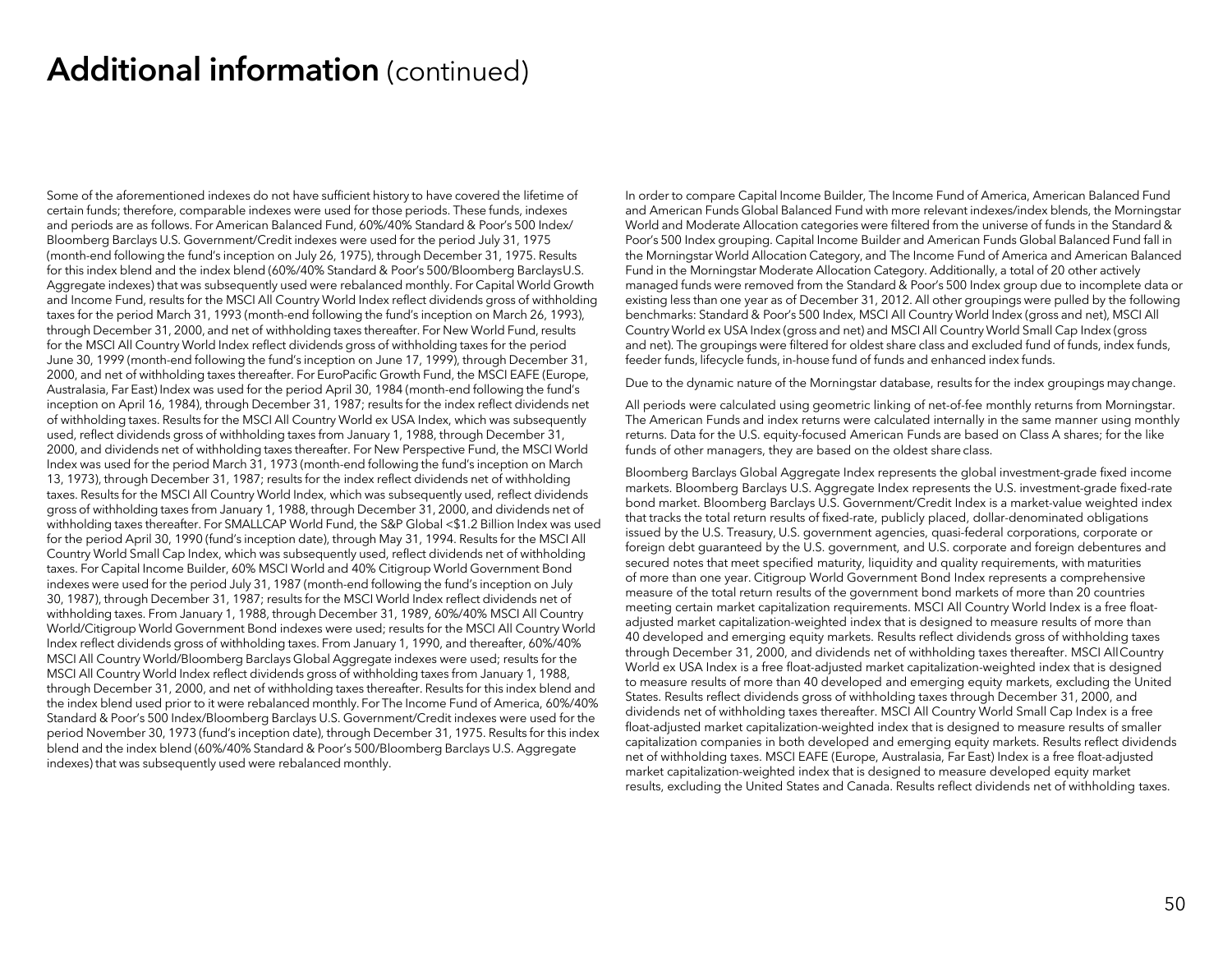MSCI World Index is a free float-adjusted market capitalization-weighted index that is designed to measure results of more than 20 developed equity markets. Results reflect dividends net of withholding taxes. Standard & Poor's 500 Index is a market capitalization-weighted index based on the average weighted results of 500 widely held common stocks. S&P Global <\$1.2 Billion Index only includes stocks in developed countries.

#### Lifetime results methodology

The 18 American Funds equity-focused funds used in our analysis (and the relevant indexes/index blends with which they were compared) are as follows: AMCAP Fund, American Mutual Fund, Fundamental Investors, The Growth Fund of America, The Investment Company of America, and Washington Mutual Investors Fund (Standard & Poor's 500 Index); American Balanced Fund (60% Standard & Poor's 500 and 40% Bloomberg Barclays U.S. Aggregate indexes); American Funds Global Balanced Fund (60% MSCI All Country World and 40% Bloomberg Barclays Global Aggregate indexes); Capital Income Builder (70% MSCI All Country World and 30% Bloomberg Barclays U.S. Aggregate indexes); The Income Fund of America (65% Standard & Poor's 500 and 35% Bloomberg Barclays U.S. Aggregate indexes); Capital World Growth and Income Fund, New Perspective Fund, New World Fund and The New Economy Fund (MSCI All Country World Index); EuroPacific Growth Fund and International Growth and Income Fund (MSCI All Country World ex USA Index); SMALLCAP World Fund (MSCI All Country World Small Cap Index); American Funds Global Insight Fund (MSCI World Index). All relevant indexes listed are funds' primary benchmark with the exception of Capital Income Builder, The Income Fund of America, American Balanced Fund and American Funds Global Balanced Fund. Each of these funds have two primary benchmarks, which are the indexes included in the funds' index blend as described, rebalanced monthly.

Some of these indexes lack sufficient history to have covered the lifetime of certain funds; therefore, comparable indexes were used for those periods. For American Balanced Fund, 60% Standard & Poor's 500 and 40% Bloomberg Barclays U.S. Government/Credit indexes were used for the period July 26, 1975 (the fund's inception), through December 31, 1975. Results for this index blend were rebalanced monthly. For EuroPacific Growth Fund, the MSCI EAFE (Europe, Australasia, Far East) Index was used for the period April 16, 1984 (the fund's inception), through December 31, 1987. The MSCI All Country World ex USA Index was subsequently used. For New Perspective Fund, the MSCI World Index was used for the period March 13, 1973 (the fund's inception), through December 31, 1987. The MSCI All Country World Index was subsequently used. For SMALLCAP World Fund, the S&P Global <\$3 Billion Index (formerly the S&P Global <\$1.2 Billion Index) was used for the period April 30, 1990 (the fund's inception), through May 31, 1994. The MSCI All Country World Small Cap Index was subsequently used. For Capital Income Builder, 70% MSCI World and 30% Bloomberg Barclays U.S. Aggregate indexes were used for the period July 30, 1987 (the fund's inception), through December 31, 1987. From January 1, 1988, through December 31, 2000, and thereafter, 70% MSCI All Country World and 30% Bloomberg Barclays U.S. Aggregate indexes were used. For The Income Fund of America, 65% Standard & Poor's 500 and 35% Bloomberg Barclays U.S. Government/Credit indexes were used for the period November 30, 1973 (the fund's inception), through December 31, 1975.

#### Morningstar categories

| American Funds Target Date 2010 | Morningstar Target Date 2000-2010 |
|---------------------------------|-----------------------------------|
| American Funds Target Date 2015 | Morningstar Target Date 2015      |
| American Funds Target Date 2020 | Morningstar Target Date 2020      |
| American Funds Target Date 2025 | Morningstar Target Date 2025      |
| American Funds Target Date 2030 | Morningstar Target Date 2030      |
| American Funds Target Date 2035 | Morningstar Target Date 2035      |
| American Funds Target Date 2040 | Morningstar Target Date 2040      |
| American Funds Target Date 2045 | Morningstar Target Date 2045      |
| American Funds Target Date 2050 | Morningstar Target Date 2050      |
| American Funds Target Date 2055 | Morningstar Target Date 2055      |
| American Funds Target Date 2060 | Morningstar Target Date 2060      |
| American Funds Target Date 2065 | Morningstar Target Date 2065+     |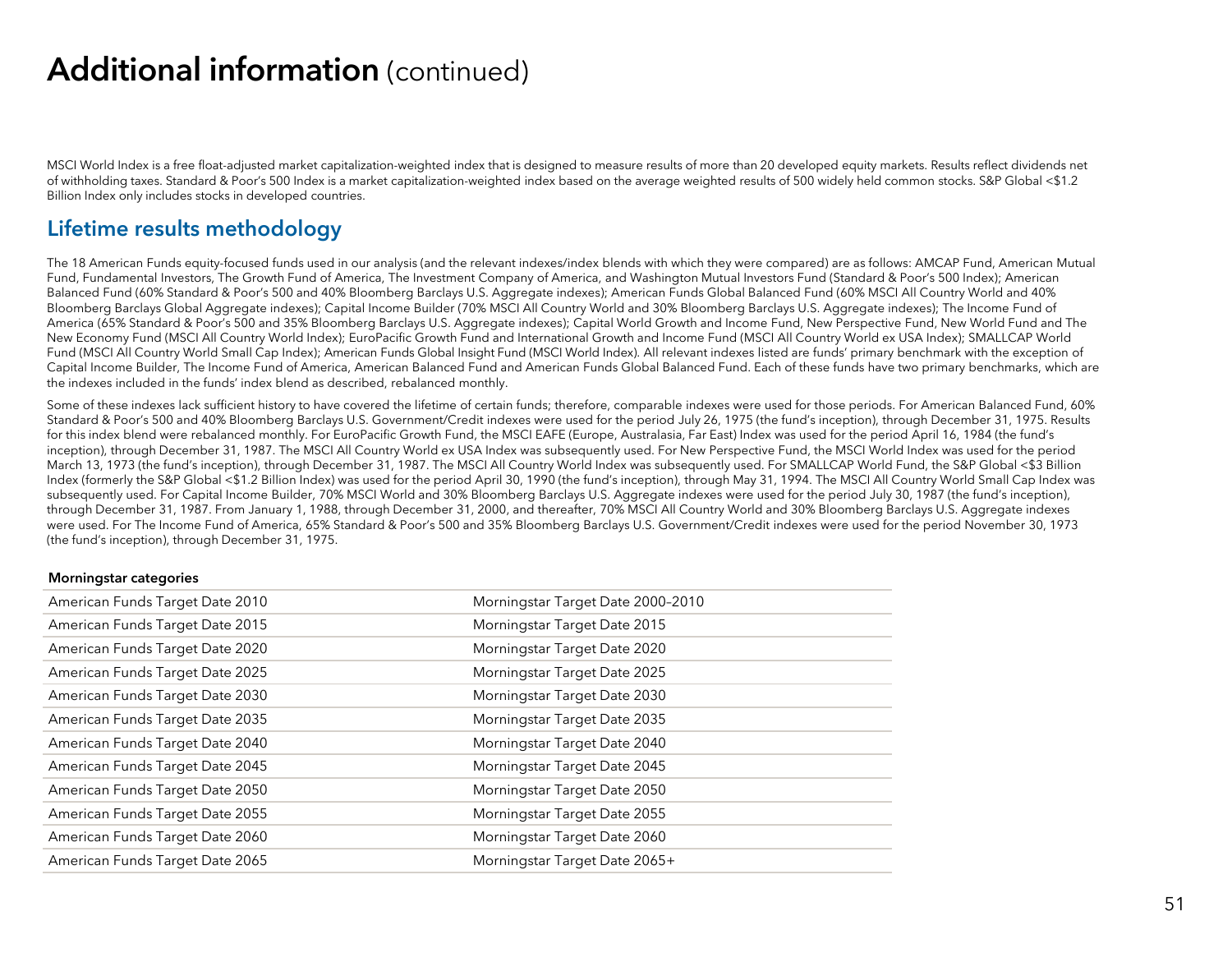#### Institutional Client Notice and Addendum for Distribution Activities

Capital Group, its affiliates and representatives (collectively "Capital Group") engage in sales, marketing, and servicing activities as part of our efforts to distribute our services and products ("distribution activities"). Our distribution activities reflect our understanding of the following:

- 1. The Plan is represented by a "fiduciary" within the meaning of section 3(21)(A) of ERISA with full authority and responsibility for the decision to enter into transactions or service relationships (the "Plan fiduciary");
- 2. The Plan fiduciary is responsible for exercising independent judgment in evaluating any transactions or services and is capable of evaluating investment risks independently, both in general and with regard to particular transactions and investment strategies that Capital Group may market to the Plan; and
- 3. Capital Group is not undertaking to provide impartial investment advice, act as an impartial adviser, or provide advice in a fiduciary capacity in connection with its distribution activities, and the parties agree that such activities will not be used as a primary basis for the Plan's investment decisions.

This Notice does not apply beyond distribution activities. Thus, for example, Capital Group will act as a fiduciary and as an investment manager under ERISA to the extent provided in the terms of a participation or investment management agreement.